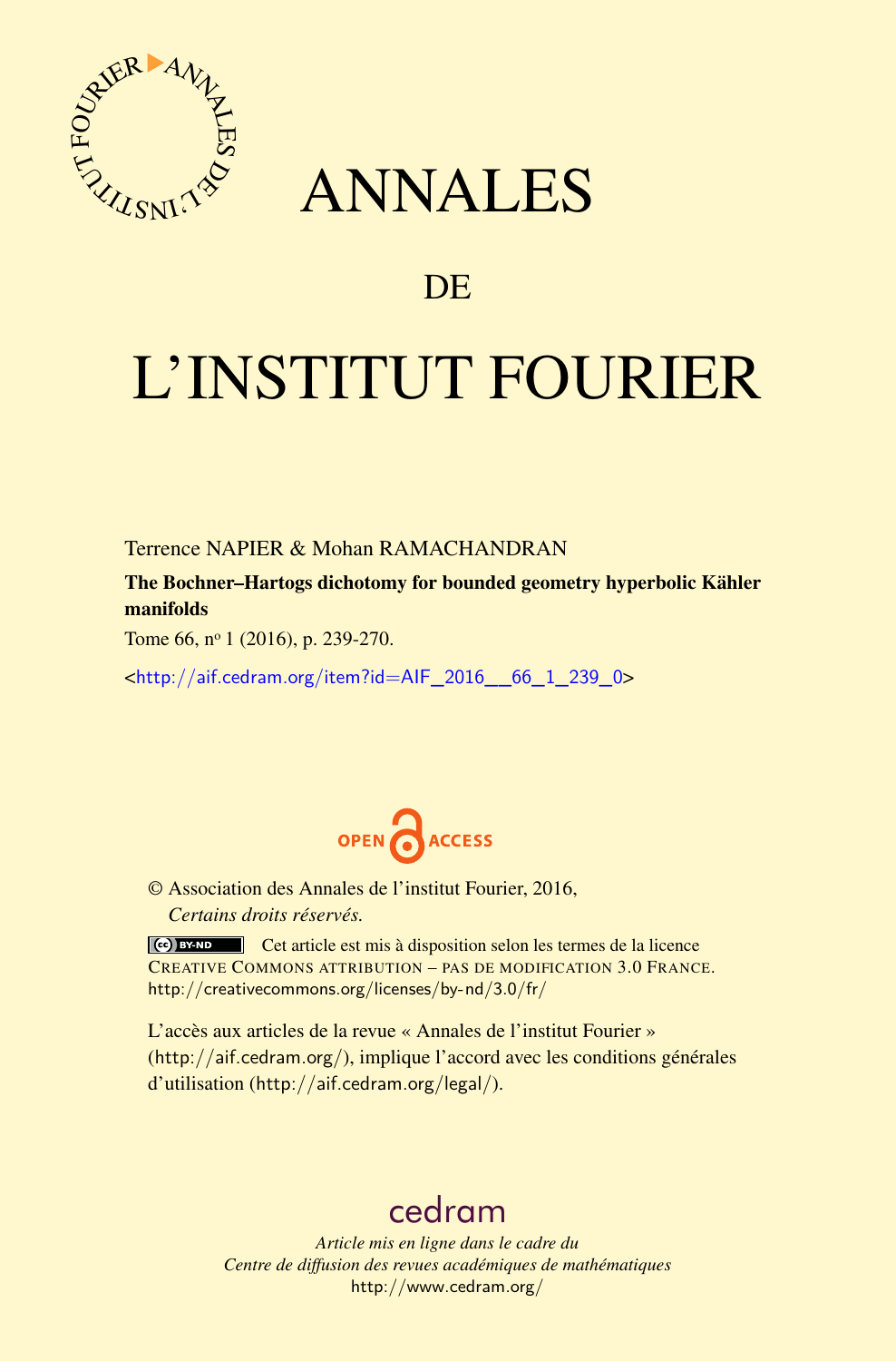### THE BOCHNER–HARTOGS DICHOTOMY FOR BOUNDED GEOMETRY HYPERBOLIC KÄHLER MANIFOLDS

#### **by Terrence NAPIER & Mohan RAMACHANDRAN (\*)**

ABSTRACT. — The main result is that for a connected hyperbolic complete Kähler manifold with bounded geometry of order two and exactly one end, either the first compactly supported cohomology with values in the structure sheaf vanishes or the manifold admits a proper holomorphic mapping onto a Riemann surface.

Résumé. — Le résultat principal est que pour une variété kählérienne complète hyperbolique connexe à géométrie bornée d'ordre deux qui a exactement un bout, soit la première cohomologie à valeurs dans le faisceau structural s'annule, ou alors la variété admet une application propre holomorphe dans une surface de Riemann.

#### **Introduction**

Let  $(X, g)$  be a connected noncompact complete Kähler manifold. According to [\[13\]](#page-31-0), [\[19\]](#page-31-1), [\[14\]](#page-31-2), [\[15\]](#page-31-3), [\[21\]](#page-31-4), [\[8\]](#page-31-5), [\[25\]](#page-31-6), and [\[26\]](#page-31-7), if *X* has at least three filtered ends relative to the universal covering (i.e.,  $\tilde{e}(X) \geq 3$  in the sense of Definition [5.1\)](#page-19-0) and *X* is weakly 1-complete (i.e., *X* admits a continuous plurisubharmonic exhaustion function) or *X* is regular hyperbolic (i.e., *X* admits a positive symmetric Green's function that vanishes at infinity) or *X* has bounded geometry of order two (see Definition [2.1\)](#page-9-0), then *X* admits a proper holomorphic mapping onto a Riemann surface. In particular, if *X* has at least three (standard) ends (i.e.,  $e(X) \ge 3$ ) and X satisfies one of the above three conditions, then such a mapping exists. Cousin's example [\[7\]](#page-30-0) of a 2-ended weakly 1-complete covering of an Abelian variety that has only

Keywords: Green's function, pluriharmonic.

Math. classification: 32E40.

<sup>(\*)</sup> The authors would like to thank the referee for providing very valuable comments.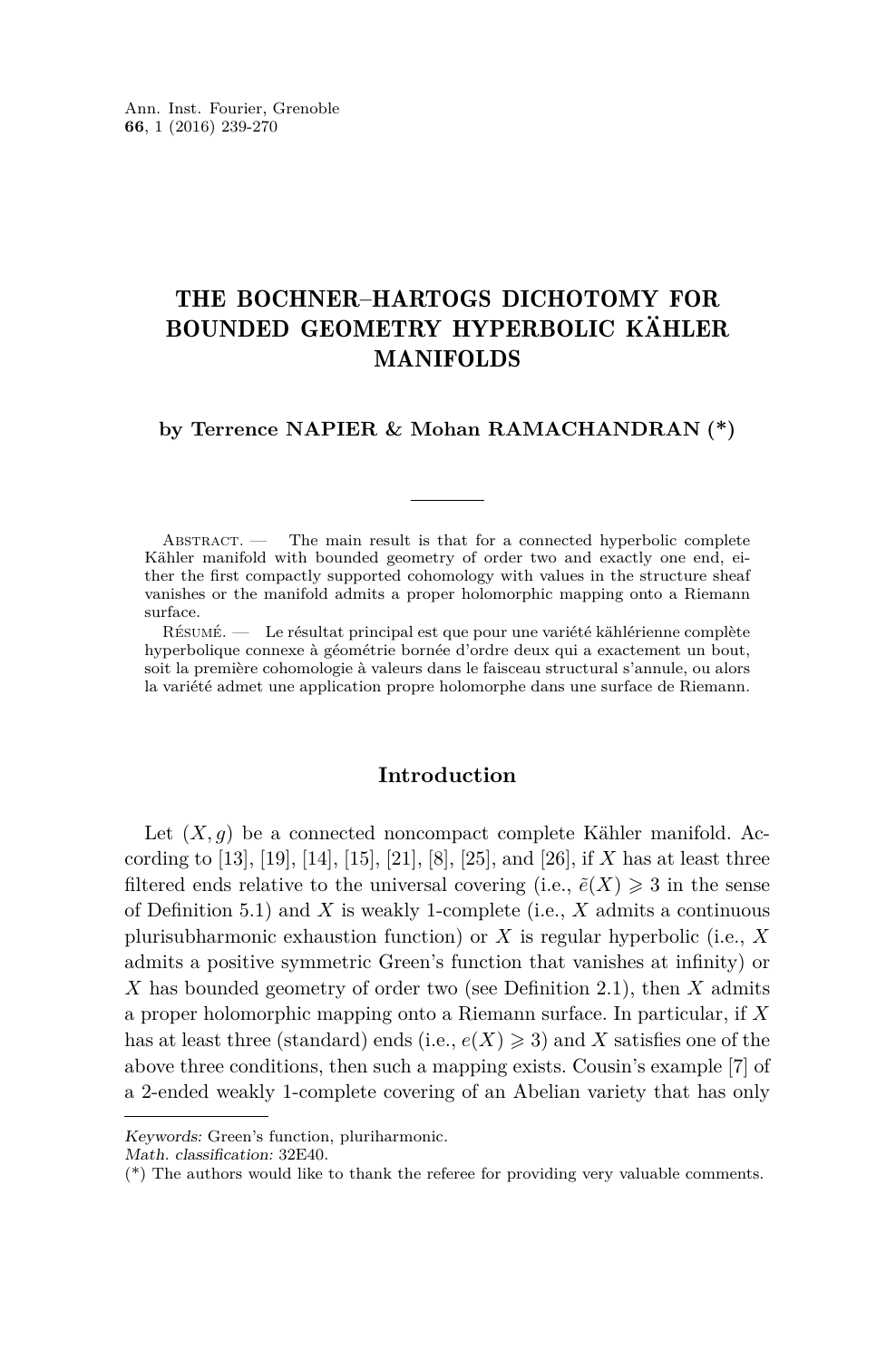constant holomorphic functions demonstrates that two (filtered) ends do not suffice.

A noncompact complex manifold *X* for which  $H_c^1(X, \mathcal{O}) = 0$  is said to have the Bochner–Hartogs property (see Hartogs [\[16\]](#page-31-8), Bochner [\[4\]](#page-30-1), and Harvey and Lawson [\[17\]](#page-31-9)). Equivalently, for every  $\mathcal{C}^{\infty}$  compactly supported form  $\alpha$  of type  $(0, 1)$  with  $\bar{\partial}\alpha = 0$  on *X*, there is a  $\mathcal{C}^{\infty}$  compactly supported function  $\beta$  on *X* such that  $\overline{\partial}\beta = \alpha$ . If *X* has the Bochner–Hartogs property, then every holomorphic function on a neighborhood of infinity with no relatively compact connected components extends to a holomorphic function on *X*. For cutting off away from infinity, one gets a  $\mathcal{C}^{\infty}$  function  $\lambda$ on *X*. Taking  $\alpha \equiv \overline{\partial} \lambda$  and forming  $\beta$  as above, one then gets the desired extension  $\lambda - \beta$ . In particular,  $e(X) = 1$ , since for a complex manifold with multiple ends, there exists a locally constant function on a neighborhood of  $\infty$  that is equal to 1 along one end and 0 along the other ends, and such a function cannot extend holomorphically. Thus in a sense, the space  $H_c^1(X, \mathcal{O})$  is a function-theoretic approximation of the set of (topological) ends of *X*. An open Riemann surface *S*, as well as any complex manifold admitting a proper holomorphic mapping onto *S*, cannot have the Bochner–Hartogs property, because *S* admits meromorphic functions with finitely many poles. Examples of manifolds of dimension *n* having the Bochner–Hartogs property include strongly  $(n-1)$ -complete complex manifolds (Andreotti and Vesentini [\[2\]](#page-30-2)) and strongly hyper-(*n* − 1)-convex Kähler manifolds (Grauert and Riemenschneider [\[12\]](#page-31-10)). We will say that the Bochner–Hartogs dichotomy holds for a class of connected complex manifolds if each element either has the Bochner–Hartogs property or admits a proper holomorphic mapping onto a Riemann surface.

According to [\[27\]](#page-31-11), [\[22\]](#page-31-12), and [\[24\]](#page-31-13), the Bochner–Hartogs dichotomy holds for the class of weakly 1-complete or regular hyperbolic complete Kähler manifolds with exactly one end. The main goal of this paper is the following:

<span id="page-2-0"></span>THEOREM  $0.1.$  — Let X be a connected noncompact hyperbolic complete Kähler manifold with bounded geometry of order two, and assume that *X* has exactly one end. Then *X* admits a proper holomorphic mapping onto a Riemann surface if and only if  $H_c^1(X, \mathcal{O}) \neq 0$ .

In other words, the Bochner–Hartogs dichotomy holds for the class of hyperbolic connected noncompact complete Kähler manifolds with bounded geometry of order two and exactly one end. When combined with the earlier results, the above gives the following: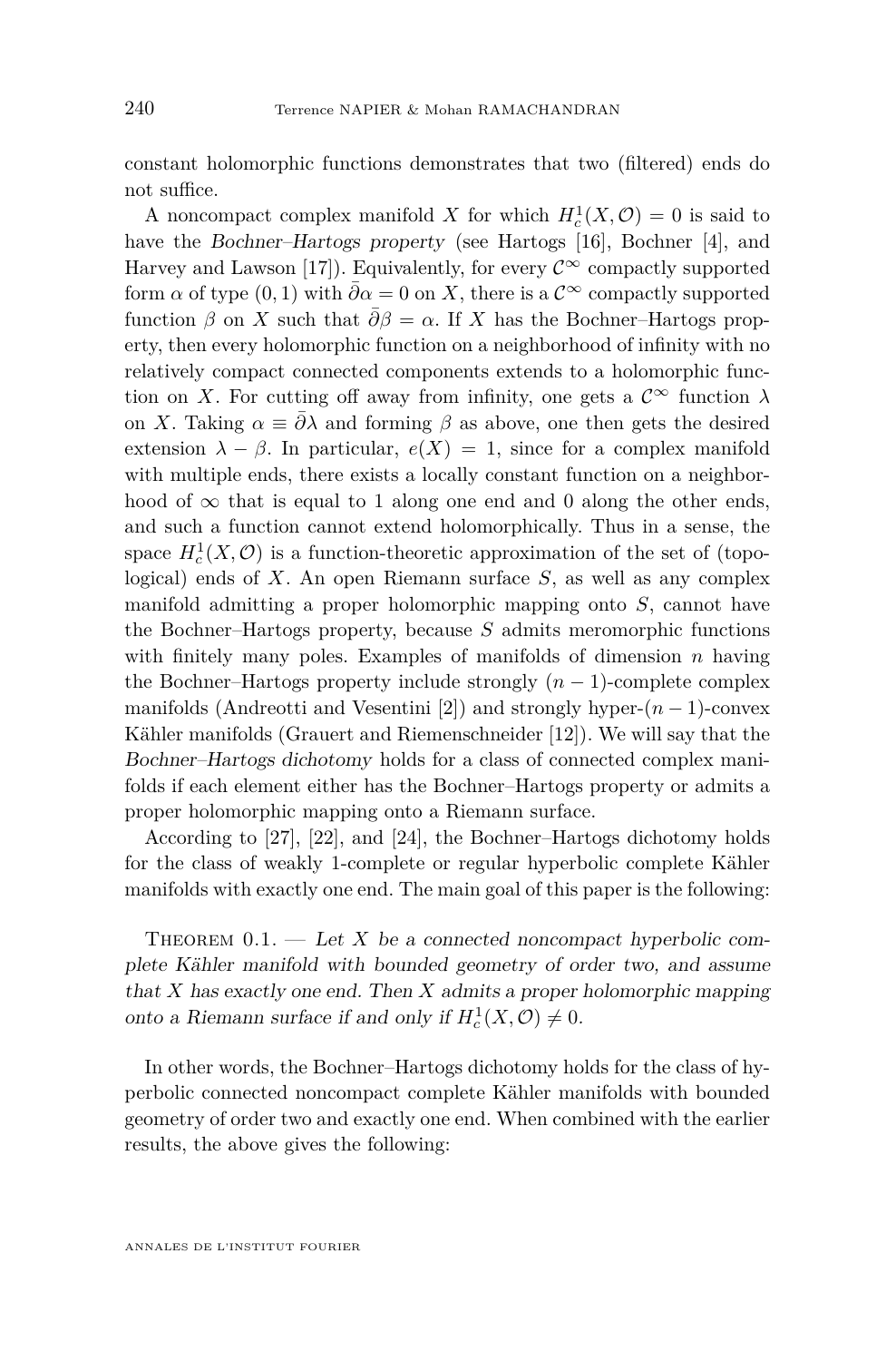COROLLARY  $0.2.$  — Let X be a connected noncompact complete Kähler manifold that has exactly one end (or has at least three filtered ends) and satisfies at least one of the following:

- (i) *X* is weakly 1-complete;
- (ii) *X* is regular hyperbolic; or
- (iii) *X* is hyperbolic and of bounded geometry of order two.

Then *X* admits a proper holomorphic mapping onto a Riemann surface if and only if  $H_c^1(X, \mathcal{O}) \neq 0$ .

In particular, since connected coverings of compact Kähler manifolds have bounded geometry of all orders, we have the following (cf. [\[3\]](#page-30-3), [\[27\]](#page-31-11), and Theorem 0.2 of [\[24\]](#page-31-13)):

COROLLARY 0.3. — Let *X* be a compact Kähler manifold, and  $\hat{X} \to X$ a connected infinite covering that is hyperbolic and has exactly one end (or at least three filtered ends). Then  $\hat{X}$  admits a proper holomorphic mapping onto a Riemann surface if and only if  $H_c^1(\hat{X}, \mathcal{O}) \neq 0$ .

A standard method for constructing a proper holomorphic mapping onto a Riemann surface is to produce suitable linearly independent holomorphic 1-forms (usually as holomorphic differentials of pluriharmonic functions), and to then apply versions of Gromov's cup product lemma and the Castelnuovo–de Franchis theorem. In this context, an irregular hyperbolic manifold has a surprising advantage over a regular hyperbolic manifold in that an irregular hyperbolic complete Kähler manifold with bounded geometry of order two automatically admits a nonconstant positive pluriharmonic function. In particular, the proof of Theorem [0.1](#page-2-0) in the irregular hyperbolic case is, in a sense, simpler than the proof in the regular hyperbolic case (which appeared in [\[24\]](#page-31-13)). Because the existence of irregular hyperbolic complete Kähler manifolds with one end and bounded geometry of order two is not completely obvious, a 1-dimensional example is provided in Section [6.](#page-25-0) However, the authors do not know whether or not there exist examples with the above properties that satisfy the Bochner–Hartogs property (and hence do not admit proper holomorphic mappings onto Riemann surfaces).

Section [1](#page-4-0) is a consideration of some elementary properties of ends, as well as some elementary topological properties of complex manifolds with the Bochner–Hartogs property. Section [2](#page-8-0) contains the definition of bounded geometry. Section [3](#page-9-1) consists of some terminology and facts from potential theory, and a proof that the Bochner–Hartogs property holds for any oneended connected noncompact hyperbolic complete Kähler manifold with no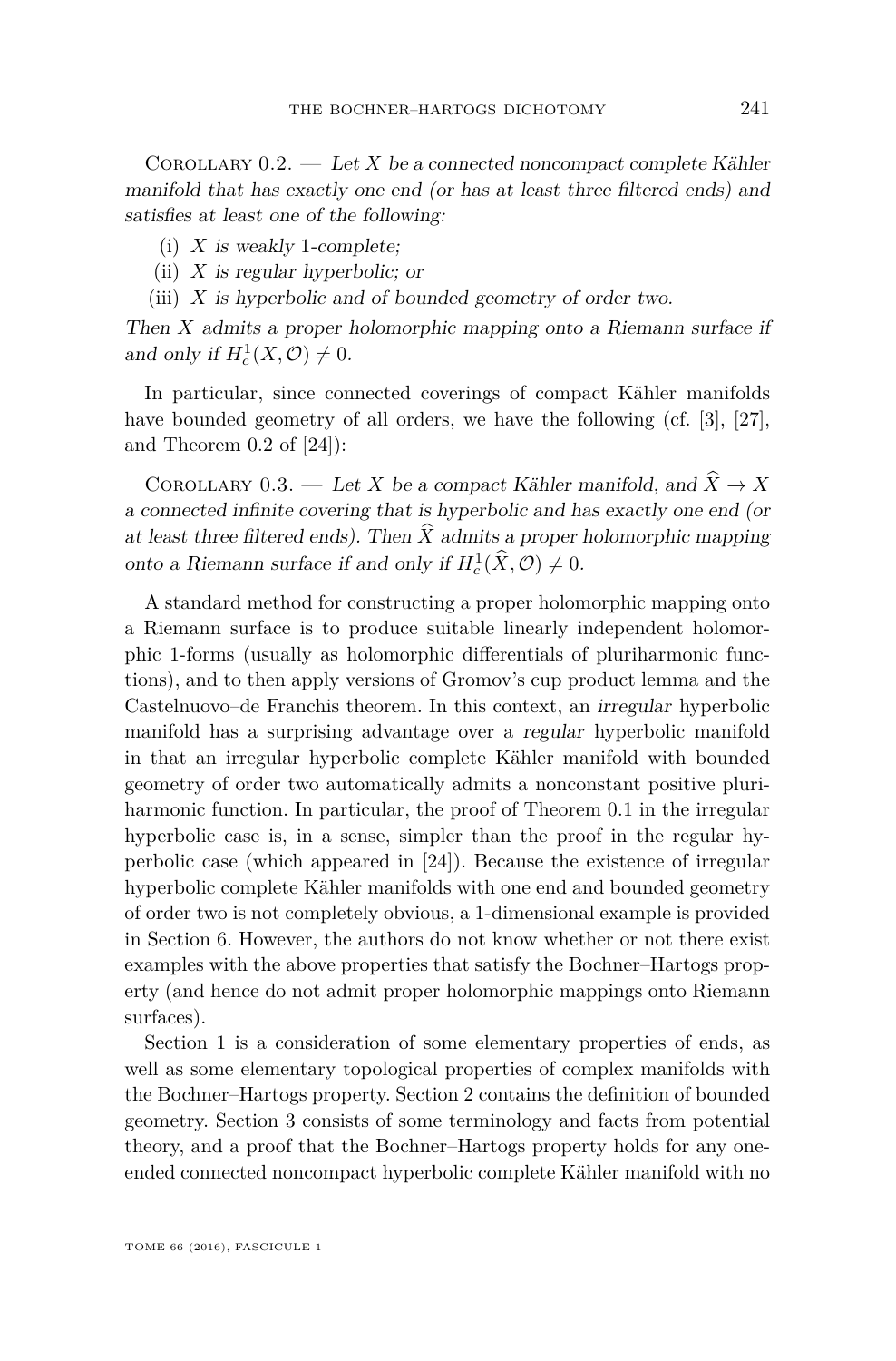nontrivial *L* <sup>2</sup> holomorphic 1-forms. A modification of Nakai's construction of an infinite-energy positive quasi-Dirichlet finite harmonic function on an irregular hyperbolic manifold, as well as a modification of a theorem of Sullivan which gives pluriharmonicity in the setting of a complete Kähler manifold with bounded geometry of order two, appear in Section [4.](#page-12-0) The proof of Theorem [0.1](#page-2-0) and the proofs of some related results appear in Section [5.](#page-19-1) An example of an irregular hyperbolic complete Kähler manifold with one end and bounded geometry of all orders is constructed in Section [6.](#page-25-0)

#### **1. Ends and the Bochner–Hartogs property**

<span id="page-4-0"></span>In this section, we consider an elementary topological property of complex manifolds with the Bochner–Hartogs property. Further topological characterizations of the Bochner–Hartogs dichotomy will be considered in Section [5.](#page-19-1) We first recall some terminology and facts concerning ends.

By an end of a connected manifold *M*, we will mean either a component *E* of  $M \setminus K$  with noncompact closure, where *K* is a given compact subset of *M*, or an element of

$$
\lim_{\leftarrow} \pi_0(M \setminus K),
$$

where the limit is taken as *K* ranges over the compact subsets of *M* (or equivalently, the compact subsets of *M* for which the complement  $M\backslash K$  has no relatively compact components, since the union of any compact subset of *M* with the relatively compact connected components of its complement is compact). The number of ends of  $M$  will be denoted by  $e(M)$ . For a compact set  $K$  such that  $M \setminus K$  has no relatively compact components, we will call

$$
M\setminus K=E_1\cup\cdots\cup E_m,
$$

where  ${E_j}_{j=1}^m$  are the distinct components of  $M\backslash K$ , an ends decomposition for *M*.

<span id="page-4-1"></span>LEMMA 1.1. — Let *M* be a connected noncompact  $\mathcal{C}^{\infty}$  manifold.

- (a) If  $S \in M$ , then the number of components of  $M \setminus S$  that are not relatively compact in *M* is at most the number of components of *M*  $\setminus$  *T* for any set *T* with *S*  $\subset$  *T*  $\in$  *M*. In particular, the number of such components of  $M \setminus S$  is at most  $e(M)$ .
- (b) If *K* is a compact subset of *M*, then there exists a  $\mathcal{C}^{\infty}$  relatively compact domain  $\Omega$  in *M* containing *K* such that  $M \setminus \Omega$  has no compact components. In particular, if *k* is a positive integer with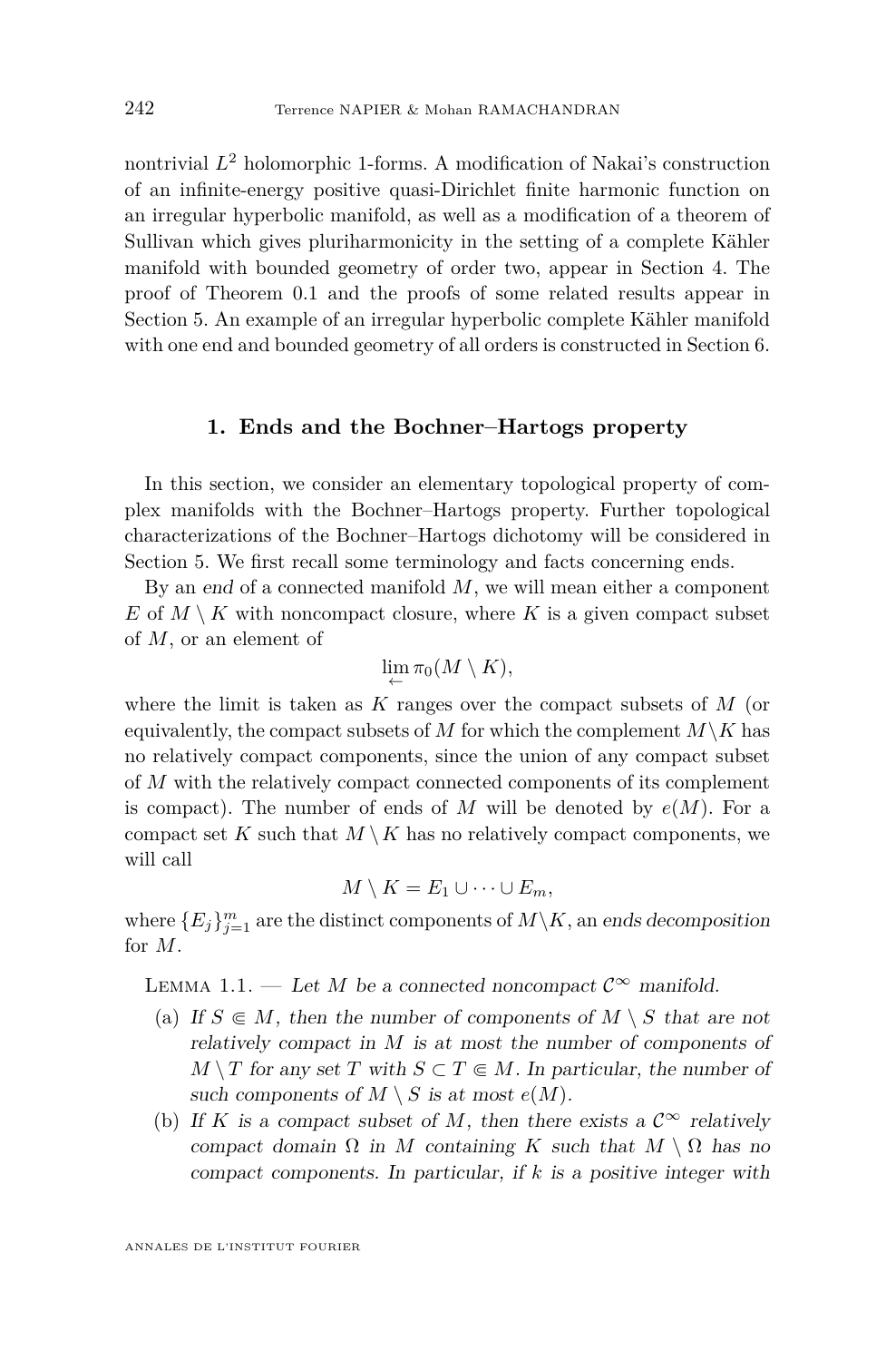$k \le e(M)$ , then we may choose  $\Omega$  so that  $M \setminus \Omega$  also has at least *k* components; and hence *∂*Ω has at least *k* components.

- (c) If  $\Omega$  is a nonempty relatively compact domain in M, then the number of components of  $\partial\Omega$  is at most  $e(\Omega)$ , with equality if  $\Omega$  is also smooth.
- (d) Given an ends decomposition  $M \setminus K = E_1 \cup \cdots \cup E_m$ , there is a connected compact set  $K' \supset K$  such that any domain  $\Theta$  in M containing *K*<sup>*i*</sup> has an ends decomposition  $\Theta \setminus K = E'_1 \cup \cdots \cup E'_m$ , where  $E'_j = E_j \cap \Theta$  for  $j = 1, \ldots, m$ .
- (e) If  $\Omega$  and  $\Theta$  are domains in *M* with  $\Theta \subset \Omega$  and both  $M \setminus \Omega$  and  $\Omega \setminus \Theta$  have no compact components, then  $M \setminus \Theta$  has no compact components.
- (f) If *M* admits a proper surjective continuous open mapping onto an orientable topological surface that is not simply connected, then there exists a  $\mathcal{C}^{\infty}$  relatively compact domain  $\Omega$  in *M* such that  $M \setminus \Omega$  has no compact components and  $\partial \Omega$  is not connected.

Proof. — For the proof of (a), we simply observe that if  $S \subset T \in M$ , then each connected component of  $M \setminus S$  that is not relatively compact in *M* must meet  $M \setminus T$  and must therefore contain some component of *M* \ *T*. Choosing  $T \supset S$  to be a compact set for which  $M \setminus T$  has no relatively compact components, we see that the number of components of  $M \setminus S$  is at most  $e(M)$ .

For the proof of (b), observe that given a compact set  $K \subset M$ , we may fix a  $\mathcal{C}^{\infty}$  domain  $\Omega_0$  with  $K \subset \Omega_0 \in M$ . The union of  $\Omega_0$  with those (finitely many) components of  $M \setminus \Omega_0$  which are compact is then a  $\mathcal{C}^{\infty}$ relatively compact domain  $\Omega \supset K$  in *M* for which  $M \setminus \Omega$  has no compact components. Given a positive integer  $k \leq e(M)$ , we may choose  $\Omega$  to also contain a compact set  $K'$  for which  $M \setminus K'$  has at least  $k$  components and no relatively compact components in *M*. Part (a) then implies that  $M \setminus \Omega$  has at least *k* components, and since each component must contain a component of *∂*Ω, we see also that *∂*Ω has at least *k* components.

For the proof of (c), suppose  $\Omega$  is a nonempty relatively compact domain in *M* and *k* is a positive integer. If  $\partial\Omega$  has at least *k* components, then we may fix a covering of *∂*Ω by disjoint relatively compact open subsets  $U_1, \ldots, U_k$  of *M* each of which meets  $\partial\Omega$  (one may prove the existence of such sets by induction on *k*). We may also fix a compact set  $K \subset \Omega$ containing  $\Omega \setminus (U_1 \cup \cdots \cup U_k)$  such that the components of  $\Omega \setminus K \subset U_1 \cup \cdots \cup U_k$ are not relatively compact in  $\Omega$ . For each  $j = 1, \ldots, k, U_j$  meets  $\partial \Omega$  and therefore some component *E* of  $\Omega \setminus K$ , and hence  $E \subset U_i$ . Since  $\Omega \setminus K$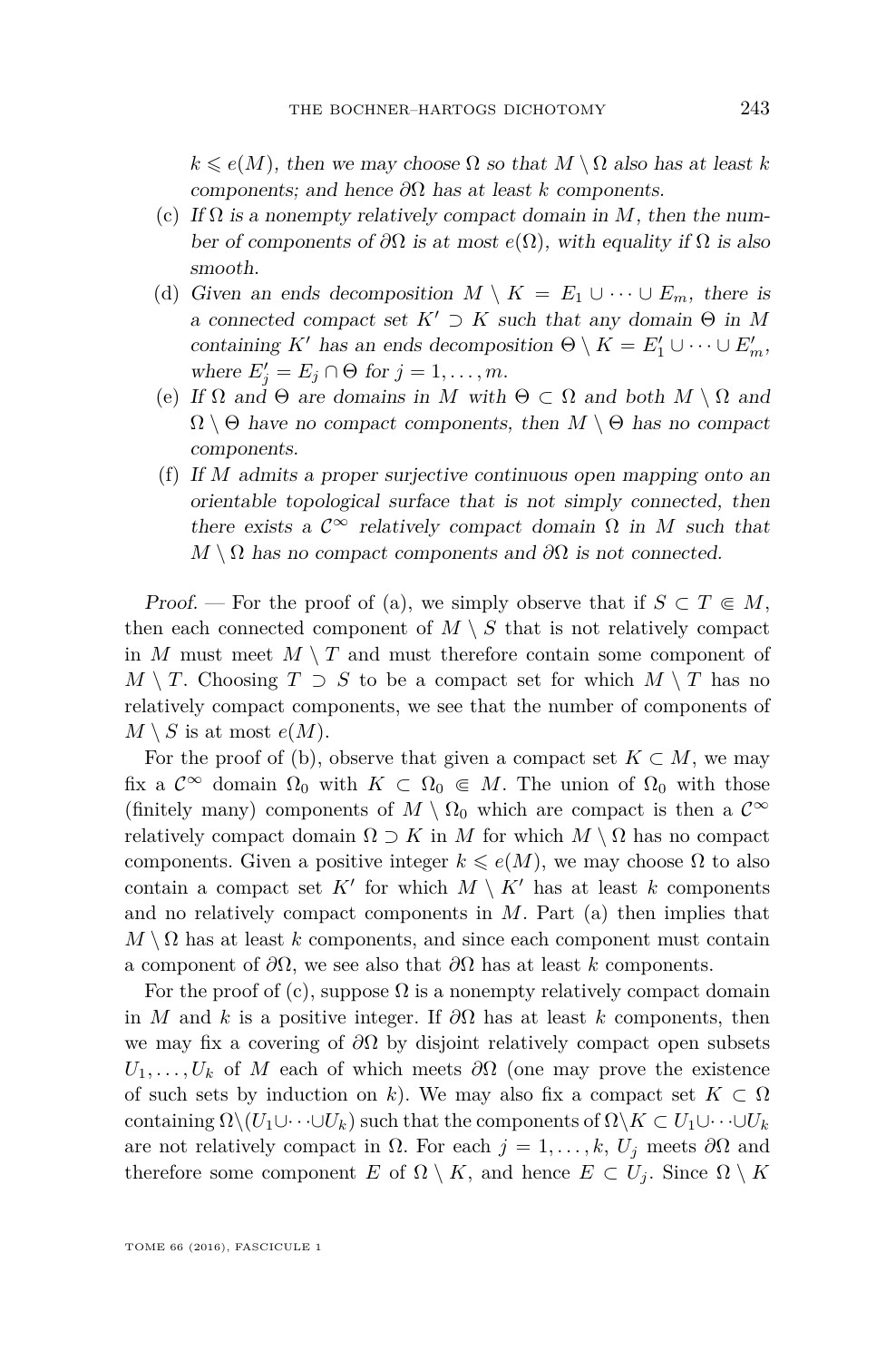has at most  $e(\Omega)$  components, it follows that  $k \leqslant e(\Omega)$ . Furthermore, if  $\Omega$ is smooth, then we may choose  $k$  to be equal to the number of boundary components, and we may choose the arbitrarily small neighborhoods so that  $U_j \cap \Omega$  is connected for each *j*. We then get  $k = e(\Omega)$  in this case.

For the proof of (d), let  $M \setminus K = E_1 \cup \cdots \cup E_m$  be an ends decomposition. We may fix a  $\mathcal{C}^{\infty}$  relatively compact domain  $\Omega$  in *M* containing *K* such that  $M \setminus \Omega$  has no compact components, and for each  $j = 1, \ldots, m$ , we may fix a connected compact set  $A_j \subset E_j$  such that  $A_j$  meets each of the finitely many components of  $E_j \cap \partial \Omega$ . The compact set  $K' \equiv \overline{\Omega} \cup \bigcup_{j=1}^m A_j$ then has the required properties.

For the proof of (e), suppose  $\Omega$  and  $\Theta$  are domains in *M* with  $\Theta \subset \Omega$ , and both  $M \setminus \Omega$  and  $\Omega \setminus \Theta$  have no compact components. If *E* is a component of  $M \setminus \Theta$ , then either *E* meets  $M \setminus \Omega$ , in which case *E* contains a noncompact component of  $M \setminus \Omega$ , or  $E \subset \Omega$ , in which case *E* is a component of  $\Omega \setminus \Theta$ . In either case, *E* is noncompact.

Finally for the proof of (f), suppose  $\Phi: M \to S$  is a proper surjective continuous open mapping onto an orientable topological surface *S* that is not simply connected. By part (b), we may assume without loss of generality that  $e(M) = 1$ . If *U* is any open set in *S* and *V* is any component of  $\Phi^{-1}(U)$ , then  $\Phi(V)$  is both open and closed in *U*; i.e.,  $\Phi(V)$  is a component of *U*. Consequently, if  $K \subset S$  is a compact set for which  $S \setminus K$  has no relatively compact components and *V* is any component of  $M \setminus \Phi^{-1}(K) = \Phi^{-1}(S \setminus K)$ , then  $\Phi(V)$  must be a component of  $S \setminus K$ . Hence V must be the unique component of  $M \setminus \Phi^{-1}(K)$  that is not relatively compact in M, and it follows that  $V = M \setminus \Phi^{-1}(K)$  and  $\Phi(V) = S \setminus K$  are connected. In particular,  $e(S) = 1.$ 

Since every planar domain with one end is simply connected, *S* must be nonplanar; that is, there exists a nonseparating simple closed curve in *S*. Hence there exists a homeomorphism  $\Psi$  of a suitable annulus  $\Delta(0; r', R') \equiv$  $\{z \in \mathbb{C} \mid r' < |z| < R'\}$  onto a domain  $A' \in S$  with connected complement  $S \setminus A'$ . Fixing *r* and *R* with  $0 < r' < r < R < R'$ , setting  $A \equiv \Psi(\Delta(0; r, R)) \Subset A', F \equiv S \setminus \overline{A} \text{ and } E \equiv \Phi^{-1}(F) = M \setminus \Phi^{-1}(\overline{A}),$ and letting  $\Theta$  be a component of  $\Phi^{-1}(A)$ , we see that *E* is connected and  $\Phi(\Theta) = A$  (by the above), and that  $\overline{E} \subset M \setminus \Theta$ . It also follows that  $M \setminus \Theta$  is connected. For if *K* is a compact component of  $M \setminus \Theta$ , then we must have  $K \cap \overline{E} = \emptyset$ . Forming a connected neighborhood *U* of *K* in  $M \setminus \overline{E} \subset M \setminus E = \Phi^{-1}(\overline{A})$ , we get  $\Phi(K) \subset \Phi(U) \subset \overline{A}$ , and hence  $\Phi(U) \subset A$ . Thus *K* must lie in some component  $V \subset M \setminus \Theta$  of  $\Phi^{-1}(A)$ , and hence  $K = V$ . But then *K* must be both open and closed in *M*, which is clearly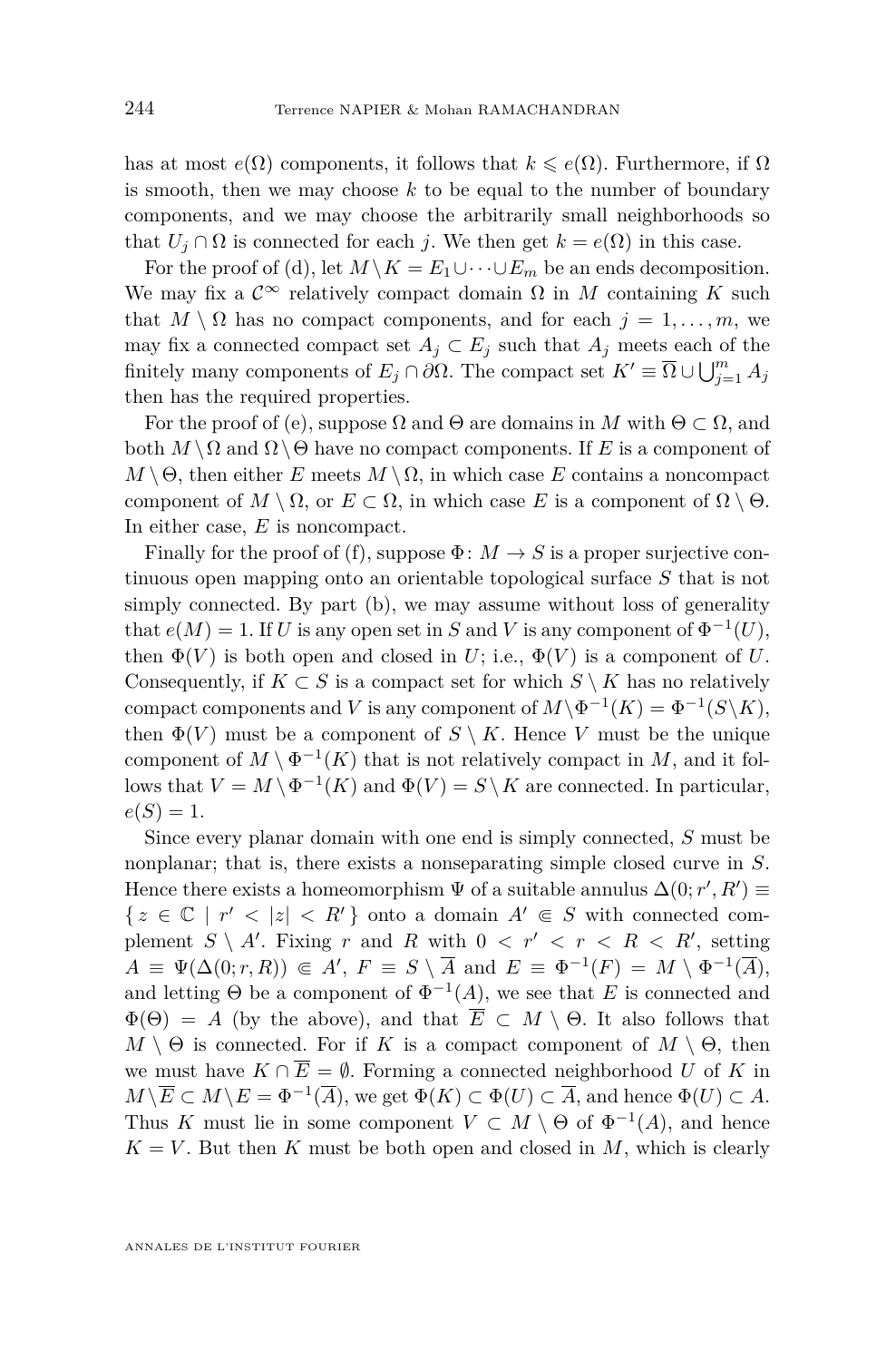impossible. Therefore  $M \setminus \Theta$  is connected. Moreover, since  $\Phi(\Theta) = A$ , we must have  $\Phi(\partial\Theta) = \partial A$ , and hence  $\partial\Theta$  is not connected. Applying parts (b), (c), and (e), we get the desired smooth domain  $\Omega \in \Theta$ .

As indicated in the introduction, a connected noncompact complex manifold with the Bochner–Hartogs property must have exactly one end and cannot admit a proper holomorphic mapping onto a Riemann surface. In fact, the following elementary observations suggest that complex manifolds with the Bochner–Hartogs property are very different topologically from those admitting proper holomorphic mappings onto Riemann surfaces:

<span id="page-7-0"></span>PROPOSITION  $1.2.$  — Let *X* be a connected noncompact complex manifold.

- (a) Assume that  $H_c^1(X, \mathcal{O}) = 0$ . Then  $e(X) = 1$ . In fact, if  $\Omega$  is any nonempty domain in *X* for which each connected component of the complement *X* \  $\Omega$  is noncompact, then  $e(\Omega) = 1$ . In particular, if  $\Omega$ is a relatively compact domain in *X* and  $X\setminus\Omega$  is connected, then  $\partial\Omega$ is connected. Moreover, every compact orientable  $\mathcal{C}^{\infty}$  hypersurface in *X* is the boundary of some smooth relatively compact domain in *X*.
- (b) If *X* admits a surjective proper continuous open mapping onto an orientable topological surface that is not simply connected (for example, if *X* admits a proper holomorphic mapping onto a Riemann surface other than the disk or the plane), then there exists a  $\mathcal{C}^{\infty}$ relatively compact domain  $\Omega$  in *X* such that  $X \setminus \Omega$  is connected but  $\partial\Omega$  is not connected (and  $e(\Omega) > 1$ ). In particular,  $H_c^1(X, \mathcal{O}) \neq 0$ .

Proof. — For the proof of (a), let us assume that  $H_c^1(X, \mathcal{O}) = 0$ . As argued in the introduction, we must then have  $e(X) = 1$ . Next, we show that any compact orientable  $\mathcal{C}^{\infty}$  hypersurface M in X is the boundary of some relatively compact  $\mathcal{C}^{\infty}$  domain in X. For we may fix a relatively compact connected neighborhood *U* of *M* in *X* such that  $U \setminus M$  has exactly two connected components,  $U_0$  and  $U_1$ . We may also fix a relatively compact neighborhood *V* of *M* in *U* and a  $\mathcal{C}^{\infty}$  function  $\lambda$  on  $X \setminus M$  such that supp  $\lambda \in U$ ,  $\lambda \equiv 0$  on  $U_0 \cap V$ , and  $\lambda \equiv 1$  on  $U_1 \cap V$ . Hence  $\overline{\partial} \lambda$  extends to a  $\partial$ -closed  $\mathcal{C}^{\infty}$  (0, 1)-form  $\alpha$  on X with compact support in  $U \setminus M$ , and since  $H_c^1(X, \mathcal{O}) = 0$ , we have  $\alpha = \overline{\partial} \beta$  for some  $\mathcal{C}^{\infty}$  compactly supported function  $\beta$  on *X*. The difference  $f \equiv \lambda - \beta$  is then a holomorphic function on  $X \setminus M$  that vanishes on some nonempty open subset. If  $X \setminus M$ is connected, then  $f \equiv 0$  on the entire set  $X \setminus M$ , and in particular, the restriction  $\beta \restriction_V \text{is a } \mathcal{C}^\infty$  function that is equal to 1 on  $U_1 \cap V$ , 0 on  $U_0 \cap V$ .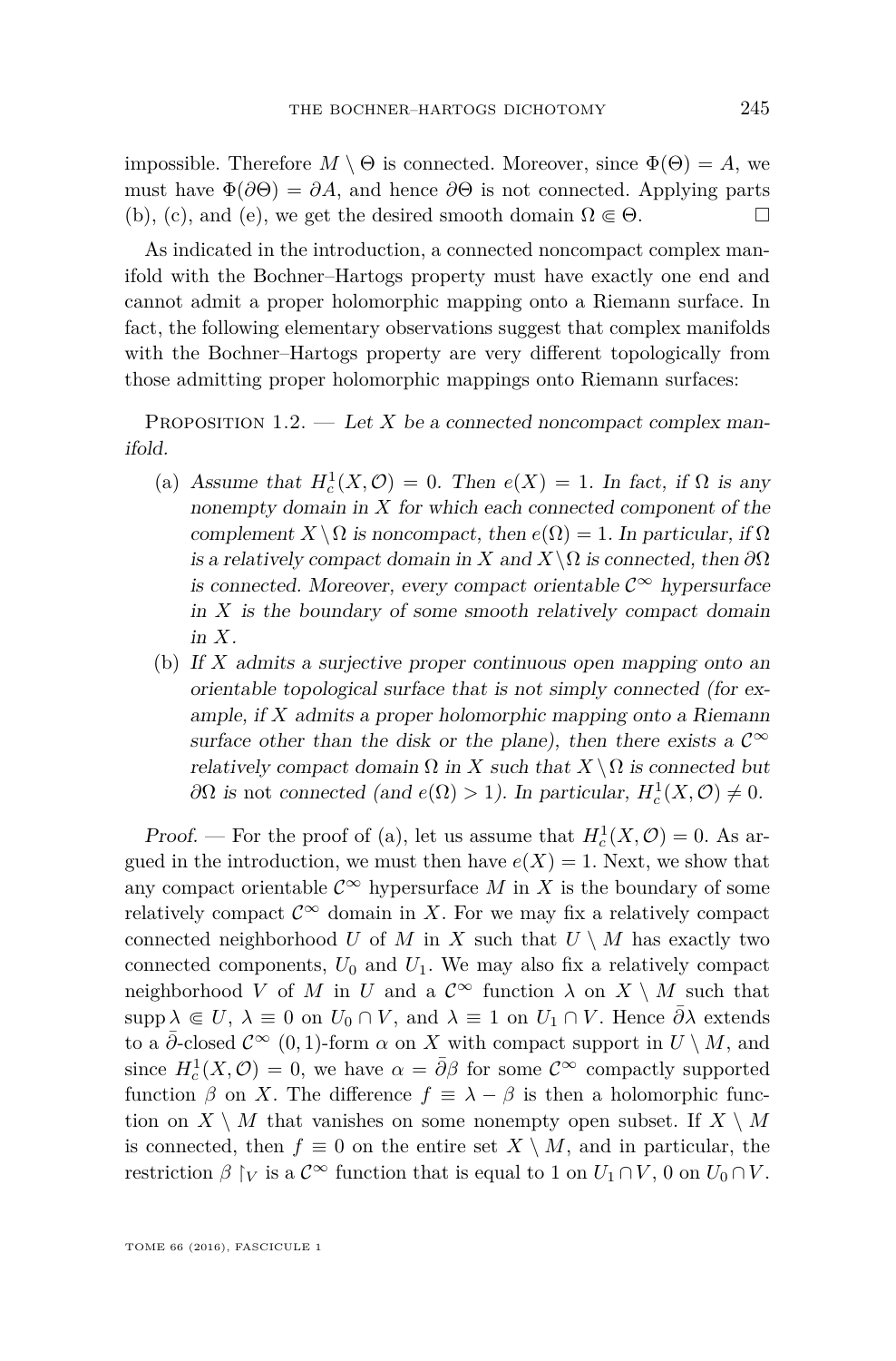Since  $M = V \cap \partial U_0 = V \cap \partial U_1$ , we have arrived at a contradiction. Thus  $X \setminus M$  cannot be connected, and hence  $X \setminus M$  must have exactly two connected components, one containing  $U_0$  and the other containing  $U_1$ . Since  $e(X) = 1$ , one of these connected components must be a relatively compact  $\mathcal{C}^{\infty}$  domain with boundary *M* in *X*. It follows that in particular, the boundary of any relatively compact  $\mathcal{C}^{\infty}$  domain in X with connected complement must be connected.

Next, suppose  $\Omega$  is an arbitrary nonempty domain for which  $X \setminus \Omega$  has no compact components. If  $e(\Omega) > 1$ , then part (b) of Lemma [1.1](#page-4-1) provides a  $\mathcal{C}^{\infty}$  relatively compact domain  $\Theta$  in  $\Omega$  such that  $\Omega \setminus \Theta$  has no compact components and  $\partial\Theta$  is not connected, and hence part (e) implies that  $X\setminus\Theta$  has no compact components; i.e.,  $X \setminus \Theta$  is connected. However, as shown above, any smooth relatively compact domain in *X* with connected complement must have connected boundary. Thus we have arrived at a contradiction, and hence  $\Omega$  must have only one end. In particular, if  $\Omega \subseteq X$  (and  $X \setminus \Omega$ is connected), then by part (c) of Lemma [1.1,](#page-4-1)  $\partial\Omega$  must be connected.

Part (b) follows immediately from part (f) of Lemma [1.1.](#page-4-1)  $\Box$ 

#### **2. Bounded geometry**

<span id="page-8-0"></span>In this section, we recall the definition of bounded geometry and we fix some conventions. Let *X* be a complex manifold with almost complex structure  $J: TX \to TX$ . By a Hermitian metric on X, we will mean a Riemannian metric *g* on *X* such that  $g(Ju, Jv) = g(u, v)$  for every choice of real tangent vectors  $u, v \in T_pX$  with  $p \in X$ . We call  $(X, g)$  a Hermitian manifold. We will also denote by *g* the complex bilinear extension of *g* to the complexified tangent space  $(TX)_{\mathbb{C}}$ . The corresponding real  $(1, 1)$ -form  $\omega$  is given by  $(u, v) \mapsto \omega(u, v) \equiv g(Ju, v)$ . The corresponding Hermitian metric (in the sense of a smoothly varying family of Hermitian inner products) in the holomorphic tangent bundle  $T^{1,0}X$  is given by  $(u, v) \mapsto g(u, \bar{v})$ . Observe that with this convention, under the holomorphic vector bundle isomorphism  $(TX, J) \stackrel{\cong}{\to} T^{1,0}X$  given by  $u \mapsto \frac{1}{2}(u - iJu)$ , the pullback of this Hermitian metric to  $(TX, J)$  is given by  $(u, v) \mapsto \frac{1}{2}g(u, v) - \frac{i}{2}\omega(u, v)$ . In a slight abuse of notation, we will also denote the induced Hermitian metric in  $T^{1,0}X$ , as well as the induced Hermitian metric in  $\Lambda^r(TX)_{\mathbb{C}} \otimes \Lambda^s(T^*X)_{\mathbb{C}}$ ,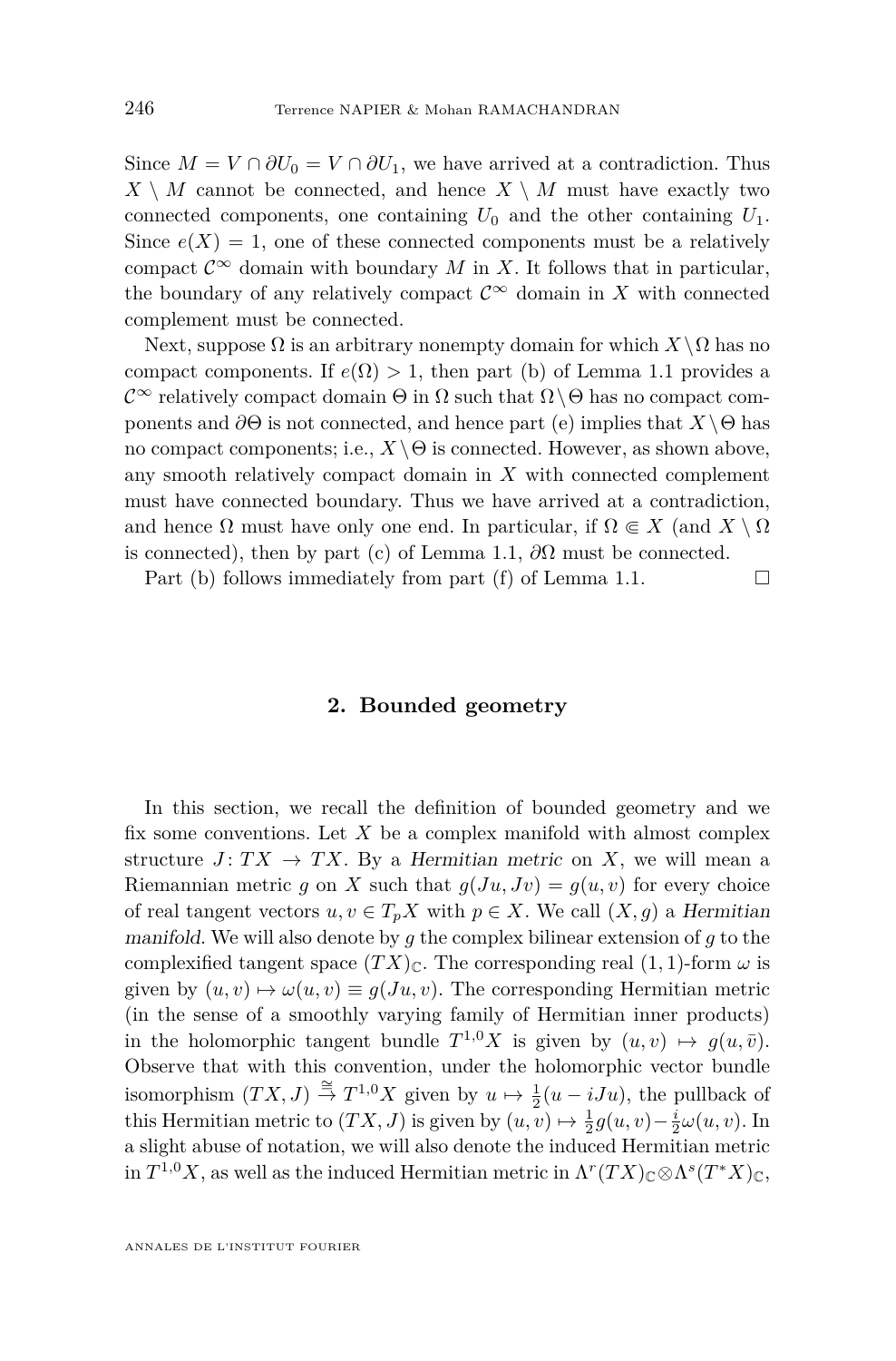by *g*. The corresponding Laplacians are given by:

$$
\Delta = \Delta_d \equiv -(dd^* + d^*d),
$$
  
\n
$$
\Delta_{\bar{\partial}} = -(\bar{\partial}\bar{\partial}^* + \bar{\partial}^*\bar{\partial}),
$$
  
\n
$$
\Delta_{\partial} = -(\partial\partial^* + \partial^*\partial).
$$

If  $(X, g, \omega)$  is Kähler, i.e.,  $d\omega = 0$ , then  $\Delta = 2\Delta_{\bar{\partial}} = 2\Delta_{\partial}$ .

<span id="page-9-0"></span>DEFINITION 2.1. — For  $S \subset X$  and  $k$  a nonnegative integer, we will say that a Hermitian manifold  $(X, q)$  of dimension *n* has bounded geometry of order *k* along *S* if for some constant  $C > 0$  and for every point  $p \in S$ , there is a biholomorphism  $\Psi$  of the unit ball  $B \equiv B_{g_{\mathbb{C}^n}}(0;1) \subset \mathbb{C}^n$  onto a neighborhood of *p* in *X* such that  $\Psi(0) = p$  and such that on *B*,

 $C^{-1}g_{\mathbb{C}^n} \leqslant \Psi^*g \leqslant Cg_{\mathbb{C}^n}$  and  $|D^m\Psi^*g| \leqslant C$  for  $m = 0, 1, 2, \ldots, k$ .

#### **3. Green's functions and harmonic projections**

<span id="page-9-1"></span>In this section we recall some terminology and facts from potential theory (a more detailed outline is provided in [\[21\]](#page-31-4)). We will also see that the Bochner–Hartogs property holds for a connected noncompact complete Kähler manifold with exactly one end and no nontrivial *L* <sup>2</sup> holomorphic 1-forms.

A connected noncompact oriented Riemannian manifold (*M, g*) is called hyperbolic if there exists a positive symmetric Green's function  $G(x, y)$ on *M*; otherwise, *M* is called parabolic. Equivalently, *M* is hyperbolic if given a relatively compact  $\mathcal{C}^{\infty}$  domain  $\Omega$  for which no connected component of  $M \setminus \Omega$  is compact, there is a connected component *E* of  $M \setminus \overline{\Omega}$  and a (unique) greatest  $\mathcal{C}^{\infty}$  function  $u_E : \overline{E} \to [0,1)$  such that  $u_E$  is harmonic on *E*,  $u_E = 0$  on  $\partial E$ , and  $\sup_E u_E = 1$  (see, for example, Theorem 3 of [\[11\]](#page-31-14)). We will also call *E*, and any end containing *E*, a hyperbolic end. An end that is not hyperbolic is called *parabolic*, and we set  $u_E \equiv 0$  for any parabolic end component *E* of  $M \setminus \Omega$ . We call the function  $u : M \setminus \Omega \to [0,1)$  defined by  $u|_{\overline{E}} = u_E$  for each connected component *E* of  $M \setminus \overline{\Omega}$ , the harmonic measure of the ideal boundary of *M* with respect to  $M \setminus \overline{\Omega}$ . A sequence  ${x<sub>\nu</sub>}$  in *M* with  $x<sub>\nu</sub> \to \infty$  and  $G(\cdot, x<sub>\nu</sub>) \to 0$  (equivalently,  $u(x<sub>\nu</sub>) \to 1$ ) is called a regular sequence. Such a sequence always exists (for *M* hyperbolic). A sequence  $\{x_\nu\}$  tending to infinity with  $\liminf_{\nu\to\infty} G(\cdot, x_\nu) > 0$  $(i.e., \limsup_{\nu \to \infty} u(x_{\nu}) < 1$  or equivalently,  $\{x_{\nu}\}\$  has no regular subsequences) is called an irregular sequence. Clearly, every sequence tending to infinity that is not regular admits an irregular subsequence. We say that an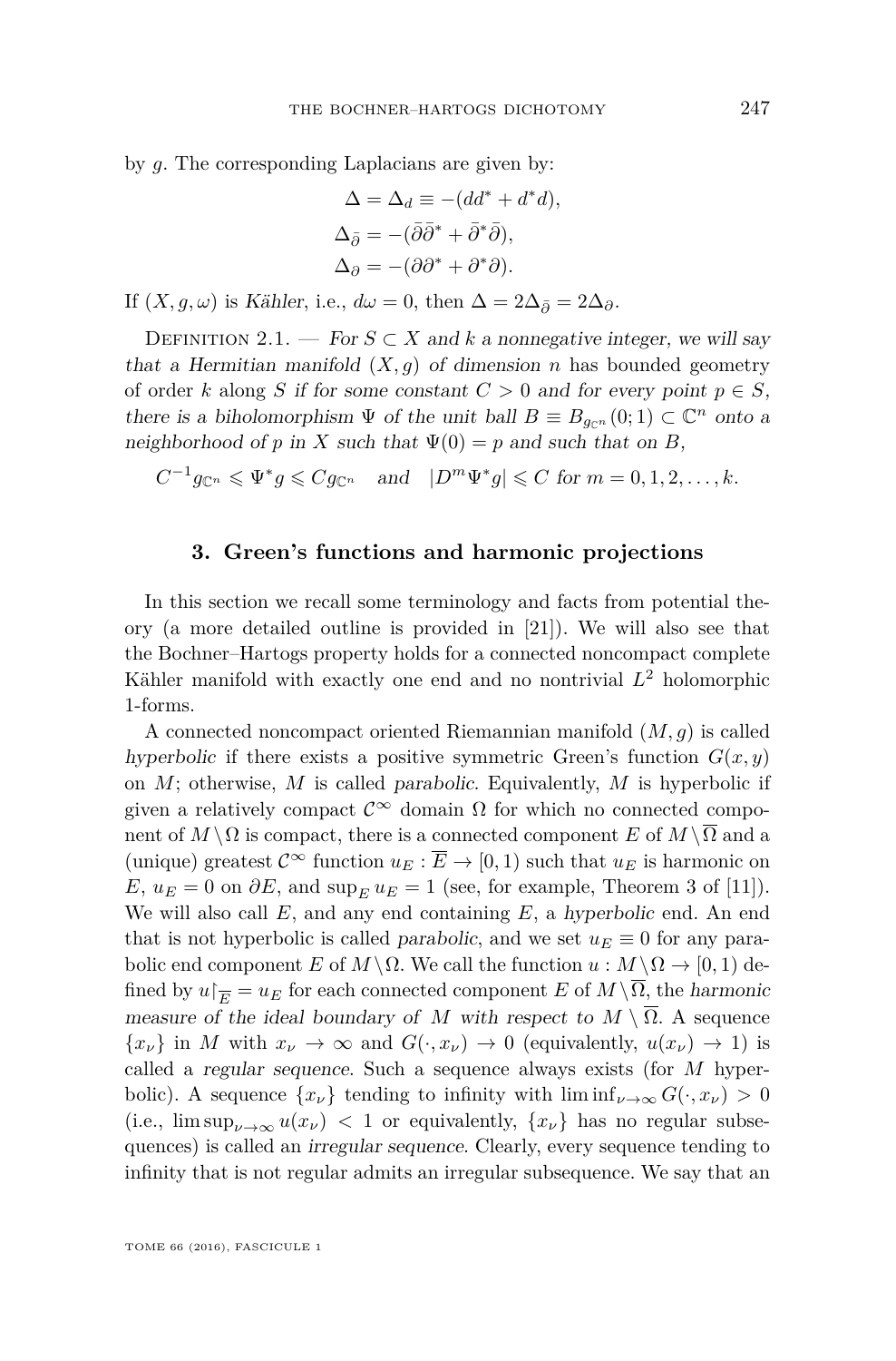end *E* of *M* is regular (irregular) if every sequence in *E* tending to infinity in *M* is regular (respectively, there exists an irregular sequence in *E*). Another characterization of hyperbolicity is that *M* is hyperbolic if and only if *M* admits a nonconstant negative continuous subharmonic function  $\varphi$ . In fact, if  $\{x_\nu\}$  is a sequence in *M* with  $x_\nu \to \infty$  and  $\varphi(x_\nu) \to 0$ , then  $\{x_\nu\}$ is a regular sequence.

We recall that the energy (or Dirichlet integral) of a suitable function  $\varphi$ (for example, a function with first-order distributional derivatives) on a Riemannian manifold M is given by  $\int_M |\nabla \varphi|^2 dV$ . To any  $\mathcal{C}^{\infty}$  compactly supported  $\bar{\partial}$ -closed (0, 1)-form  $\alpha$  on a connected noncompact hyperbolic complete Kähler manifold *X*, we may associate a bounded finite-energy (i.e., Dirichlet-finite) pluriharmonic function on  $X \setminus \text{supp } \alpha$  that vanishes at infinity along any regular sequence:

<span id="page-10-1"></span>LEMMA 3.1 (see, for example, Lemma 1.1 of  $[24]$ ). — Let *X* be a connected noncompact complete hyperbolic Kähler manifold, and let *α* be a  $\mathcal{C}^{\infty}$  compactly supported form of type  $(0, 1)$  on *X* with  $\bar{\partial}\alpha = 0$ . Then there exist a closed and coclosed  $L^2$  harmonic form  $\gamma$  of type  $(0,1)$  and a  $\mathcal{C}^{\infty}$ bounded function  $β: X \to \mathbb{C}$  with finite energy such that  $γ = α - \overline{∂β}$  and  $\beta(x_\nu) \to 0$  for every regular sequence  $\{x_\nu\}$  in X.

Remarks.

- 1. In particular,  $\bar{\gamma}$  is a holomorphic 1-form on *X*, and  $\beta$  is pluriharmonic on the complement of the support of  $\alpha$ .
- 2. Under certain conditions, the leaves of the foliation determined by  $\bar{\gamma}$  outside a large compact subset of *X* are compact, and one gets a proper holomorphic mapping onto a Riemann surface.
- 3. According to Lemma [3.2](#page-10-0) below (which is a modification of an observation due to J. Wang), if *β* is holomorphic on some hyperbolic end, then  $\beta$  vanishes on that end.

<span id="page-10-0"></span>LEMMA 3.2 (cf. Lemma 1.3 of  $[24]$ ). — Let *X* be a connected noncompact complete (hyperbolic) Kähler manifold, and let *E* be a hyperbolic end of *X*. If *f* is a bounded holomorphic function on *E* and  $f(x_\nu) \to 0$  for every regular sequence  $\{x_\nu\}$  for *X* in *E*, then  $f \equiv 0$  on *E*.

Proof. — We may fix a nonempty smooth domain Ω such that *∂E* ⊂ Ω b *X* and  $X \setminus \Omega$  has no compact connected components. In particular, some component  $E_0$  of  $E \setminus \overline{\Omega}$  is a hyperbolic end of *X*. The harmonic measure of the ideal boundary of *X* with respect to  $X \setminus \overline{\Omega}$  is a nonconstant function  $u: X \setminus \Omega \to [0, 1)$ . By replacing *f* with the product of *f* and a sufficiently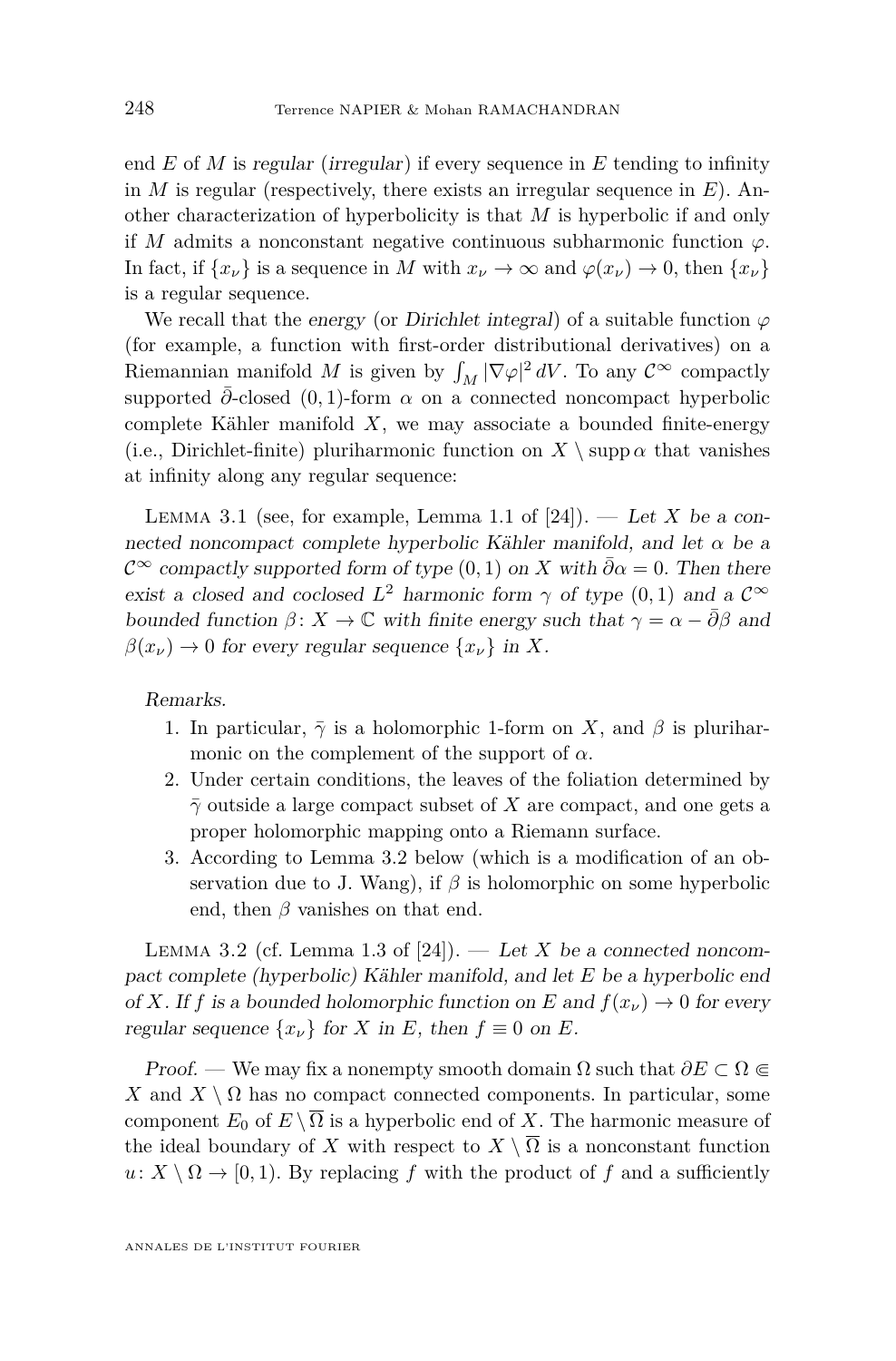small nonzero constant, we may assume that  $|f| < 1$  and hence for each  $\epsilon > 0$ ,  $u + \epsilon \log |f| < 0$  on  $E \cap \partial \Omega$ . Thus we get a nonnegative bounded continuous subharmonic function  $\varphi_{\epsilon}$  on *X* by setting  $\varphi_{\epsilon} \equiv 0$  on *X* \ E<sub>0</sub> and  $\varphi_{\epsilon} \equiv \max(0, u + \epsilon \log |f|)$  on  $E_0$ . If  $f(p) \neq 0$  at some point  $p \in E_0$ , then  $\varphi_{\epsilon}(p) > 0$  for  $\epsilon$  sufficiently small. However, any sequence  $\{x_{\nu}\}\$ in  $E_0$  with  $\varphi_{\epsilon}(x_{\nu}) \rightarrow m \equiv \sup \varphi_{\epsilon} > 0$  must be a regular sequence and must therefore satisfy  $u(x_\nu) + \epsilon \log |f(x_\nu)| \to -\infty$ , which contradicts the choice of  $\{x_\nu\}$ . Thus *f* vanishes on  $E_0$  and therefore, on *E*.

The above considerations lead to the following observation (cf. Proposition 4.4 of [\[23\]](#page-31-15)):

THEOREM  $3.3.$  — Let X be a connected noncompact hyperbolic complete Kähler manifold with no nontrivial *L* <sup>2</sup> holomorphic 1-forms.

- (a) For every compactly supported  $\bar{\partial}$ -closed  $\mathcal{C}^{\infty}$  form  $\alpha$  of type  $(0,1)$ on *X*, there exists a bounded  $\mathcal{C}^{\infty}$  function  $\beta$  with finite energy on *X* such that  $\bar{\partial}\beta = \alpha$  on *X* and  $\beta$  vanishes on every hyperbolic end *E* of *X* that is contained in  $X \setminus \text{supp } \alpha$ .
- (b) In any ends decomposition  $X \setminus K = E_1 \cup \cdots \cup E_m$ , exactly one of the ends, say *E*1, is hyperbolic, and moreover, every holomorphic function on *E*<sup>1</sup> admits a (unique) extension to a holomorphic function on *X*.
- (c) If  $e(X) = 1$  (equivalently, every end of X is hyperbolic), then  $H_c^1(X, \mathcal{O}) = 0.$

Proof. — Given a compactly supported  $\bar{\partial}$ -closed  $\mathcal{C}^{\infty}$  form  $\alpha$  of type  $(0, 1)$ on *X*, Lemma [3.1](#page-10-1) provides a bounded  $\mathcal{C}^{\infty}$  function  $\beta$  with finite energy such that  $\bar{\partial}\beta = \alpha$  and  $\beta(x_\nu) \to 0$  for every regular sequence  $\{x_\nu\}$  in X (by hypothesis, the  $L^2$  holomorphic 1-form  $\bar{\gamma}$  provided by the lemma must be trivial). In particular,  $\beta$  is holomorphic on  $X \setminus \text{supp }\alpha$ , and Lemma [3.2](#page-10-0) implies that  $\beta$  must vanish on every hyperbolic end of *X* contained in  $X \setminus$  $\text{supp }\alpha$ . Thus part (a) is proved.

For the proof of part (b), suppose  $X \setminus K = E_1 \cup \cdots \cup E_m$  is an ends decomposition. Then at least one of the ends, say *E*1, must be hyperbolic. Given a function  $f \in \mathcal{O}(X \setminus K)$ , we may fix a relatively compact neighborhood *U* of *K* in *X* and a  $C^{\infty}$  function  $\lambda$  on *X* such that  $\lambda \equiv f$  on  $X \setminus U$ . Applying part (a) to the  $(0, 1)$ -form  $\alpha \equiv \overline{\partial} \lambda$ , we get a  $\mathcal{C}^{\infty}$  function  $\beta$  such that  $\partial \beta = \alpha$  on *X* and  $\beta \equiv 0$  on any hyperbolic end contained in  $X \setminus U$ . If  $E_j$  is a hyperbolic end (for example, if  $j = 1$ ), then  $E_j \setminus U$  must contain a hyperbolic end *E* of *X*, and the holomorphic function  $h \equiv \lambda - \beta$  on *X* must agree with  $f$  on  $E$  and therefore, on  $E_i$ . Thus we get a holomorphic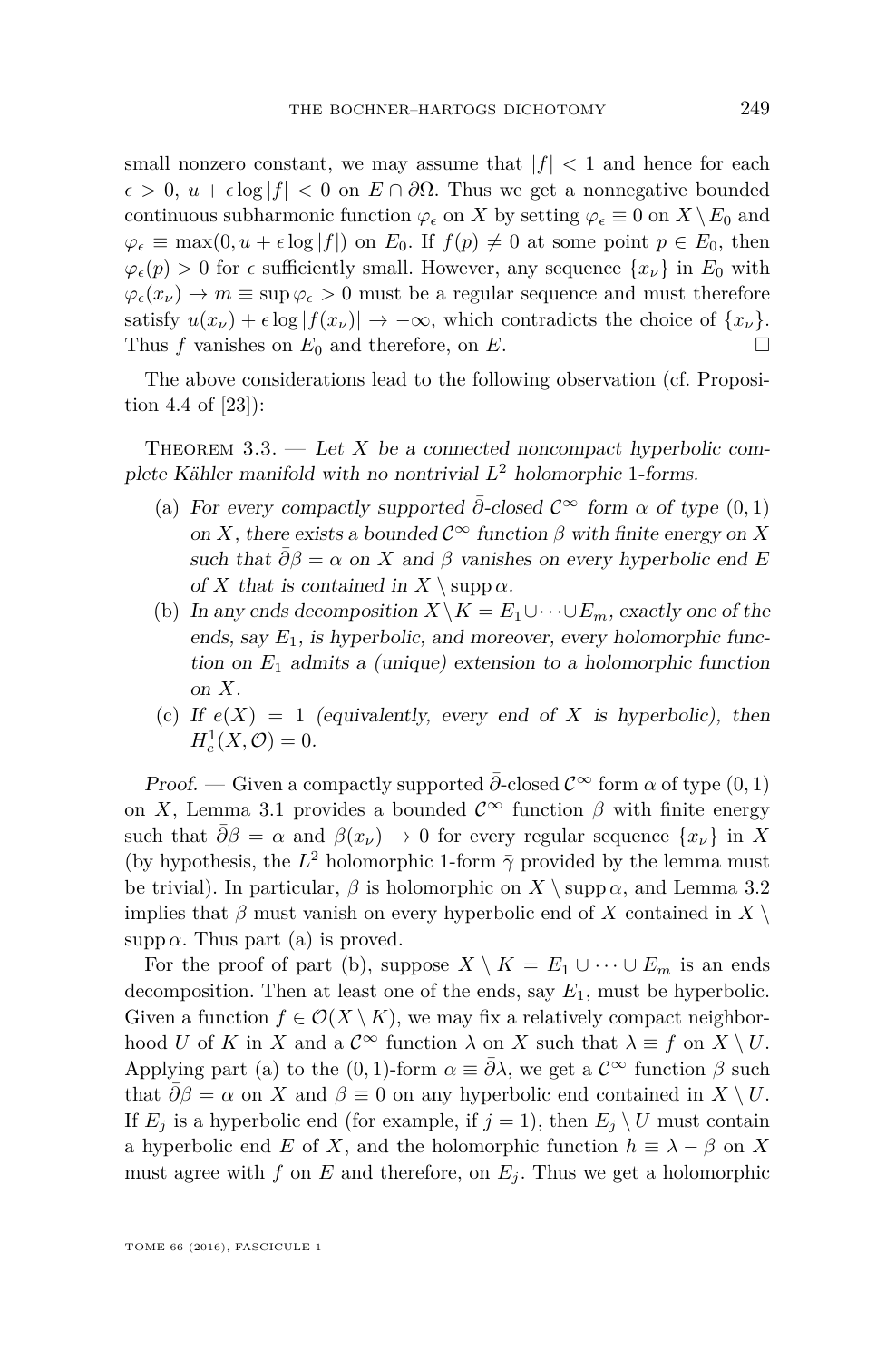function on *X* that agrees with *f* on every  $E_i$  which is hyperbolic. Taking *f* to be a locally constant function on  $X \setminus K$  with distinct values on the components  $E_1, \ldots, E_m$ , we see that in fact,  $E_j$  must be a parabolic end for  $j = 2, ..., m$ .

Part (c) follows immediately from parts (a) and (b).  $\Box$ 

We close this section with a preliminary step toward the proof of Theorem [0.1:](#page-2-0)

<span id="page-12-1"></span>LEMMA 3.4. — Suppose  $(X, q)$  is a connected noncompact hyperbolic complete Kähler manifold with bounded geometry of order  $0, e(X) = 1$ , and there exists a real-valued pluriharmonic function  $\rho$  with bounded gradient and infinite energy on *X*. Then *X* admits a proper holomorphic mapping onto a Riemann surface if and only if  $H_c^1(X, \mathcal{O}) \neq 0$ .

Proof. — Given a compactly supported  $\bar{\partial}$ -closed  $\mathcal{C}^{\infty}$  form  $\alpha$  of type  $(0, 1)$ on *X*, Lemma [3.1](#page-10-1) provides a closed and coclosed  $L^2$  harmonic form  $\gamma$  of type  $(0,1)$  and a  $\mathcal{C}^{\infty}$  bounded function  $\beta: X \to \mathbb{C}$  with finite energy such that  $\gamma = \alpha - \bar{\partial}\beta$  and  $\beta(x_\nu) \to 0$  for every regular sequence  $\{x_\nu\}$  in *X*. If  $\gamma \equiv 0$ , then  $\bar{\partial}\beta = \alpha$  and Lemma [3.2](#page-10-0) implies that  $\beta$  vanishes on the complement of some compact set. If  $\gamma$  is nontrivial, then the  $L^2$  holomorphic 1-form  $\theta_1 \equiv \bar{\gamma}$  and the bounded holomorphic 1-form  $\theta_2 \equiv \partial \rho$ , which is not in  $L^2$ , must be linearly independent. Theorem 0.1 and Theorem 0.2 of [\[26\]](#page-31-7) then provide a proper holomorphic mapping of  $X$  onto a Riemann surface.  $\Box$ 

Remark. — The proofs of Lemma 1.1 of [\[26\]](#page-31-7) and Theorem 0.1 of [\[26\]](#page-31-7) (the latter fact was applied above and relies on the former) contain a minor mistake in their application of continuity of intersections (see [\[29\]](#page-32-0) or [\[31\]](#page-32-1) or Theorem 4.23 in [\[1\]](#page-30-4)). In each of these proofs, one has a sequence of levels  ${L<sub>\nu</sub>}$  of a holomorphic mapping  $f: X \to \mathbb{P}^1$  and a sequence of points  ${x<sub>\nu</sub>}$ such that  $x_{\nu} \in L_{\nu}$  for each  $\nu$  and  $x_{\nu} \to p$ . For *L* the level of *f* through *p*, by continuity of intersections,  ${L<sub>\nu</sub>}$  converges to *L* relative to the ambient manifold  $X \setminus [f^{-1}(f(p)) \setminus L]$ , but contrary to what was stated in these proofs, a priori, this convergence need not hold relative to *X*. Aside from this small misstatement, the proofs are correct and no further changes are needed.

#### <span id="page-12-0"></span>**4. Quasi-Dirichlet-finite pluriharmonic functions**

The following is the main advantage of working with irregular hyperbolic manifolds: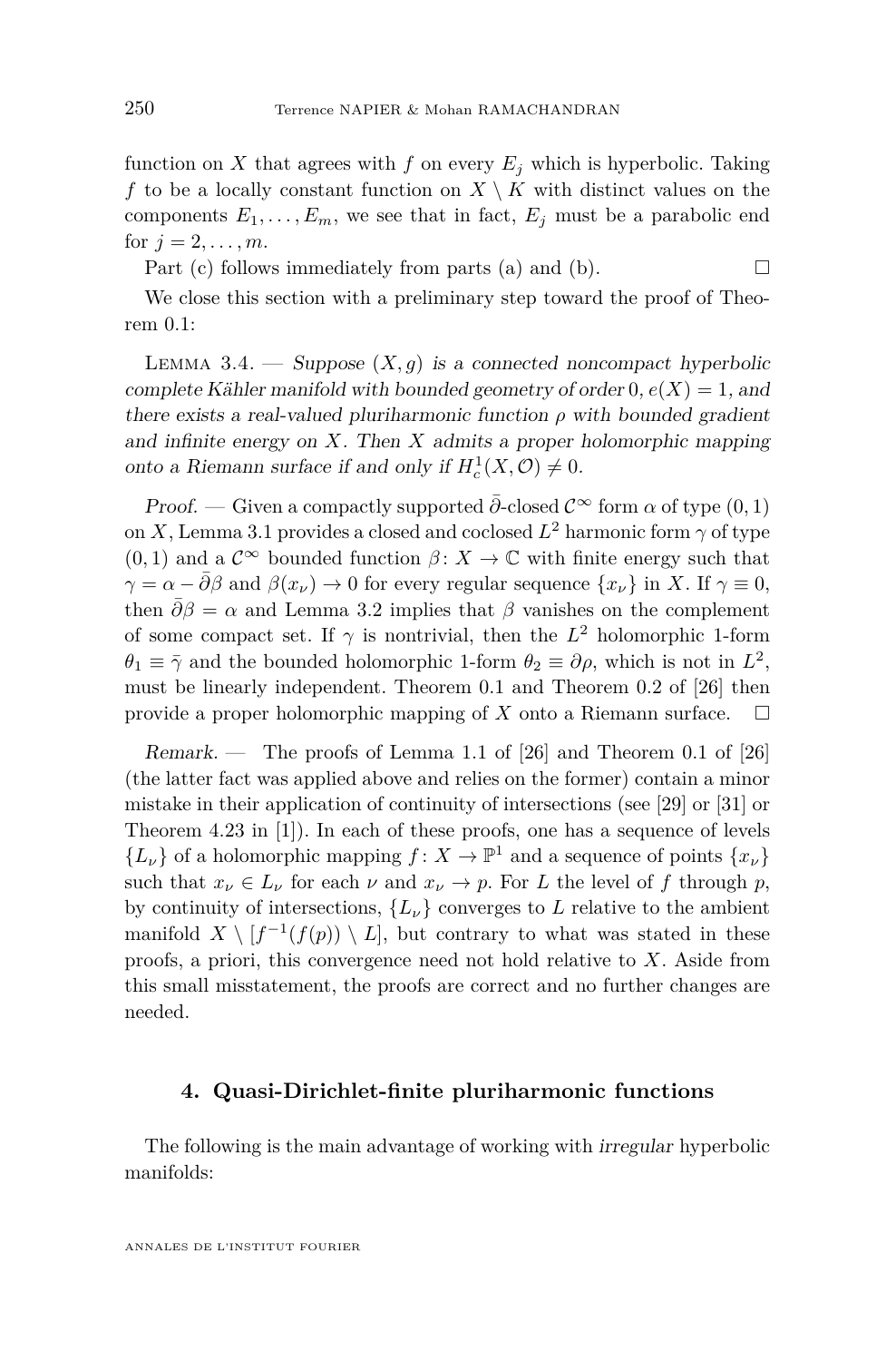<span id="page-13-0"></span>LEMMA 4.1 (Nakai).  $-$  Let  $(M, g)$  be a connected noncompact irregular hyperbolic oriented complete Riemannian manifold, let {*qk*} be an irregular sequence, let  $G(\cdot, \cdot)$  be the Green's function, and let  $\rho_k \equiv G(\cdot, q_k) : M \to$  $(0, \infty]$  for each *k*. Then some subsequence of  $\{\rho_k\}$  converges uniformly on compact subsets of *M* to a function *ρ*. Moreover, any such limit function *ρ* has the following properties:

- (i) The function  $\rho$  is positive and harmonic;
- (ii)  $\int_M |\nabla \rho|^2 dV_g = \infty;$
- (iii)  $\int_{\rho^{-1}([a,b])} |\nabla \rho|_g^2 dV_g \leq b a$  for all *a* and *b* with  $0 \leq a < b$  (in particular,  $\rho$  is unbounded); and
- (iv) If  $\Omega$  is any smooth domain with compact boundary (i.e., either  $\Omega$  is an end or  $\Omega \in M$ ) and at most finitely many terms of the sequence  ${q_k}$  lie in  $\Omega$ , then

$$
\sup_{\Omega} \rho = \max_{\partial \Omega} \rho < \infty \qquad \text{and} \qquad \int_{\Omega} |\nabla \rho|^2 \, dV \leq \int_{\partial \Omega} \rho \frac{\partial \rho}{\partial \nu} \, d\sigma < \infty.
$$

Remark. — Following Nakai [\[20\]](#page-31-16) and Sario and Nakai [\[28\]](#page-32-2), a positive function  $\varphi$  on a Riemannian manifold  $(M, g)$  is called *quasi-Dirichlet-finite* if there is a positive constant *C* such that

$$
\int_{\varphi^{-1}([0,b])} |\nabla \varphi|_g^2 dV_g \leqslant Cb
$$

for every  $b > 0$ . Nakai proved the existence of an Evans-type quasi-Dirichletfinite positive harmonic function on an irregular Riemann surface. His arguments, which involve the behavior of the Green's function at the Royden boundary, carry over to a Riemannian manifold and actually show that the constructed function has the slightly stronger property appearing in the above lemma. One can instead prove the lemma via Nakai's arguments simply by taking  $\rho = G(\cdot, q)$ , where *G* is the extension of the Green's function to the Royden compactification and *q* is a point in the Royden boundary for which  $\rho > 0$  on M. The direct proof appearing below is essentially this latter argument.

Proof of Lemma  $4.1$ .  $-$  Fixing a sequence of nonempty smooth domains  $\{\Omega_m\}_{m=0}^{\infty}$  such that  $M \setminus \Omega_0$  has no compact connected components,  $\bigcup_{m=0}^{\infty} \Omega_m = M$ , and  $\Omega_{m-1} \in \Omega_m$  for  $m = 1, 2, 3, \ldots$ , and letting  $G_m$  be the Green's function on  $\Omega_m$  for each *m*, we get  $G_m \nearrow G$ . Given  $m_0 \in \mathbb{Z}_{>0}$ , for each integer  $m > m_0$  and each point  $p \in \Omega_{m_0}$ , the continuous function  $G_m(p,.)|_{\overline{\Omega}_m \setminus \Omega_{m_0}}$  vanishes on  $\partial \Omega_m$ , and the function is positive on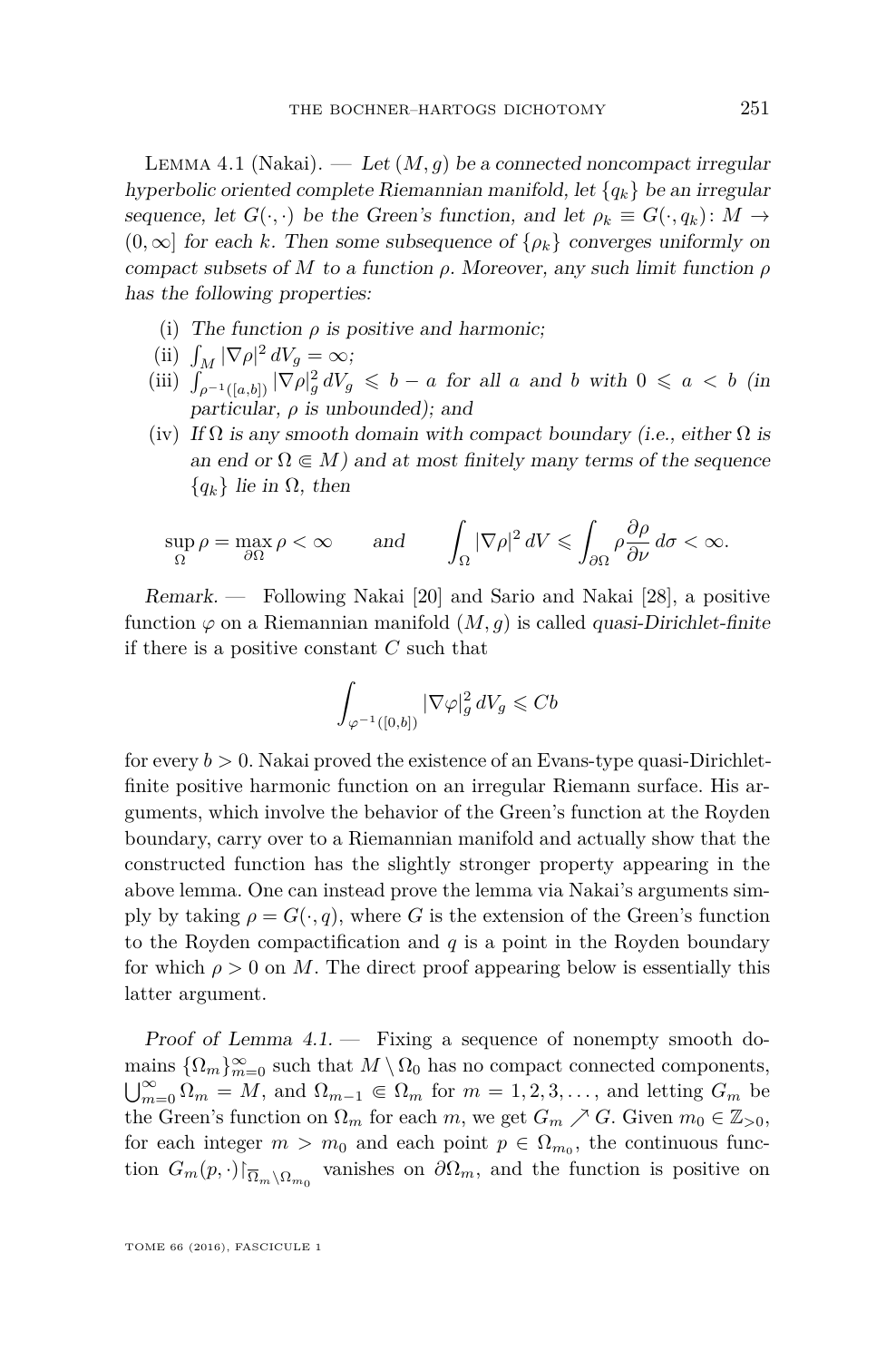$\partial\Omega_{m_0}$  and harmonic on  $\Omega_m \setminus \Omega_{m_0}$ . Thus

$$
G_m(p,\cdot)\vert_{\overline{\Omega}_m\setminus\Omega_{m_0}}\leqslant\max_{\partial\Omega_{m_0}}G_m(p,\cdot)\leqslant\max_{\partial\Omega_{m_0}}G(p,\cdot).
$$

Passing to the limit we get

$$
G(p,\cdot) \leqslant \max_{\partial \Omega_{m_0}} G(p,\cdot)
$$

on  $M \setminus \Omega_{m_0}$  for each point  $p \in \Omega_{m_0}$ . Hence

$$
G \leqslant A_{m_0} \equiv \max_{\overline{\Omega}_{m_0 - 1} \times \partial \Omega_{m_0}} G
$$

on  $\overline{\Omega}_{m_0-1} \times (M \setminus \Omega_{m_0})$ . In particular,  $\rho_k = G(\cdot, q_k) \leq A_{m_0}$  on  $\overline{\Omega}_{m_0-1}$  for  $k \gg 0$ . Therefore, by replacing  ${q_k}$  with a suitable subsequence, we may assume that  $\rho_k$  converges uniformly on compact subsets of M to a positive harmonic function *ρ*.

Suppose  $0 < a < b$ . Given  $k \in \mathbb{Z}_{>0}$ , for  $m \gg 0$  we have  $q_k \in \Omega_m$ , and the function  $\rho_k^{(m)} \equiv G_m(\cdot, q_k) : \overline{\Omega}_m \to [0, \infty]$  satisfies  $(\rho_k^{(m)})$  ${k^{(m)}_{k}}$ <sup>-1</sup>((*a*, ∞])  $\in \Omega_{m}$ . Hence if *r* and *s* are regular values of  $\rho_k^{(m)}$  $\binom{m}{k}$   $\lceil \Omega_m \setminus \{q_k\} \rceil$  with  $a < r < s < b$ , then

$$
\int_{(\rho_k^{(m)})^{-1}((r,s))} |\nabla \rho_k^{(m)}|^2 dV = \int_{(\rho_k^{(m)})^{-1}(s)} \rho_k^{(m)} \frac{\partial \rho_k^{(m)}}{\partial \nu} d\sigma
$$
\n
$$
- \int_{(\rho_k^{(m)})^{-1}(r)} \rho_k^{(m)} \frac{\partial \rho_k^{(m)}}{\partial \nu} d\sigma
$$
\n
$$
= \int_{(\rho_k^{(m)})^{-1}(s)} s \cdot \frac{\partial \rho_k^{(m)}}{\partial \nu} d\sigma
$$
\n
$$
- \int_{(\rho_k^{(m)})^{-1}(r)} r \cdot \frac{\partial \rho_k^{(m)}}{\partial \nu} d\sigma
$$
\n
$$
= (r-s) \int_{\partial \Omega_m} \frac{\partial \rho_k^{(m)}}{\partial \nu} d\sigma
$$
\n
$$
= (s-r) \int_{\partial \Omega_m} (-1) \frac{\partial}{\partial \nu} [G_m(\cdot, q_k)] d\sigma
$$
\n
$$
= s-r,
$$

where *∂/∂ν* is the normal derivative oriented outward for the open sets  $\Omega_m,~\left( \rho_k^{(m)} \right)$  $\binom{m}{k}$ <sup>-1</sup>((0*, s*)), and ( $\rho_k^{(m)}$ )  ${k^{(m)} \choose k}$ <sup>-1</sup>((0, *r*)). Here we have normalized  $G_m$ (and similarly, all Green's functions) so that  $-\Delta_{\text{distr}} G_m(\cdot, q)$  is the Dirac

ANNALES DE L'INSTITUT FOURIER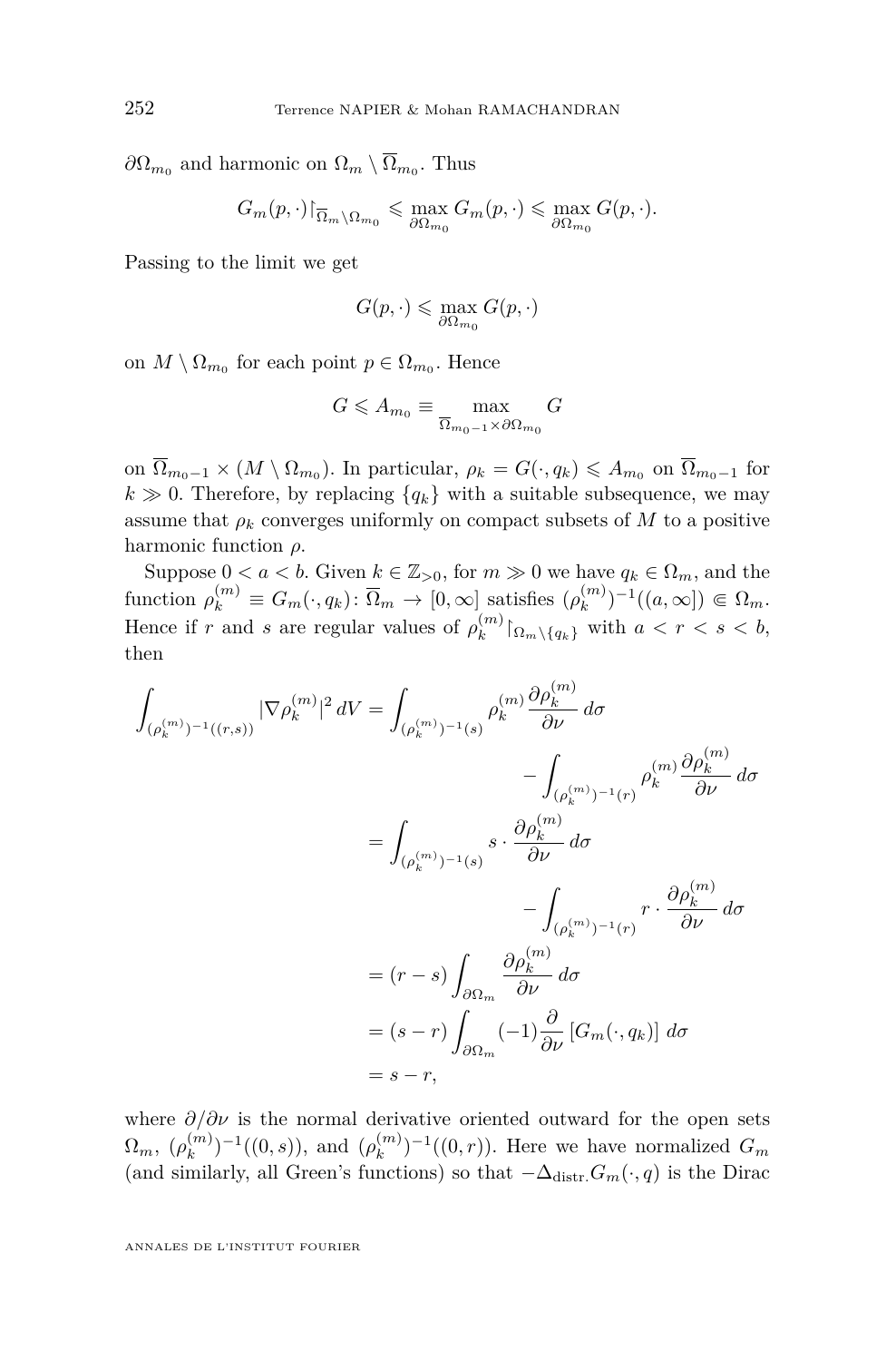function at *q* for each point  $q \in \Omega_m$ . Letting  $r \to a^+$  and  $s \to b^-$ , we get

$$
\int_{(\rho_k^{(m)})^{-1}((a,b))} |\nabla \rho_k^{(m)}|^2 \, dV = (b-a).
$$

Letting  $\chi_A$  denote the characteristic function of each set  $A \subset M$ , we have

$$
\lim_{m \to \infty} |\nabla \rho_k^{(m)}| = |\nabla \rho_k| \text{ on } M \setminus \{q_k\}
$$
  
and 
$$
\liminf_{m \to \infty} \chi_{(\rho_k^{(m)})^{-1}((a,b))} \ge \chi_{\rho_k^{-1}((a,b))}.
$$

Hence Fatou's lemma gives

$$
\int_{\rho_k^{-1}((a,b))} |\nabla \rho_k|^2 \, dV \leq (b-a).
$$

Similarly, letting  $k \to \infty$ , we get

$$
\int_{\rho^{-1}((a,b))} |\nabla \rho|^2\,dV \leqslant (b-a).
$$

Applying this inequality to *a'* and *b'* with  $0 < a' < b'$  and letting  $a' \rightarrow a^{-}$ and  $b' \rightarrow b^+$ , we get

$$
\int_{\rho^{-1}([a,b])} |\nabla \rho|^2 dV \leqslant (b-a).
$$

Letting  $a \to 0^+$  (and noting that  $\rho > 0$ ), we also get the above inequality for  $a = 0$ .

Assuming now that  $\rho$  has finite energy, we will reason to a contradiction. We may fix a constant  $b > \sup_{\Omega_0} \rho$  that is a regular value of  $\rho$ , of  $\rho_k \upharpoonright_{M \setminus \{q_k\}}$ for all *k*, and of  $\rho_k^{(m)}$  $\binom{m}{k}$   $\left[\Omega_m \setminus \{q_k\} \right]$  for all *k* and *m*. Note that we have not yet shown that  $\rho$  is unbounded, so we have not yet ruled out the possibility that  $\rho^{-1}((0,b)) = M$ , and in particular, that  $\rho^{-1}(b) = \emptyset$ . Since  $\rho_k \to \rho$ uniformly on compact subsets of *M* as  $k \to \infty$ , and for each  $k$ ,  $\rho_k^{(m)} \to \rho_k$ uniformly on compact subsets of  $M \setminus \{q_k\}$  as  $m \to \infty$ , we may fix a positive integer  $k_0$  and a strictly increasing sequence of positive integers  $\{m_k\}$  such that  $q_k \in \Omega_{m_k}$  for each  $k, \rho_k^{(m_k)} \leq \rho_k < b$  on  $\overline{\Omega}_0$  for each  $k \geq k_0$ , and  $\rho_k^{(m_k)} \to \rho$  uniformly on compact sets as  $k \to \infty$ . Letting  $\varphi \equiv \min(\rho, b)$  and letting  $\varphi_k : M \to [0, b]$  be the Lipschitz function given by

$$
\varphi_k \equiv \begin{cases} \min(\rho_k^{(m_k)}, b) & \text{ on } \overline{\Omega}_{m_k} \\ 0 & \text{ elsewhere } \end{cases}
$$

for each *k*, we see that  $\varphi_k \to \varphi$  uniformly on compact subsets of *M* and  $\nabla \varphi_k \to \nabla \varphi$  uniformly on compact subsets of  $M \setminus \rho^{-1}(b)$ . Moreover, for

TOME 66 (2016), FASCICULE 1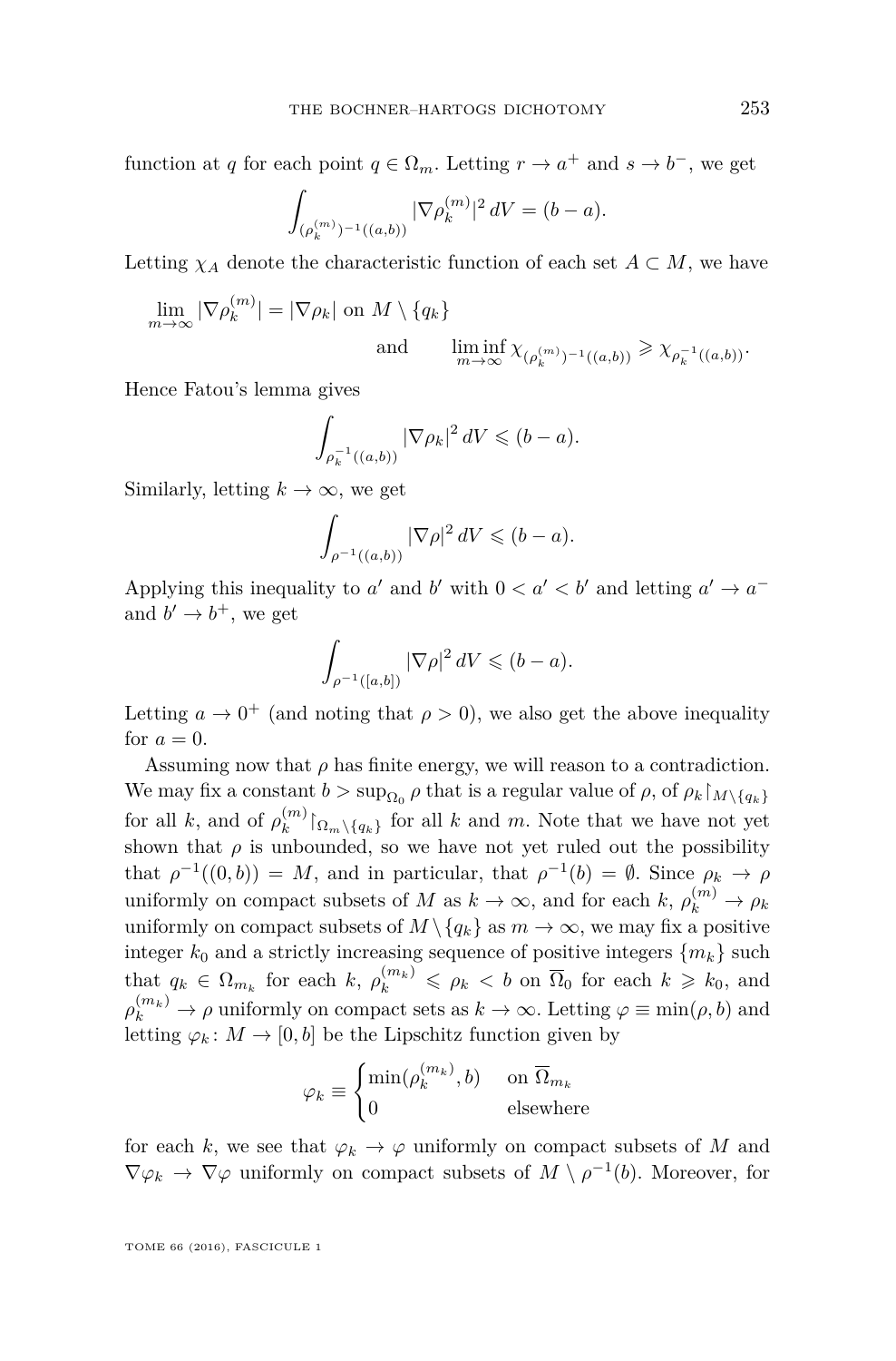each *k*,

$$
\int_M |\nabla \varphi_k|^2 \, dV = \int_{(\rho_k^{(m_k)})^{-1}((0,b))} |\nabla \rho_k^{(m_k)}|^2 \, dV = b.
$$

Applying weak compactness, we may assume that  $\{\nabla \varphi_k\}$  converges weakly in  $L^2$  to a vector field *v*. But for each compact set  $K \subset M \setminus \rho^{-1}(b)$ ,  $(\nabla \varphi_k)|_K \to (\nabla \varphi)|_K$  uniformly, and therefore in  $L^2$ . Since  $\rho^{-1}(b)$  is a set of measure 0, we must have  $v = \nabla \varphi$  (in  $L^2$ ). Hence

$$
\int_{\rho^{-1}((0,b))} |\nabla \rho|^2 dV = \langle \nabla \varphi, \nabla \rho \rangle \leftarrow \langle \nabla \varphi_k, \nabla \rho \rangle
$$
\n
$$
= \int_{\partial \Omega_{m_k}} \rho_k^{(m_k)} \frac{\partial \rho}{\partial \nu} d\sigma + \int_{(\rho_k^{(m_k)})^{-1}(b)} \rho_k^{(m_k)} \frac{\partial \rho}{\partial \nu} d\sigma
$$
\n
$$
= 0 - b \int_{\partial \left((\rho_k^{(m_k)})^{-1}((b,\infty])\right)} \frac{\partial \rho}{\partial \nu} d\sigma = 0.
$$

It follows that  $\rho \equiv a$  for some constant *a* (in particular,  $0 < a < b$ ). Letting *u* be the harmonic measure of the ideal boundary of *M* with respect to  $M \setminus \overline{\Omega}_0$  and letting  $\psi \colon M \to [0,1)$  be the Dirichlet-finite locally Lipschitz function on  $M$  obtained by extending  $u$  by 0, we get

$$
0 = \langle 0, \nabla \psi \rangle \leftarrow \langle \nabla \varphi_k, \nabla \psi \rangle
$$
  
\n
$$
= \int_{\partial \Omega_{m_k}} \rho_k^{(m_k)} \frac{\partial u}{\partial \nu} d\sigma - \int_{\partial \Omega_0} \rho_k^{(m_k)} \frac{\partial u}{\partial \nu} d\sigma + \int_{(\rho_k^{(m_k)})^{-1}(b)} \rho_k^{(m_k)} \frac{\partial u}{\partial \nu} d\sigma
$$
  
\n
$$
= 0 - \int_{\partial \Omega_0} \rho_k^{(m_k)} \frac{\partial u}{\partial \nu} d\sigma - b \int_{\partial ((\rho_k^{(m_k)})^{-1}((b,\infty]))} \frac{\partial u}{\partial \nu} d\sigma
$$
  
\n
$$
= - \int_{\partial \Omega_0} \rho_k^{(m_k)} \frac{\partial u}{\partial \nu} d\sigma
$$
  
\n
$$
\rightarrow -a \int_{\partial \Omega_0} \frac{\partial u}{\partial \nu} d\sigma < 0.
$$

Thus we have arrived at a contradiction, and hence  $\rho$  must have infinite energy.

Finally, given a smooth domain  $\Omega$  as in (iv), for each  $k \gg 0$ , we have  $q_k \notin \overline{\Omega}$ . For  $m \gg 0$ , we have  $q_k \in \Omega_m$  and  $\partial \Omega \subset \Omega_m$ . Since  $\rho_k^{(m)}$  $\binom{m}{k}$  is then continuous on  $\overline{\Omega \cap \Omega_m}$ , harmonic on  $\Omega \cap \Omega_m$ , and zero on  $\partial \Omega_m$ , we also have

$$
\sup_{\Omega \cap \Omega_m} \rho_k^{(m)} = \max_{\partial \Omega} \rho_k^{(m)} \quad \text{and} \quad \int_{\Omega \cap \Omega_m} |\nabla \rho_k^{(m)}|^2 \, dV = \int_{\partial \Omega} \rho_k^{(m)} \frac{\partial \rho_k^{(m)}}{\partial \nu} \, d\sigma.
$$

ANNALES DE L'INSTITUT FOURIER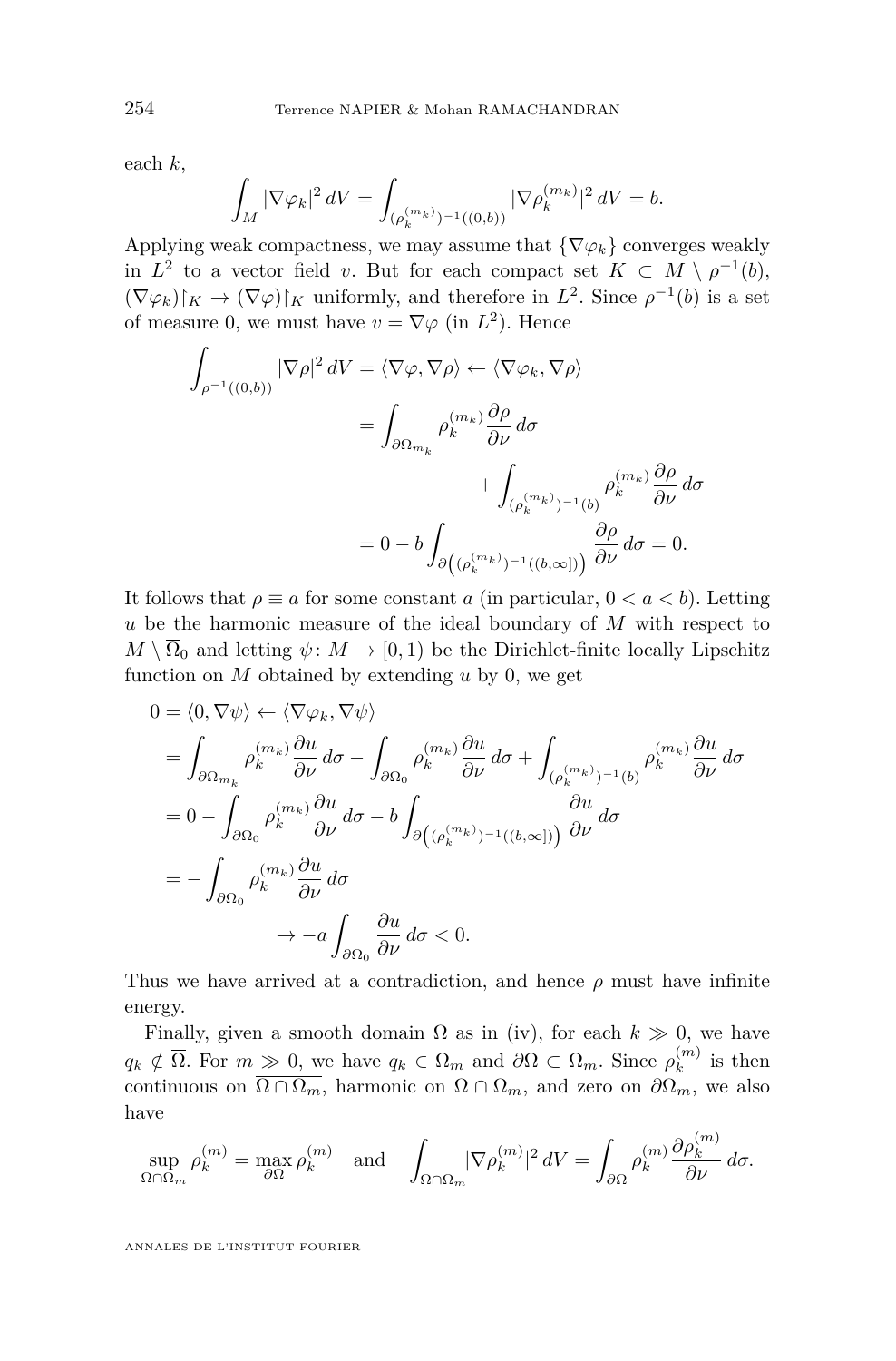Letting  $m \to \infty$ , and then letting  $k \to \infty$ , we get the required properties of  $\rho$  on  $\Omega$ .

We will also use the following analogue of a theorem of Sullivan (see [\[30\]](#page-32-3) and Theorem 2.1 of [\[21\]](#page-31-4)):

<span id="page-17-0"></span>LEMMA  $4.2.$  — Let  $(M, g)$  be a connected noncompact oriented complete Riemannian manifold, *E* an end of *M*, and *h* a positive  $C^{\infty}$  function on *M*. Assume that:

- (i) There exist positive constants *K*,  $R_0$ , and  $\delta$  such that Ric<sub>g</sub>  $\geq -Kg$ on *E* and vol  $(B(x; R_0)) \geq \delta$  for every point  $x \in E$ ;
- (ii) The restriction  $h\upharpoonright_E$  is harmonic; and
- (iii) For some positive constant *C*,  $\int_{E \cap h^{-1}([a,b])} |\nabla h|^2 dV \leq C(b-a) + C$ for all *a* and *b* with  $0 \le a \le b$ .

Then  $|\nabla h|$  is bounded on *E*, and for each point  $p \in M$ ,

$$
\int_{E \cap B(p;R)} |\nabla h|^2 dV = O(R) \text{ as } R \to \infty.
$$

Sketch of the proof. — We may fix a nonempty compact set  $A \supset \partial E$ . As in the proof of Theorem 2.1 of [\[21\]](#page-31-4), setting  $\varphi \equiv |\nabla h|^2$ , we get a positive constant *C*<sub>1</sub> such that for each point  $x_0 \in E$  with  $dist(x_0, A) > R_1 \equiv 4R_0$ ,

$$
\sup_{B(x_0;R_0)} \varphi \leqslant C_1 \int_{B(x_0;2R_0)} \varphi \,dV.
$$

For  $a \equiv \inf_{B(x_0; 2R_0)} h$  and  $b \equiv \sup_{B(x_0; 2R_0)} h$ , we have on the one hand,

$$
\int_{B(x_0; 2R_0)} \varphi \, dV \leqslant \int_{E \cap h^{-1}([a,b])} \varphi \, dV \leqslant C(b-a) + C.
$$

On the other hand,  $b - a \leq \sup_{B(x_0,R_1)} |\nabla h| R_1$ . Combining the above, we see that if  $C_2 > 1$  is a sufficiently large positive constant that is, in particular, greater than the supremum of |∇*h*| on the 2*R*1-neighborhood of *A*, then for each point  $x_0 \in E$  at which  $|\nabla h(x_0)| > C_2$ , we have

$$
\sup_{B(x_0;R_0)} |\nabla h|^2 < C_2 \sup_{B(x_0;R_1)} |\nabla h|.
$$

Fixing constants  $C_3 > C_2$  and  $\epsilon > 0$  so that  $C_3^{1-\epsilon} > C_2$ , we see that if  $|\nabla h(x_0)| > C_3$ , then there exists a point  $x_1 \in B(x_0; R_1)$  such that

$$
(1+\epsilon)\log|\nabla h(x_0)| \leq \log|\nabla h(x_1)|.
$$

Assuming now that  $|\nabla h|$  is unbounded on *E*, we will reason to a contradiction. Fixing a point  $x_0 \in E$  at which  $|\nabla h(x_0)| > C_3$  and applying

TOME 66 (2016), FASCICULE 1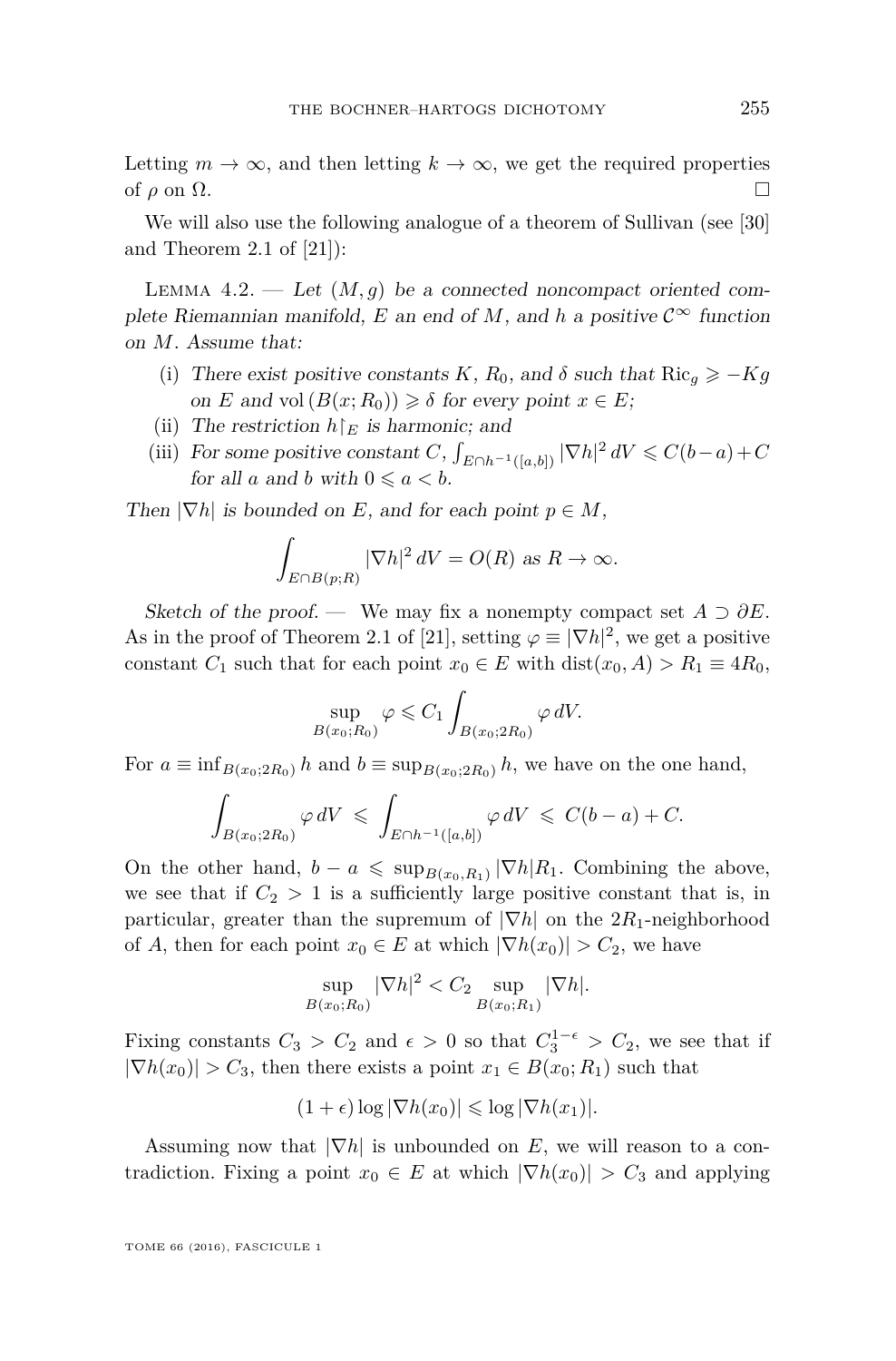the above inequality inductively, we get a sequence  $\{x_m\}$  in *E* such that dist $(x_m, x_{m-1})$  <  $R_1$  and

$$
(1+\epsilon)\log|\nabla h(x_{m-1})| \leq \log|\nabla h(x_m)|
$$

for  $m = 1, 2, 3, \ldots$ ; that is,  $\{|\nabla h(x_m)|\}$  has super-exponential growth. However, the local version of Yau's Harnack inequality (see [\[6\]](#page-30-5)) provides a constant  $C_4 > 0$  such that

$$
|\nabla h(x)| \leqslant C_4 h(x) \qquad \text{and} \qquad h(x) \leqslant C_4 h(p)
$$

for all points  $x, p \in M$  with  $dist(p, A) > 2R_1$  and  $dist(x, p) < R_1$ , so  $\{|\nabla h(x_m)|\}$  has at most exponential growth. Thus we have arrived at a contradiction, and hence |∇*h*| must be bounded on *E*.

Finally, by redefining *h* outside a neighborhood of  $\overline{E}$ , we may assume without loss of generality that  $|\nabla h|$  is bounded on *M*. Fixing a point  $p \in M$ , we see that for  $R > 0$ ,  $a \equiv \inf_{B(p;R)} h$ , and  $b \equiv \sup_{B(p;R)} h$ , we have

$$
\int_{E \cap B(p;R)} |\nabla h|^2 dV \le \int_{E \cap h^{-1}([a,b])} |\nabla h|^2 dV
$$
  

$$
\le C(b-a) + C
$$
  

$$
\le C \cdot \sup |\nabla h| \cdot 2R + C.
$$

Therefore,

$$
\int_{E \cap B(p;R)} |\nabla h|^2 dV = O(R) \text{ as } R \to \infty.
$$

Applying the above in the Kähler setting, we get the following:

<span id="page-18-0"></span>PROPOSITION 4.3. — Let  $(X, g)$  be a connected noncompact complete Kähler manifold, let *E* be an irregular hyperbolic end along which *X* has bounded geometry of order 2 (or for which there exist positive constants *K*, *R*<sub>0</sub>, and *δ* such that  $\text{Ric}_q \ge -Kg$  on *E* and vol  $(B(x; R_0)) \ge \delta$  for every point  $x \in E$ ), let  $\{q_k\}$  be an irregular sequence in *E*, let  $G(\cdot, \cdot)$  be the Green's function on *X*, and let  $\rho_k \equiv G(\cdot, q_k): X \to (0, \infty]$  for each *k*. Then some subsequence of  $\{\rho_k\}$  converges uniformly on compact subsets of *X* to a function  $\rho$ . Moreover, any such limit function  $\rho$  has the following properties:

(i) The function  $\rho$  is positive and pluriharmonic;

(ii) 
$$
\int_E |\nabla \rho|^2 dV = \infty \ge \int_{X \setminus E} |\nabla \rho|^2 dV;
$$

(ii)  $\int_{\rho^{-1}([a,b])} |\nabla \rho|^2 dV \leq b - a$  for all *a* and *b* with  $0 \leq a < b$  (in particular,  $\rho$  is unbounded on  $E$ );

ANNALES DE L'INSTITUT FOURIER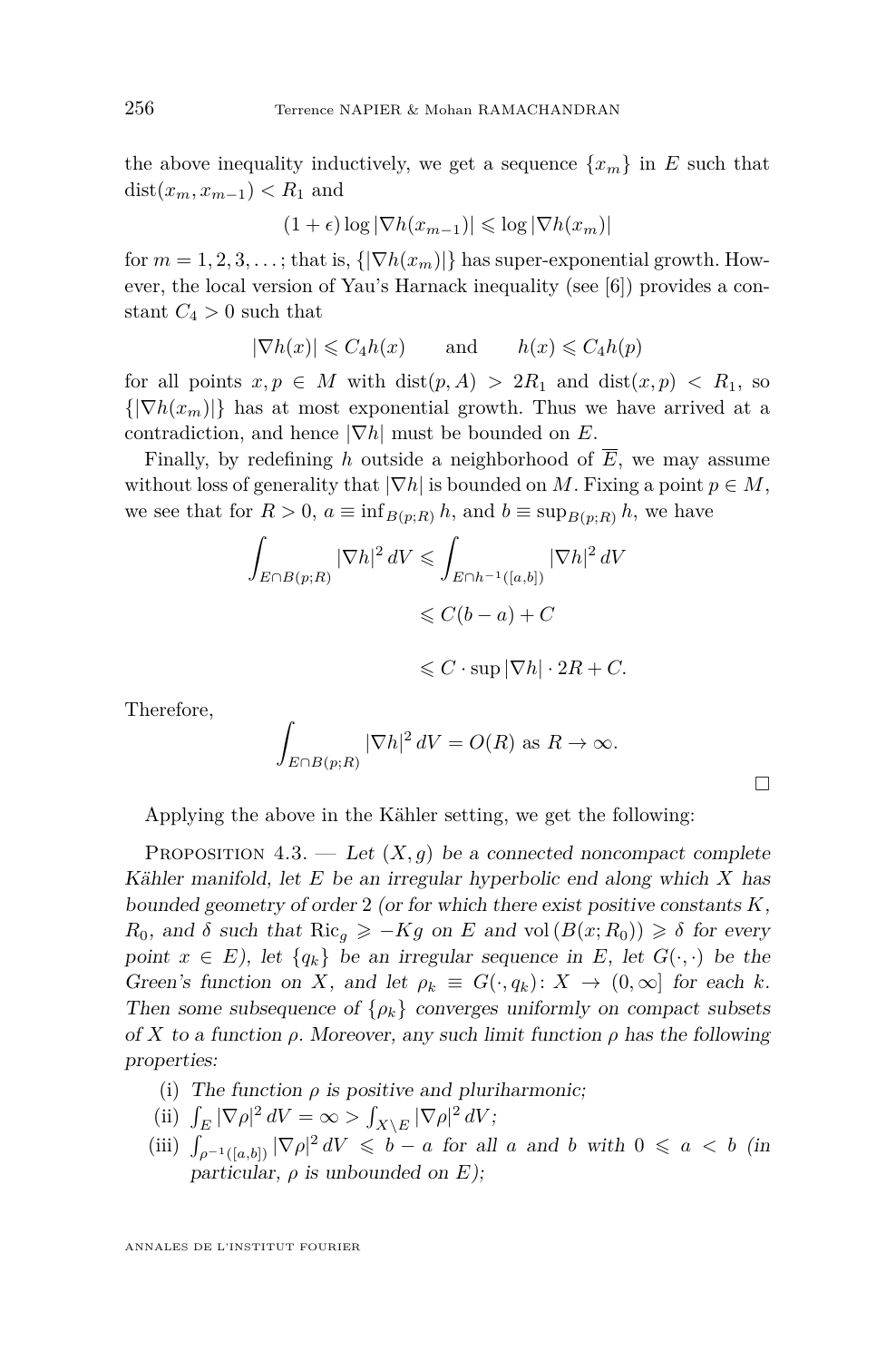(iv) If  $\Omega$  is any smooth domain with compact boundary (i.e., either  $\Omega$  is an end or  $\Omega \in X$ ) and at most finitely many terms of the sequence  ${q_k}$  lie in  $\Omega$ , then

$$
\sup_{\Omega} \rho = \max_{\partial \Omega} \rho < \infty \qquad \text{and} \qquad \int_{\Omega} |\nabla \rho|^2 \, dV \leq \int_{\partial \Omega} \rho \frac{\partial \rho}{\partial \nu} \, d\sigma < \infty;
$$
\n(v)  $|\nabla \rho|$  is bounded.

Proof. — By Lemma [4.1,](#page-13-0) some subsequence of  $\{\rho_k\}$  converges uniformly on compact sets, and the limit  $\rho$  of any such subsequence is positive and harmonic and satisfies (ii)–(iv). Lemma [4.2](#page-17-0) implies that  $|\nabla \rho|$  is bounded on *E* and for  $p \in X$ ,  $\int_{B(p;R)} |\nabla \rho|^2 dV = O(R)$  (hence  $\int_{B(p;R)} |\nabla \rho|^2 dV =$  $o(R^2)$ ) as  $R \to \infty$ . By an observation of Gromov [\[14\]](#page-31-2) and of Li [\[19\]](#page-31-1) (see Corollary 2.5 of [\[21\]](#page-31-4)),  $\rho$  is pluriharmonic.

#### <span id="page-19-1"></span>**5. Proof of the main result and some related results**

This section contains the proof of Theorem [0.1.](#page-2-0) We also consider some related results.

Proof of Theorem  $0.1.$  — Let X be a connected noncompact hyperbolic complete Kähler manifold with bounded geometry of order two, and assume that  $X$  has exactly one end. By the main result of  $[24]$ , the Bochner–Hartogs dichotomy holds for *X* regular hyperbolic. If *X* is irregular hyperbolic, then Proposition [4.3](#page-18-0) provides a (quasi-Dirichlet-finite) positive pluriharmonic function  $\rho$  on  $\overline{X}$  with infinite energy and bounded gradient, and hence Lemma [3.4](#page-12-1) gives the claim.

The above arguments together with those appearing in [\[21\]](#page-31-4), [\[25\]](#page-31-6), and [\[26\]](#page-31-7) give results for multi-ended complete Kähler manifolds. To see this, we first recall some terminology and facts.

<span id="page-19-0"></span>DEFINITION 5.1. — Let *M* be a connected manifold. Following Geoghe-gan [\[10\]](#page-31-17) (see also Kropholler and Roller [\[18\]](#page-31-18)), for  $\Upsilon: \tilde{M} \to M$  the universal covering of *M*, elements of the set

$$
\lim_{\leftarrow} \pi_0[\Upsilon^{-1}(M \setminus K)],
$$

where the limit is taken as *K* ranges over the compact subsets of *M* (or the compact subsets of *M* for which the complement  $M \setminus K$  has no relatively compact components) will be called filtered ends. The number of filtered ends of  $M$  will be denoted by  $\tilde{e}(M)$ .

<span id="page-19-2"></span>Lemma 5.2. — Let *M* be a connected noncompact topological manifold.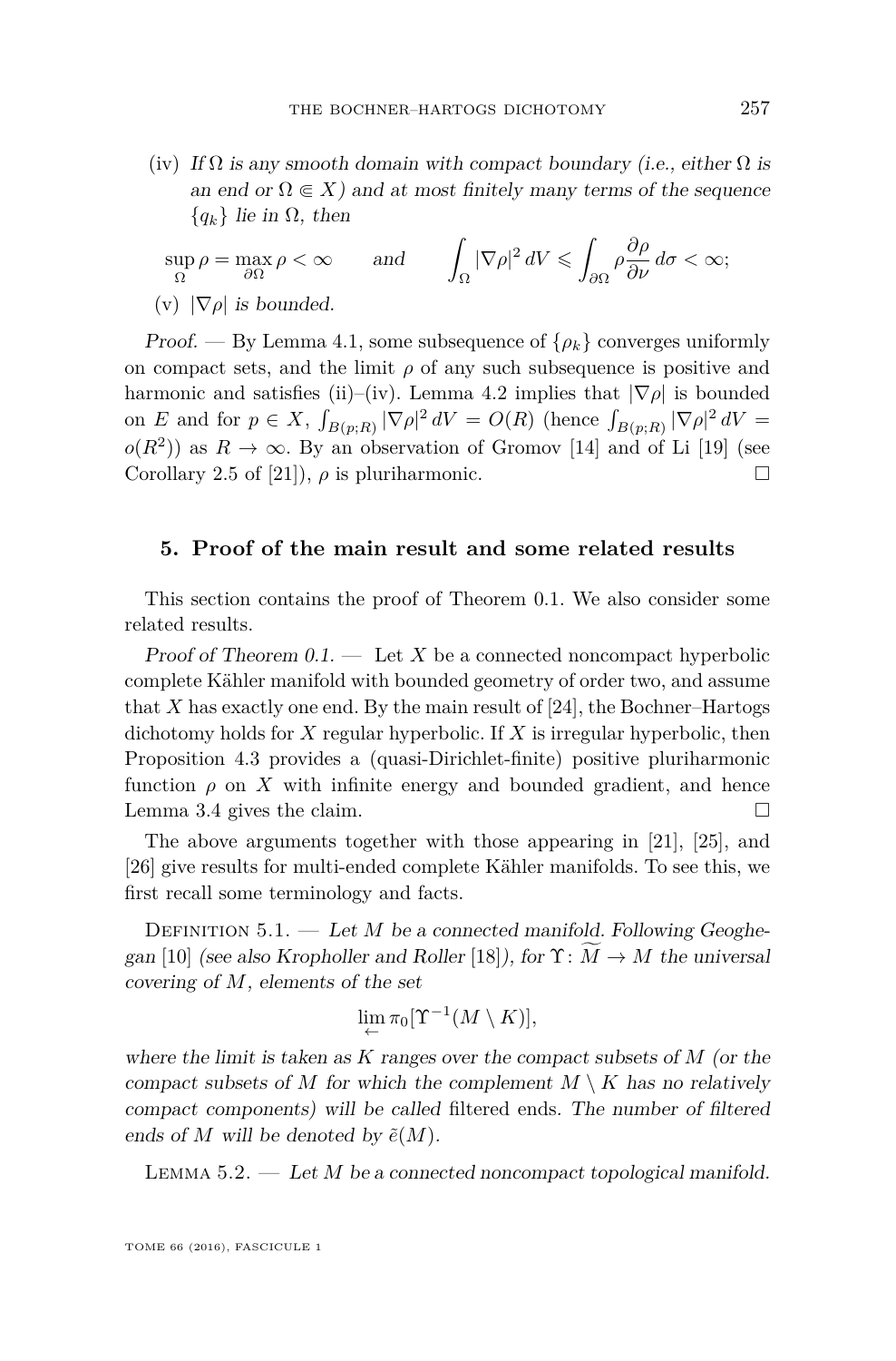(a) We have  $\tilde{e}(M) \geq e(M)$ . In fact for any  $k \in \mathbb{N}$ , we have  $\tilde{e}(M) \geq k$  if and only if there exists an ends decomposition  $M\backslash K = E_1\cup\dots\cup E_m$ such that

$$
\sum_{j=1}^{m} [\pi_1(M) : \Gamma_j] \geq k,
$$

where  $\Gamma_j \equiv \text{im} \left[ \pi_1(E_j) \to \pi_1(M) \right]$  for  $j = 1, \ldots, m$ .

- (b) If  $\Upsilon : \widehat{M} \to M$  is a connected covering space, *E* is an end of  $\widehat{M}$ , and  $E_0 \equiv \Upsilon(E) \subsetneq M$ , then
	- (i)  $E_0$  is an end of M;
	- (ii)  $\partial E_0 = \Upsilon(\partial E) \setminus E_0$ ;
	- (iii)  $\overline{E} \cap \Upsilon^{-1}(\partial E_0) = (\partial E) \setminus \Upsilon^{-1}(E_0);$
	- (iv) The mapping  $\Upsilon|_{\overline{E}}$ :  $\overline{E} \to \overline{E}_0$  is proper and surjective; and
	- (v) If  $F_0 \subset E_0 \setminus \Upsilon(\partial E)$  is an end of *M* and  $F \equiv E \cap \Upsilon^{-1}(F_0)$ , then  $\Upsilon_F : F \to F_0$  is a finite covering and each connected component of  $F$  is an end of  $\widehat{M}$ .
- (c) If  $\Upsilon: M \to M$  is a connected covering space, then  $\tilde{e}(M) \leq \tilde{e}(M)$ , with equality holding if the covering is finite.

Proof. — For any nonempty domain *U* in *M*, the index of im  $\pi_1(U) \to$  $\pi_1(M)$  is equal to the number of connected components of the lifting of *U* to the universal covering of *M*, so part (a) holds.

For the proof of part (b), observe that  $E_0$  is a domain in  $M$ ,  $\partial E_0 \neq \emptyset$ ,  $\Upsilon(\overline{E}) \subset \overline{E}_0$ , and therefore,  $\overline{E} \cap \Upsilon^{-1}(\partial E_0) = (\partial E) \setminus \Upsilon^{-1}(E_0)$ . Given a point  $p \in M$ , we may fix domains *U* and *V* in *M* such that  $p \in U \subseteq V$ ,  $U \cap \partial E_0 \neq \emptyset$ , and the image of  $\pi_1(V)$  in  $\pi_1(X)$  is trivial (their existence is trivial if  $p \in \partial E_0$ , while for  $p \notin \partial E_0$ , we may take *U* and *V* to be sufficiently small connected neighborhoods of the image of an injective path from *p* to a point in  $\partial E_0$ ). The connected components of  $\hat{U} \equiv \Upsilon^{-1}(U)$  then form a locally finite collection of relatively compact domains in  $\widehat{M}$ , and those components that meets  $\overline{E}$  must also meet the compact set  $\partial E$ , so only finitely many components, say  $U_1, \ldots, U_m$ , meet  $\overline{E}$ . Thus for  $U_0 \equiv \bigcup_{i=1}^m U_i$ , we have  $\widehat{U} \cap \overline{E} = U_0 \cap \overline{E} \subseteq \widehat{M}$ , and it follows that the restriction  $\overline{E} \to \overline{E}_0$ is a proper mapping. In particular, this is a closed mapping, and hence  $\Upsilon(\overline{E}) = \overline{E}_0$ . Furthermore, the boundary

$$
\partial E_0 = \Upsilon(\overline{E}) \setminus \Upsilon(E) = \Upsilon(\partial E) \setminus E_0
$$

is compact and  $\overline{E}_0$  is noncompact (by properness), so  $E_0$  must be an end of *M*.

Finally, if  $F_0 \subset E_0 \setminus \Upsilon(\partial E)$  is an end of M, then each connected component of  $\Upsilon^{-1}(F_0)$  that meets *E* must lie in *E*. Thus the restriction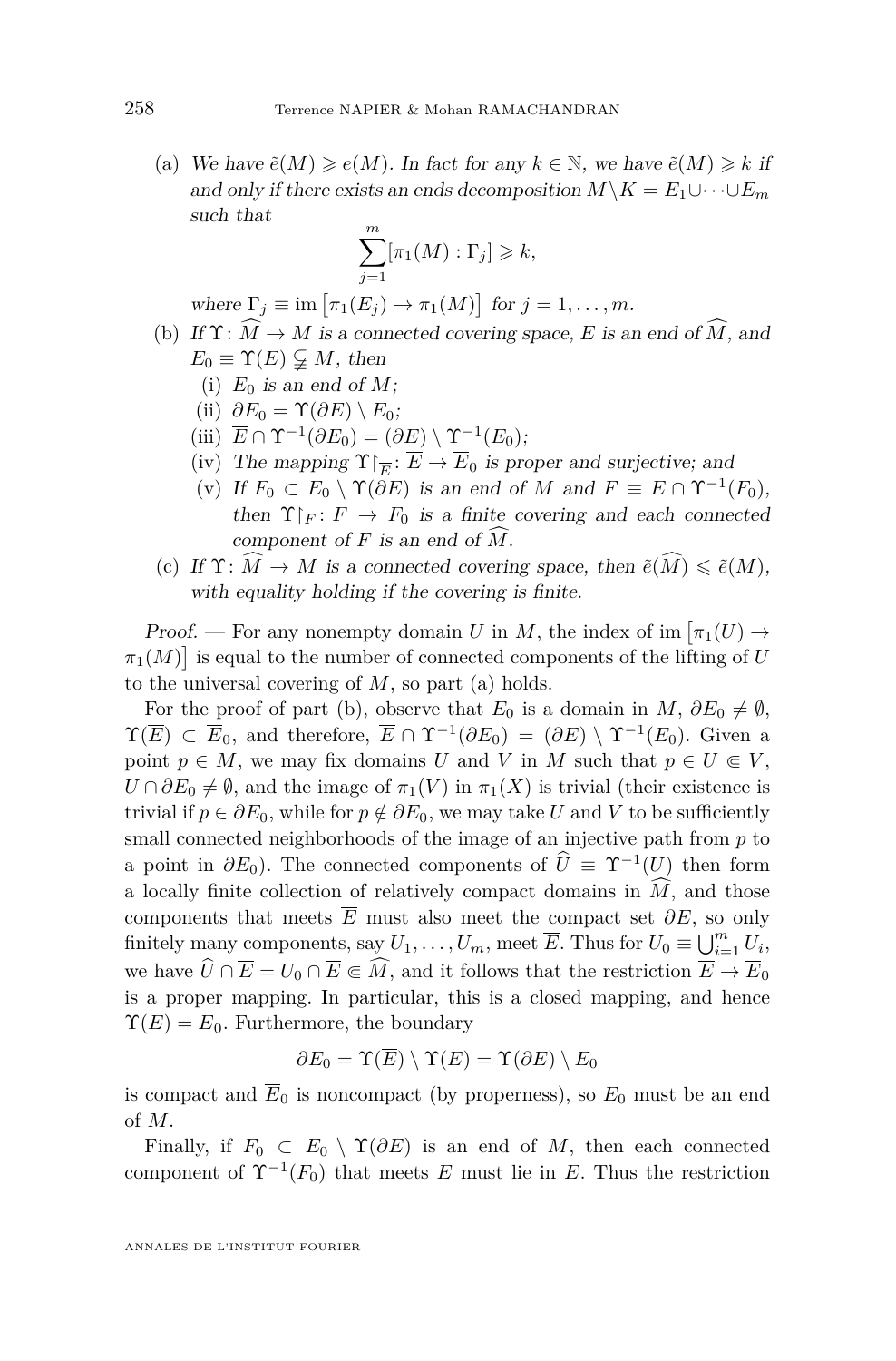$F \equiv E \cap \Upsilon^{-1}(F_0) \to F_0$  is a covering space. Properness then implies that this restriction is actually a finite covering,  $\partial F \subset \overline{E} \cap \Upsilon^{-1}(\partial F_0)$  is compact, and in particular, each connected component of  $F$  is an end of  $\widehat{M}$ .

For the proof of part (c), let  $\hat{\Upsilon}$ :  $\widetilde{M} \to \widehat{M}$  be the universal covering, and let  $k \in \mathbb{N}$  with  $\tilde{e}(\widehat{M}) \geq k$ . Then there exists an ends decomposition  $\widehat{M} \setminus L =$  $F_1 \cup \cdots \cup F_n$  such that  $\Upsilon^{-1}(\tilde{M} \setminus L)$  has at least *k* connected components, and there exists an ends decomposition  $M \setminus K = E_1 \cup \cdots \cup E_m$  such that  $K \supset \Upsilon(L)$ . For each  $j = 1, \ldots, n$ , part (b) implies that  $\Upsilon(F_j) \not\subset K$ , and hence  $F_i$  meets, and therefore contains, some connected component of  $\Upsilon^{-1}(M \setminus K)$ . Thus, under the universal covering  $\Upsilon \circ \Upsilon : M \to M$ , the inverse image of  $M \setminus K$  has at least  $k$  connected components, and therefore  $\tilde{e}(M) \geq k$ . Thus  $\tilde{e}(M) \geq \tilde{e}(M)$ . Furthermore, if  $\Upsilon$  is finite covering map, then the connected components of the liftings of the ends in any ends decompostion of *M* form an ends decomposition for  $\widehat{M}$ . Hence in this case<br>we have  $\widehat{\epsilon}(\widehat{M}) > \widehat{\epsilon}(M)$  and therefore we have equality we have  $\tilde{e}(M) \geq \tilde{e}(M)$ , and therefore we have equality.

Definition 5.3 (cf. Definition 2.2 of [\[25\]](#page-31-6)). — We will call an end *E* of a connected noncompact complete Hermitian manifold *X* special if *E* is of at least one of the following types:

- (BG) *X* has bounded geometry of order 2 along *E*;
- (W) There exists a continuous plurisubharmonic function  $\varphi$  on X such that

 $\{x \in E \mid \varphi(x) < a\} \Subset X \quad \forall a \in \mathbb{R};$ 

- (RH) *E* is a hyperbolic end and the Green's function vanishes at infinity along *E*; or
- (SP) *E* is a parabolic end, the Ricci curvature of *g* is bounded below on  $E$ , and there exist positive constants  $R$  and  $\delta$  such that vol  $(B(x; R)) > \delta$  for all  $x \in E$ .

We will call an ends decomposition in which each of the ends is special a special ends decomposition.

According to [\[13\]](#page-31-0), [\[19\]](#page-31-1), [\[14\]](#page-31-2), [\[15\]](#page-31-3), [\[21\]](#page-31-4), [\[8\]](#page-31-5), [\[25\]](#page-31-6), and [\[26\]](#page-31-7), a connected noncompact complete Kähler manifold *X* that admits a special ends decomposition and has at least three filtered ends admits a proper holomorphic mapping onto a Riemann surface. One goal of this section is to show that if *X* has an irregular hyperbolic end of type (BG), then two filtered ends suffice.

<span id="page-21-0"></span>THEOREM  $5.4.$  — If X is a connected noncompact hyperbolic complete Kähler manifold that admits a special ends decomposition  $X \setminus K = E_1 \cup$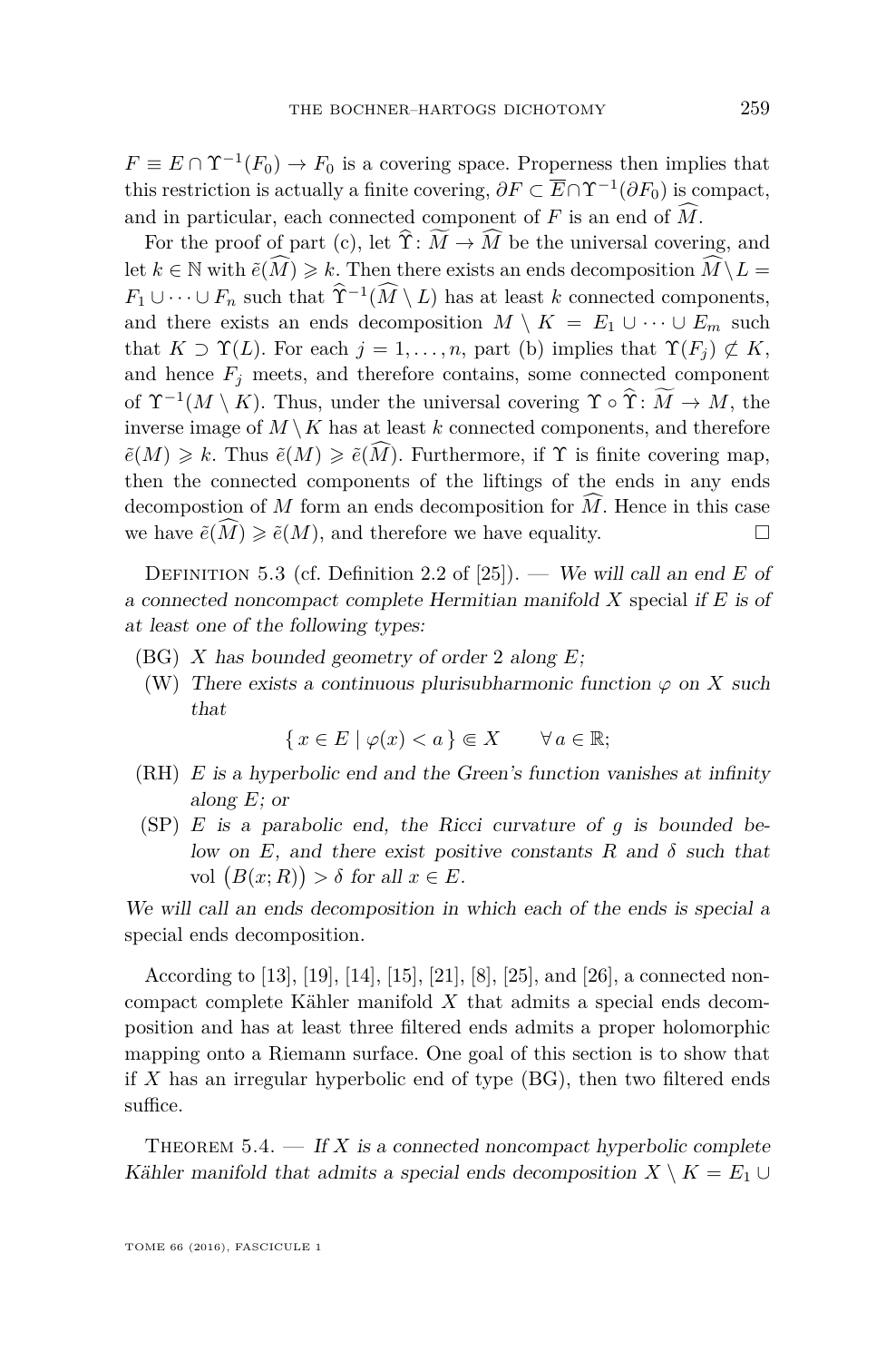$\cdots \cup E_m$  for which  $E_1$  is an irregular hyperbolic end (i.e.,  $E_1$  contains an irregular sequence for *X*) of type (BG) and  $m \ge 2$ , then *X* admits a proper holomorphic mapping onto a Riemann surface.

Sketch of the proof. — Every end lying in a special end is itself special, so by the main results of [\[21\]](#page-31-4) and [\[25\]](#page-31-6), we may assume that  $m = e(X) = 2$ . Moreover, as in the proof of Theorem 3.4 of [\[21\]](#page-31-4), we may also assume that  $E_2$  is a hyperbolic end of type (BG). Theorem 2.6 of [\[21\]](#page-31-4) then provides a nonconstant bounded positive Dirichlet-finite pluriharmonic function  $\rho_1$  on *X*. Proposition [4.3](#page-18-0) implies that *X* also admits a positive (quasi-Dirichlet-finite) pluriharmonic function  $\rho_2$  with bounded gradient and infinite energy. In particular, the holomorphic 1-forms  $\theta_1 \equiv \partial \rho_1$  and  $\theta_2 \equiv \partial \rho_2$ , are linearly independent, and Theorems 0.1 and 0.2 of [\[26\]](#page-31-7) give a proper holomorphic mapping of  $X$  onto a Riemann surface.

<span id="page-22-0"></span>LEMMA 5.5 (cf. Proposition 4.1 of [\[24\]](#page-31-13)). — Let  $(X, q)$  be a connected noncompact complete Kähler manifold. If *X* admits a special ends decomposition and some connected covering space  $\Upsilon: \widehat{X} \to X$  admits a proper holomorphic mapping onto a Riemann surface, then *X* admits a proper holomorphic mapping onto a Riemann surface.

Proof. — The Cartan–Remmert reduction of  $\hat{X}$  is given by a proper holomorphic mapping  $\widehat{\Phi}$ :  $\widehat{X} \to \widehat{S}$  of  $\widehat{X}$  onto a Riemann surface  $\widehat{S}$  with  $\Phi_* \mathcal{O}_{\widehat{X}} = \mathcal{O}_{\widehat{S}}$ . Fixing a fiber  $Z_0$  of  $\Phi$ , we may form a relatively compact<br>connected neighborhood  $\widehat{U}_0$  of  $\widehat{Z}_0$  in  $\widehat{X}$  and a nonnegative  $\mathcal{C}^{\infty}$  plurisubharconnected neighborhood  $\widehat{U}_0$  of  $\widehat{Z}_0$  in  $\widehat{X}$  and a nonnegative  $\mathcal{C}^{\infty}$  plurisubharmonic function  $\hat{\varphi}_0$  on  $\hat{X} \setminus \hat{Z}_0$  such that  $\hat{\varphi}_0$  vanishes on  $\hat{X} \setminus \hat{U}_0$  and  $\varphi_0 \to \infty$ at  $\hat{Z}_0$ . The image  $Z_0 \equiv \Upsilon(\hat{Z}_0)$  is then a connected compact analytic subset of *X*, and the function  $\varphi_0: x \mapsto \sum_{y \in \Upsilon^{-1}(x)} \hat{\varphi}_0(y)$  is a nonnegative  $C^{\infty}$ plurisubharmonic function on the domain  $X \setminus Z_0$  that vanishes on the complement of the relatively compact connected neighborhood  $U_0 \equiv \Upsilon(U_0)$ of  $Z_0$  in  $X$  and satisfies  $\varphi_0 \to \infty$  at  $Z_0$ .

We may form a special ends decomposition  $X \setminus K = E_1 \cup \cdots \cup E_m$  with *K* ⊃ *U*<sub>0</sub>, and setting  $K_0 \equiv K \setminus U_0$  and  $E_0 \equiv U_0 \setminus Z_0$ , we get an ends decomposition

$$
(X \setminus Z_0) \setminus K_0 = E_0 \cup E_1 \cup \dots \cup E_m
$$

of  $X \setminus Z_0$ . By part (d) of Lemma [1.1,](#page-4-1) for  $a \gg 0$ , the set  $\{x \in X \setminus Z_0\}$  $\varphi(x) < a$  } has a connected component  $Y_0$  that contains  $X \setminus U_0$  and has the ends decomposition

$$
Y_0 \setminus K_0 = E'_0 \cup \cdots \cup E'_m,
$$

ANNALES DE L'INSTITUT FOURIER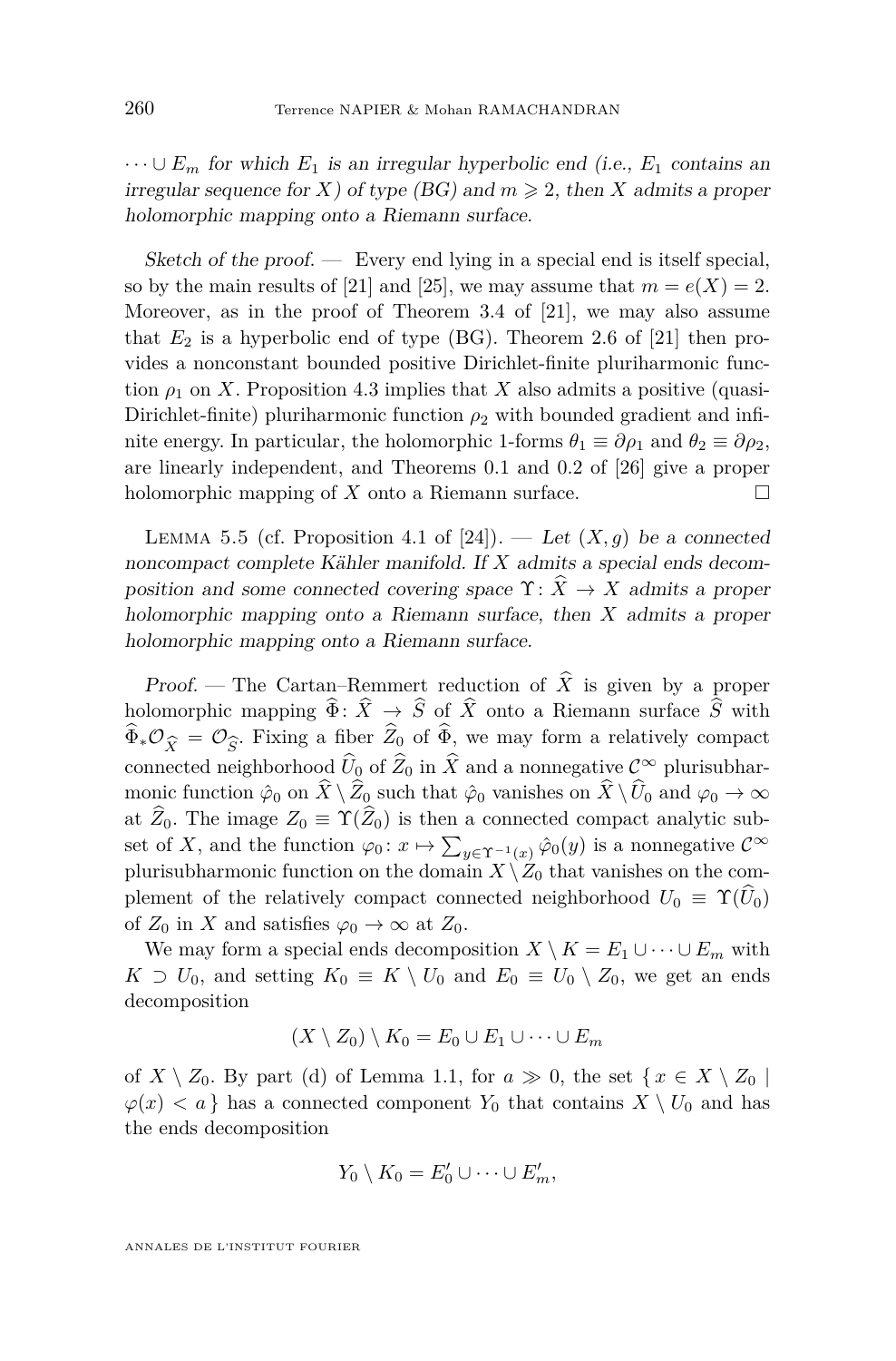where  $E'_{j} \equiv E_{j} \cap Y_{0}$  for  $j = 0, \ldots, m$ . In particular, the above is a special ends decomposition for the complete Kähler metric  $g_0 \equiv g + \mathcal{L}(-\log(a - \varphi))$ on  $Y_0$  (see, for example, [\[9\]](#page-31-19)), with  $E'_0$  regular hyperbolic and of type (W). Here, for any  $\mathcal{C}^2$  function  $\psi$ ,  $\mathcal{L}(\psi)$  denotes the Levi form of  $\psi$ ; that is, in local holomorphic coordinates  $(z_1, \ldots, z_n)$ ,

$$
\mathcal{L}(\psi) = \sum_{j,k=1}^{n} \frac{\partial^2 \varphi}{\partial z_j \partial \bar{z}_k} dz_j d\bar{z}_k.
$$

Theorem 3.6 of [\[26\]](#page-31-7) implies that there exists a nonconstant nonnegative continuous plurisubharmonic function on  $Y_0$  that vanishes on  $E'_0 \cup K_0$  and, therefore, extends to a continuous plurisubharmonic function  $\alpha$  on X that vanishes on *K*. Fixing a fiber  $\hat{Z}_1$  of  $\Phi$  through a point at which  $\alpha \circ \Upsilon > 0$ , we see that, since  $\alpha \circ \Upsilon$  is constant on  $\widehat{Z}_1$ , the image  $Z_1 \equiv \Upsilon(\widehat{Z}_1)$  must be a connected compact analytic subset of  $X \setminus K \subset Y_0 \subset X \setminus Z_0$ . As above, we get a domain  $Y_1 \subset Y_0$ , a complete Kähler metric  $g_1$  on  $Y_1$ , and a special ends decomposition of  $(Y_1, q_1)$  with at least three ends. Therefore, by Theorem 3.4 of [\[21\]](#page-31-4) (or Theorem 3.1 of [\[25\]](#page-31-6)), there exists a proper holomorphic mapping  $\Phi_1: Y_1 \to S_1$  of  $Y_1$  onto a Riemann surface  $S_1$  such that  $(\Phi_1)_*\mathcal{O}_{Y_1} = \mathcal{O}_{S_1}$ . Forming the complement in *X* of two distinct fibers of  $\Phi_1$  and applying a construction similar to the above, we get a proper holomorphic mapping  $\Phi_2: Y_2 \to S_2$  of a domain  $Y_2 \supset X \setminus Y_1$  in *X* onto a Riemann surface  $S_2$  such that  $(\Phi_2)_*\mathcal{O}_{Y_2} = \mathcal{O}_{S_2}$ . The maps  $\Phi_1$  and  $\Phi_2$ now determine a proper holomorphic mapping Φ of *X* onto the Riemann surface

$$
S \equiv (S_1 \sqcup S_2) / [\Phi_1(x) \sim \Phi_2(x) \quad \forall x \in Y_1 \cap Y_2].
$$

#### Remarks.

- 1. The authors do not know whether or not the above lemma holds in general for the base an arbitrary connected noncompact complete Kähler manifold.
- 2. For the base a complete Kähler manifold with bounded geometry (which is the relevant case for this paper), one may instead obtain the lemma from properness of the projection from the graph over a suitable irreducible component of the appropriate Barlet cycle space as in (Theorem 3.18 and the appendix of) [\[5\]](#page-30-6).

<span id="page-23-0"></span>THEOREM  $5.6.$  — Suppose X is a connected noncompact irregular hyperbolic complete Kähler manifold with bounded geometry of order 2 and  $e(X) = 1$ . If *X* admits a connected covering space  $\Upsilon: \hat{X} \to X$  with

 $\Box$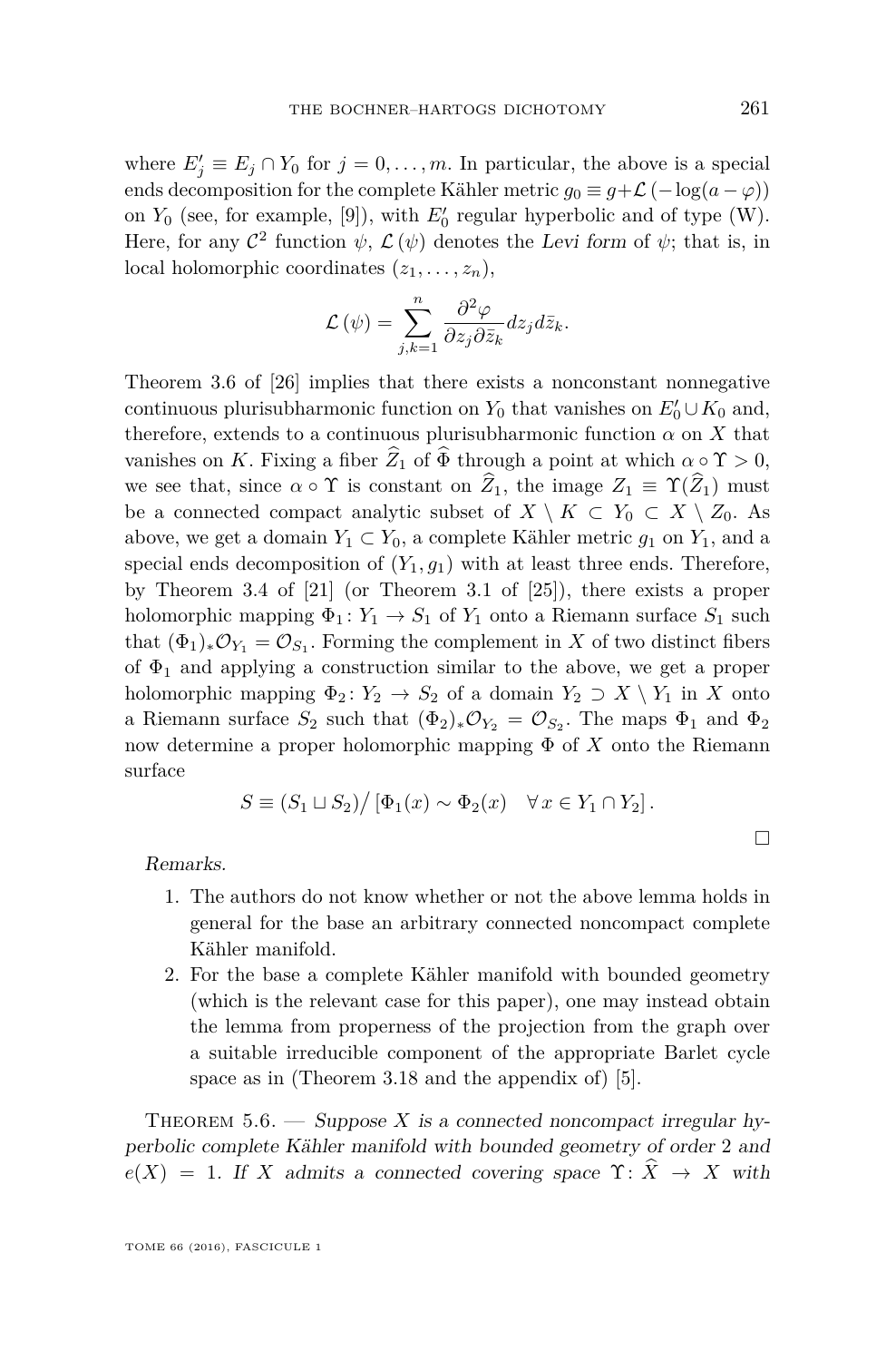$H_c^1(\hat{X}, \mathcal{O}) \neq 0$ , then *X* admits a proper holomorphic mapping onto a Riemann surface.

*Proof.* — Clearly,  $\hat{X}$  has bounded geometry of order 2. If  $e(\hat{X}) \ge 3$  or  $e(\widehat{X}) = 1$ , then  $\widehat{X}$  admits a proper holomorphic mapping onto a Riemann surface, and Lemma  $5.5$  provides such a mapping on  $X$ . Thus we may assume that  $e(\widehat{X}) = 2$ , and we may fix an ends decomposition  $\widehat{X} \setminus K =$  $E_1 \cup E_2$ . By part (b) of Lemma [5.2,](#page-19-2) for  $j = 1, 2, \Upsilon(E_i)$  is a hyperbolic end of *X*. It follows that  $E_i$  is a hyperbolic end of  $\hat{X}$ , since the lifting to  $\hat{X}$  of a negative continuous subharmonic function with supremum 0 on *X* is a negative continuous subharmonic function on  $\widehat{X}$  with supremum 0 along  $E_i$ .

Proposition [4.3](#page-18-0) provides an unbounded positive pluriharmonic function *ρ*<sub>1</sub> with bounded gradient and infinite energy on *X*, and we may set  $\hat{\rho}_1 \equiv$  $\rho_1 \circ \Upsilon$ . Theorem 2.6 of [\[21\]](#page-31-4) provides a nonconstant bounded pluriharmonic function  $\hat{\rho}_2$  with finite energy on  $\hat{X}$ , and Theorems 0.1 and 0.2 of [\[26\]](#page-31-7), applied to the holomorphic 1-forms  $\partial \hat{\rho}_1$  and  $\partial \hat{\rho}_2$ , give a proper holomorphic mapping of  $\widehat{X}$  onto a Riemann surface. Lemma [5.5](#page-22-0) then gives the required mapping on  $X$ . mapping on *X*.

Proposition [1.2](#page-7-0) provides some topological conditions that give nonvanishing of the first compactly supported cohomology with values in the structure sheaf. In particular, since any manifold with at least two filtered ends admits a connected covering space with at least two ends, we get the following consequence of Theorem [5.6](#page-23-0) (one may instead apply Theorem [5.4](#page-21-0) and Lemma [5.5\)](#page-22-0):

COROLLARY 5.7.  $\overline{\phantom{a}}$  If *X* is a connected noncompact irregular hyperbolic complete Kähler manifold with bounded geometry of order  $2, e(X) =$ 1, and  $\tilde{e}(X) \geq 2$ , then *X* admits a proper holomorphic mapping onto a Riemann surface.

We also get the following:

COROLLARY  $5.8.$  — Suppose X is a connected noncompact irregular hyperbolic complete Kähler manifold with bounded geometry of order 2,  $e(X) = 1$ ,  $\Omega$  is a nonempty smooth relatively compact domain in X for which  $E \equiv X \setminus \overline{\Omega}$  is connected (i.e., *E* is an end), and  $\Gamma' \equiv \text{im} \left[ \pi_1(\overline{\Omega}) \to \right]$ *π*<sub>1</sub>(*X*)]. If either  $\partial\Omega$  is not connected, or  $\partial\Omega$  is connected but  $\pi_1(\partial\Omega)$  does not surject onto  $\Gamma'$ , then  $X$  admits a proper holomorphic mapping onto a Riemann surface.

Proof. — If *∂*Ω is not connected, then part (a) of Proposition [1.2](#page-7-0) implies that  $H_c^1(X, \mathcal{O}) \neq 0$ , and hence *X* admits a proper holomorphic mapping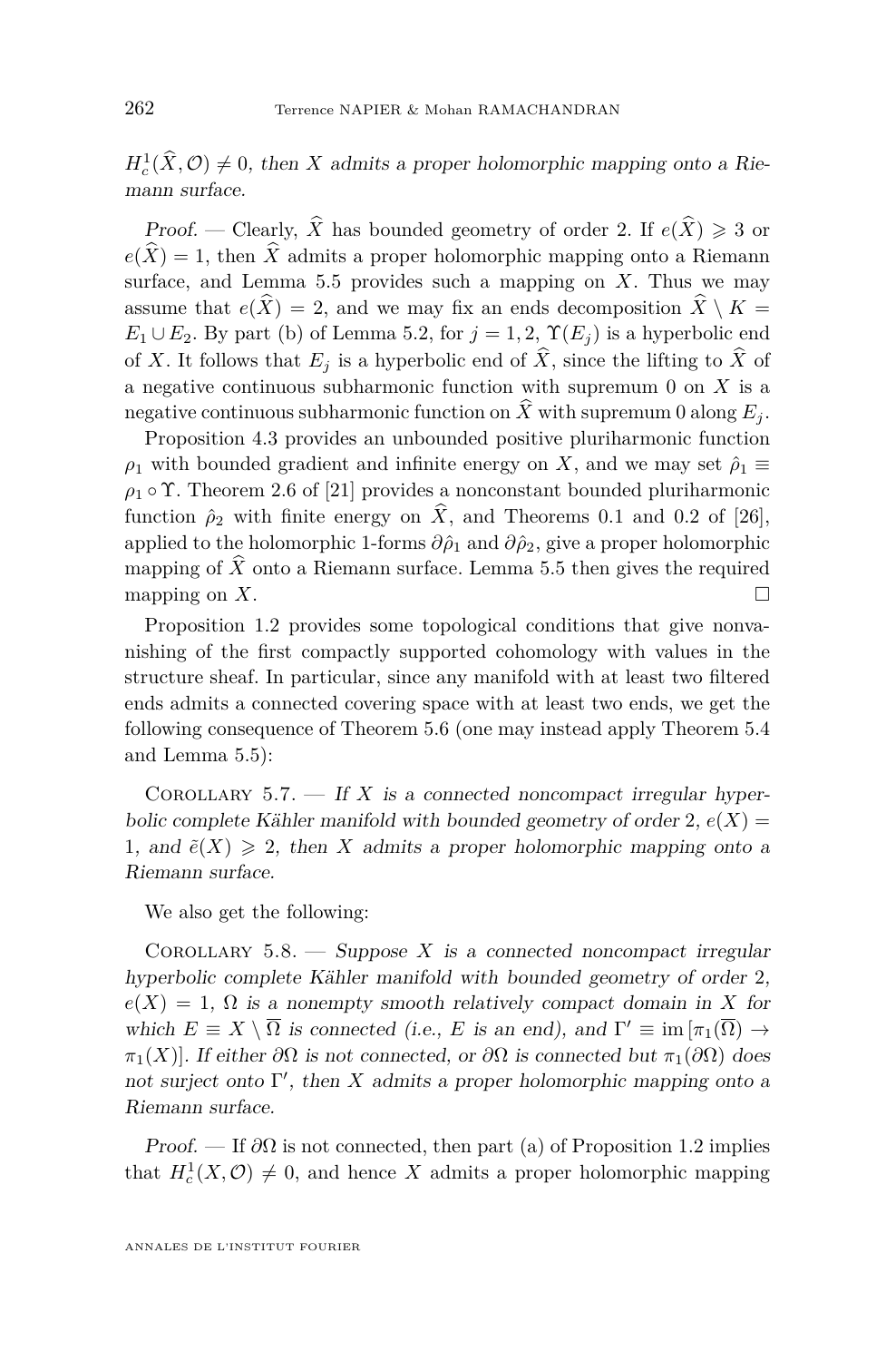onto a Riemann surface. Suppose instead that  $C \equiv \partial\Omega$  is connected, but  $\Gamma \equiv \text{im} \left[ \pi_1(C) \to \pi_1(X) \right] \subsetneq \Gamma'$ . For a connected covering space  $\Upsilon \colon \widehat{X} \to X$ with  $\Upsilon_{*}\pi_{1}(\widehat{X}) = \Gamma$ ,  $\Upsilon$  maps some relatively compact connected neighborhood  $U_0$  of some connected component  $C_0$  of  $\hat{C} \equiv \Upsilon^{-1}(C)$  isomorphically onto a neighborhood *U* of *C*. By Theorem [5.6,](#page-23-0) we may assume that  $e(\hat{X}) = 1$ . The unique connected component  $\Omega_0$  of  $\Omega \equiv \Upsilon^{-1}(\Omega)$  for which  $C_0$  is a boundary component is a smooth domain, and  $C_0 \subsetneq \partial \Omega_0$ . Moreover, each component of  $\hat{X} \setminus \overline{\Omega}_0$  must meet, and therefore contain, a component of  $\Upsilon^{-1}(E)$ , so any such component must have noncompact closure. Proposition [1.2](#page-7-0) and Theorem [5.6](#page-23-0) together now give the claim.  $\Box$ 

#### **6. An irregular hyperbolic example**

<span id="page-25-0"></span>Because the existence of irregular hyperbolic complete Kähler manifolds with one end and bounded geometry of order two is not completely obvious, an example is provided in this section. In fact, the following is obtained:

<span id="page-25-1"></span>THEOREM  $6.1.$  — There exists an irregular hyperbolic connected noncompact complete Kähler manifold *X* with bounded geometry of all orders such that  $e(X) = 1$  and dim  $X = 1$ .

Remark. — The authors do not know whether or not there exists an irregular hyperbolic connected noncompact complete Kähler manifold *X* with bounded geometry of order 0 for which  $H_c^1(X, \mathcal{O}) = 0$  (and hence which does not admit a proper holomorphic mapping onto a Riemann surface).

The idea of the construction is as follows. The complement of a closed disk *D* in C is irregular hyperbolic, but it has two ends. Holomorphic attachment of a suitable sequence of tubes (i.e., annuli)  $\{T_{\nu}\}\$ , with boundary components  $A_{\nu}$  and  $A'_{\nu}$  of  $T_{\nu}$  for each  $\nu$ , satisfying  $A_{\nu} \to \infty$  and  $A'_{\nu} \to p \in \partial D$ , yields an irregular hyperbolic Riemann surface with one end, and a direct construction yields a Kähler metric with bounded geometry.

<span id="page-25-2"></span>LEMMA 6.2. — Let  $\{\Delta(\zeta_\nu; R_\nu)\}_{\nu=0}^\infty$  be a locally finite sequence of disjoint disks in  $\mathbb{C}$ . Then there exists a sequence of positive numbers  $\{r_{\nu}\}_{\nu=1}^{\infty}$ such that  $r_{\nu} < R_{\nu}$  for  $\nu = 1, 2, 3, \dots$ , and

$$
b \equiv \sum_{\nu=1}^{\infty} \frac{\log \left[ R_0^{-1} R_{\nu}^{-1} (|\zeta_{\nu} - \zeta_0| + R_0)(|\zeta_{\nu} - \zeta_0| + R_{\nu}) \right]}{\log \left[ R_0^{-1} r_{\nu}^{-1} (|\zeta_{\nu} - \zeta_0| + R_0)(|\zeta_{\nu} - \zeta_0| - r_{\nu}) \right]} < 1.
$$

TOME 66 (2016), FASCICULE 1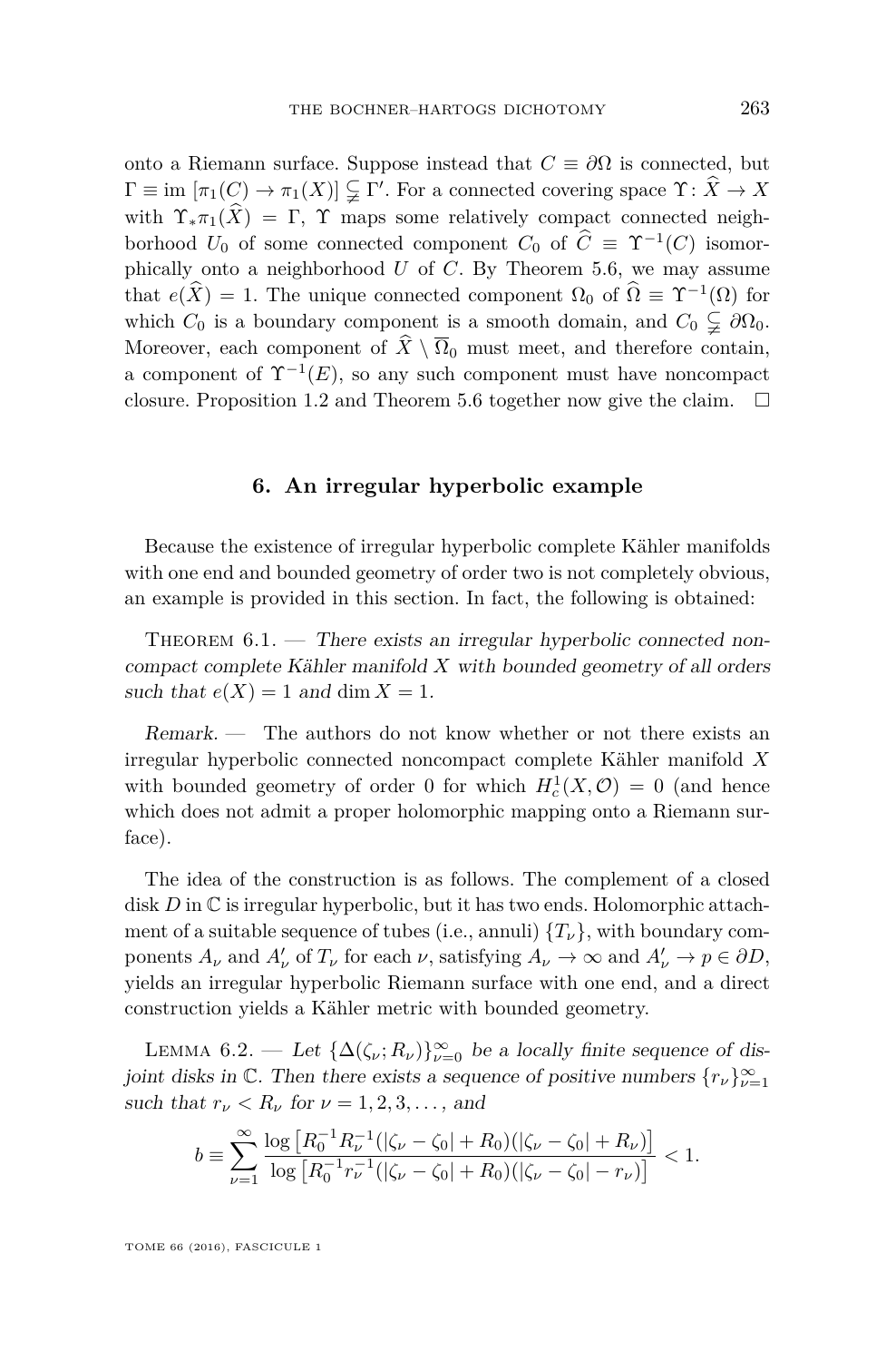Moreover, for any such sequence  $\{r_{\nu}\}\$ , the region  $\Omega \equiv \mathbb{C} \setminus \bigcup_{\nu=1}^{\infty} \overline{\Delta(\zeta_{\nu}; r_{\nu})}$ is hyperbolic, and there exists an irregular sequence  $\{\eta_k\}$  in  $\Omega$  such that  $\eta_k \to \infty$  in  $\mathbb{C}$ .

Proof. — It is easy to see that the above inequality will hold for all sufficiently small positive sequences  $\{r_{\nu}\}\$ . For each  $\nu = 1, 2, 3, \ldots$ , let

$$
B_{\nu} \equiv \log \left[ R_0^{-1} R_{\nu}^{-1} (|\zeta_{\nu} - \zeta_0| + R_0) (|\zeta_{\nu} - \zeta_0| + R_{\nu}) \right],
$$

let

$$
C_{\nu} \equiv \log \left[ R_0^{-1} r_{\nu}^{-1} (|\zeta_{\nu} - \zeta_0| + R_0) (|\zeta_{\nu} - \zeta_0| - r_{\nu}) \right],
$$

and let  $\alpha_{\nu}$  be the harmonic function on  $\mathbb{C} \setminus {\zeta_0, \zeta_{\nu}}$  given by

$$
z \mapsto \alpha_{\nu}(z) \equiv \frac{1}{C_{\nu}} \log \left[ \frac{|z - \zeta_0|}{|z - \zeta_{\nu}|} \left( \frac{|\zeta_{\nu} - \zeta_0| + R_0}{R_0} \right) \right].
$$

Clearly,  $B_\nu > 0$ , and since  $|\zeta_\nu - \zeta_0| \ge R_\nu + R_0$ ,  $C_\nu > 0$ . At each point  $z \in \partial \Delta(\zeta_0; R_0)$ , we have

$$
0 \leq \alpha_{\nu}(z) = \frac{1}{C_{\nu}} \log \left[ \frac{|\zeta_{\nu} - \zeta_0| + R_0}{|z - \zeta_{\nu}|} \right] \leq \frac{B_{\nu}}{C_{\nu}},
$$

since  $(|\zeta_{\nu} - \zeta_0| + R_{\nu}||z - \zeta_{\nu}| \ge R_0 R_{\nu}$ . At each point  $z \in \partial \Delta(\zeta_{\nu}; r_{\nu})$ , we have

$$
\alpha_{\nu}(z) = \frac{1}{C_{\nu}} \log \left[ R_0^{-1} r_{\nu}^{-1} (|\zeta_{\nu} - \zeta_0| + R_0) |z - \zeta_0| \right] \geq 1;
$$

while at each point  $z \in \partial \Delta(\zeta_\nu; R_\nu)$ , we have

$$
\alpha_{\nu}(z) = \frac{1}{C_{\nu}} \log \left[ R_0^{-1} R_{\nu}^{-1} (|\zeta_{\nu} - \zeta_0| + R_0) |z - \zeta_0| \right] \leq \frac{B_{\nu}}{C_{\nu}}.
$$

Moreover,

$$
0 \leqslant \lim_{z \to \infty} \alpha_{\nu}(z) = \frac{1}{C_{\nu}} \log \left[ R_0^{-1} (|\zeta_{\nu} - \zeta_0| + R_0) \right] \leqslant \frac{B_{\nu}}{C_{\nu}}.
$$

Therefore, since  $\alpha_{\nu}$  is harmonic, we have  $\alpha_{\nu} \geq 0$  on

$$
\mathbb{C}\setminus[\Delta(\zeta_0;R_0)\cup\Delta(\zeta_{\nu};r_{\nu})]\supset \overline{\Omega}\setminus\Delta(\zeta_0;R_0),
$$

and  $0 \le \alpha_{\nu} \le \frac{B_{\nu}}{C_{\nu}}$  on  $\mathbb{C} \setminus [\Delta(\zeta_0; R_0) \cup \Delta(\zeta_{\nu}; R_{\nu})]$ . Consequently, the series  $\sum_{\nu=1}^{\infty} \alpha_{\nu}$  converges uniformly on compact subsets of  $\overline{\Omega} \setminus \Delta(\zeta_0; R_0)$  to a nonnegative continuous function  $\alpha$  such that  $\alpha$  is positive and harmonic on  $\Omega \setminus \Delta(\zeta_0; R_0), \alpha \leqslant b < 1$  on the set

$$
I \equiv \Omega \setminus \bigcup_{\nu=0}^{\infty} \Delta(\zeta_{\nu}; R_{\nu}) = \mathbb{C} \setminus \bigcup_{\nu=0}^{\infty} \Delta(\zeta_{\nu}; R_{\nu}),
$$

and for each  $\nu = 1, 2, 3, \ldots$ , we have  $0 < \alpha - \alpha_{\nu} < 1$  on  $\overline{\Delta(\zeta_{\nu}; R_{\nu})} \setminus \Delta(\zeta_{\nu}; r_{\nu})$ and  $\alpha > \alpha_{\nu} \geq 1$  on  $\partial \Delta(z_{\nu}; r_{\nu})$ .

ANNALES DE L'INSTITUT FOURIER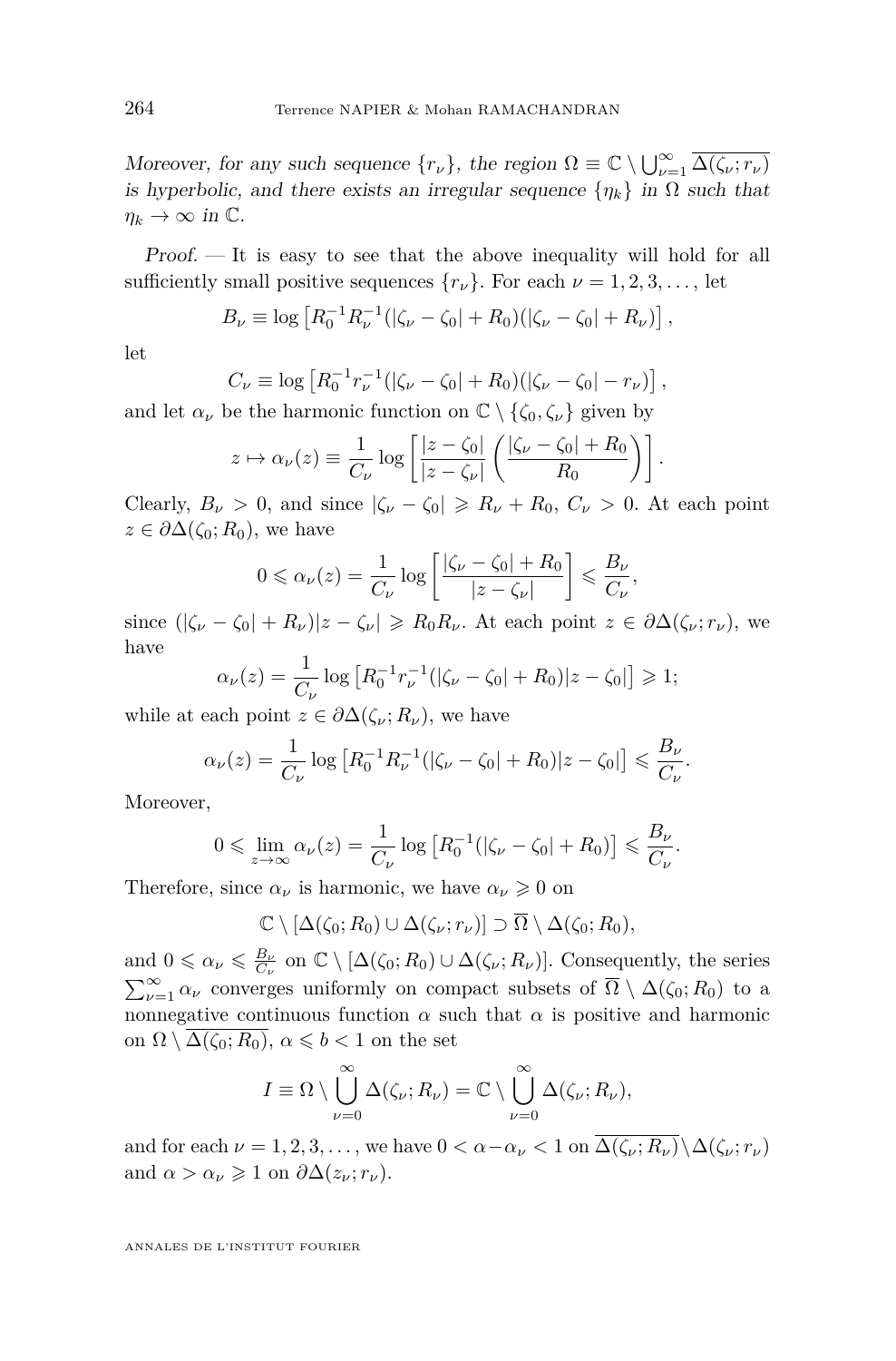Clearly,  $\Omega \supset \overline{\Delta(\zeta_0; R_0)}$  is hyperbolic, and the harmonic measure of the ideal boundary of  $\Omega$  with respect to  $\Omega \setminus \overline{\Delta(\zeta_0; R_0)}$  extends to a continuous function  $u: \overline{\Omega} \backslash \Delta(\zeta_0; R_0) \to [0, 1]$ . For each  $R > R_0$ , the continuous function  $β<sub>R</sub>$  on  $\overline{Ω} \setminus Δ(ζ<sub>0</sub>; R<sub>0</sub>)$  given by

$$
z \mapsto \beta_R(z) \equiv \alpha(z) + \frac{\log(|z - \zeta_0|/R_0)}{\log(R/R_0)}
$$

is harmonic on  $\Omega \setminus \overline{\Delta(\zeta_0; R_0)}$  and satisfies  $\beta_R > \alpha > 1 = u$  on  $\bigcup_{\nu=1}^{\infty} \partial \Delta(\zeta_{\nu}; r_{\nu}), \ \beta_{R} = \alpha \geq 0 = u \text{ on } \partial \Delta(\zeta_{0}; R_{0}), \text{ and } \beta_{R} \geq 1 \geq u \text{ on } \zeta$  $\overline{\Omega} \cap \partial \Delta(\zeta_0; R)$ . Hence  $\beta_R \geq u$  on  $(\overline{\Omega} \setminus \Delta(\zeta_0; R_0)) \cap \Delta(\zeta_0; R)$ . Passing to the pointwise limit as  $R \to \infty$ , we get  $\alpha \geq u$  on  $\overline{\Omega} \setminus \Delta(\zeta_0; R_0)$ . However,  $\alpha \leq b < 1$  on the set  $I \subset \Omega \setminus \Delta(\zeta_0; R_0)$ , so any sequence  $\{\eta_k\}$  in *I* with  $\eta_k \to \infty$  in  $\mathbb C$  is an irregular sequence in  $\Omega$ .

<span id="page-27-0"></span>LEMMA 6.3. — Let *k* be a positive integer, and  $\rho$  a positive  $\mathcal{C}^{\infty}$  function on C such that  $D\rho, D^2\rho, D^3\rho, \ldots, D^k\rho$  are bounded. Then the complete Kähler metric  $g \equiv e^{2\rho} g_c$  has bounded geometry of order *k*. In fact, the pullbacks of *g* under the local holomorphic charts

$$
\Psi_{z_0} \colon \Delta(0; 1) \to \Delta(z_0; e^{-\rho(z_0)})
$$

given by  $\Psi_{z_0}: z \mapsto e^{-\rho(z_0)}z + z_0$ , for each point  $z_0 \in \mathbb{C}$ , have the appropriate uniformly bounded derivatives.

Proof. — For each point  $z_0 \in \mathbb{C}$ , the pullback of the associated  $(1, 1)$ form  $\omega_g \equiv e^{2\rho} \frac{i}{2} dz \wedge d\bar{z}$  under  $\Psi_{z_0}$  is given by

$$
\Psi_{z_0}^* \omega_g = e^{2(\rho(\Psi_{z_0}) - \rho(z_0))} \frac{i}{2} dz \wedge d\bar{z}.
$$

The bound on  $D\rho$  gives a Lipschitz constant *C* for  $\rho$ , and hence

$$
e^{-2C} \leqslant e^{-2Ce^{-\rho(z_0)}} \leqslant e^{2(\rho(\Psi_{z_0})-\rho(z_0))} \leqslant e^{2Ce^{-\rho(z_0)}} \leqslant e^{2C}.
$$

A similar argument gives uniform bounds on the *m*th order derivatives of the functions  $\{e^{2(\rho(\Psi_{z_0})-\rho(z_0))}\}$  $z_0 \in \mathbb{C}$  for  $m = 1, \ldots, k$ .

Proof of Theorem [6.1.](#page-25-1)

Step 1.  $\longrightarrow$  Construction of a suitable irregular hyperbolic region in  $\mathbb{C}$ . Let us fix a constant  $R > 1$  and disjoint disks  $\{\Delta(\zeta_\nu; R)\}_{\nu=0}^\infty$  such that  $\zeta_0 = 0$  and  $\zeta_\nu \to \infty$  so fast that

$$
\sum_{\nu=1}^{\infty}\frac{\log\left[R^{-2}(|\zeta_{\nu}|+R)^2\right]}{\log\left[R^{-1}e^{|\zeta_{\nu}|}(|\zeta_{\nu}|+R)(|\zeta_{\nu}|-e^{-|\zeta_{\nu}|})\right]}<1.
$$

TOME 66 (2016), FASCICULE 1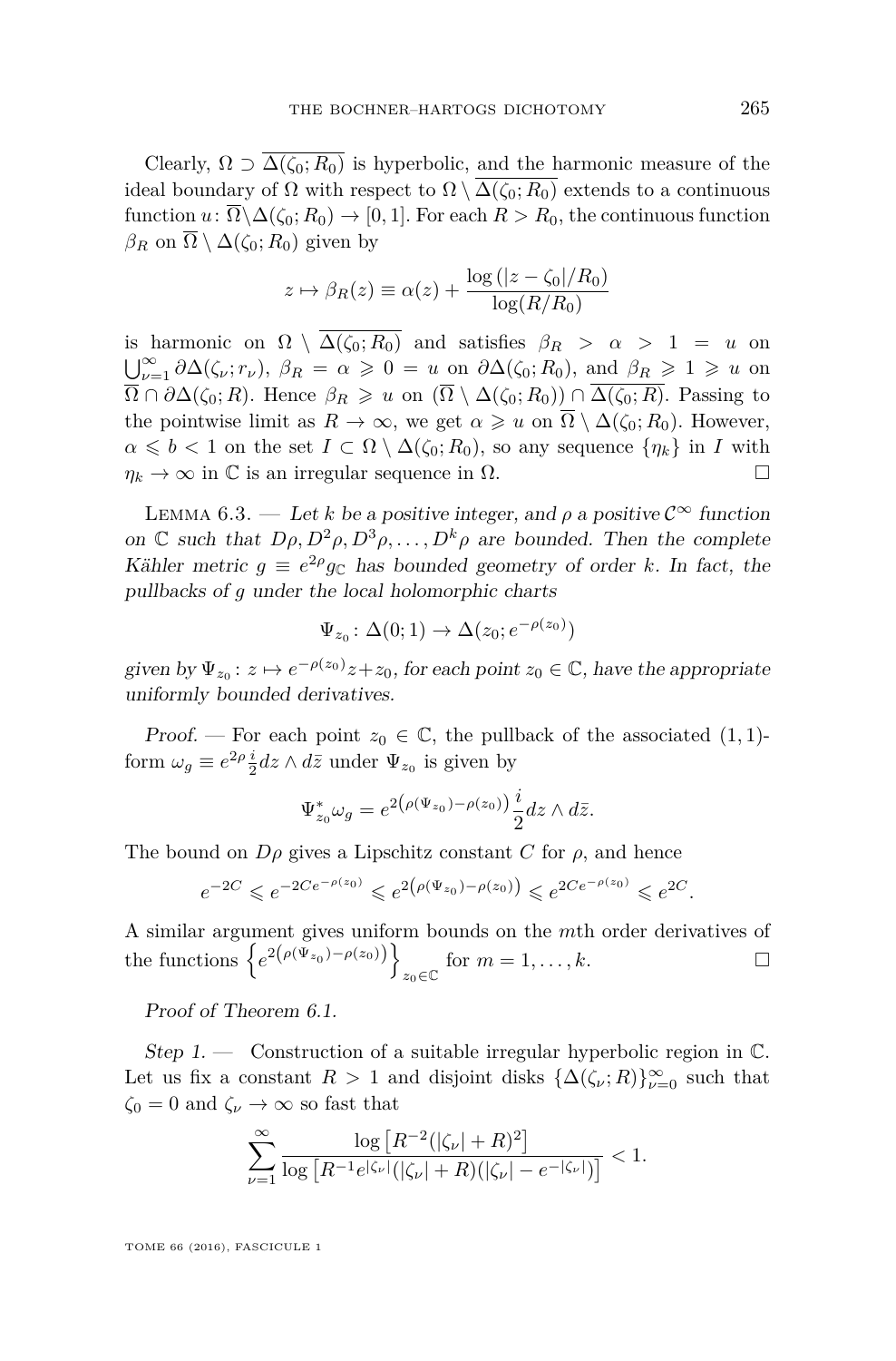In particular, by Lemma [6.2,](#page-25-2) the domain

$$
\Omega_0\equiv\mathbb{C}\setminus\bigcup_{\nu=1}^\infty\overline{\Delta(\zeta_\nu;e^{-|\zeta_\nu|})}
$$

is irregular hyperbolic; in fact, there exists an irregular sequence  $\{\eta_k\}$  in  $\Omega_0$ such that  $\eta_k \to \infty$  in  $\mathbb{C}$ .

Step 2. Construction of a bounded geometry Kähler metric on a region. By Lemma [6.3,](#page-27-0) fixing a positive  $\mathcal{C}^{\infty}$  function  $\rho$  on  $\mathbb{C}$  such that  $\rho(z) = |z|$  on a neighborhood of  $\mathbb{C} \setminus \Delta(0, 1)$ , we get a complete Kähler metric  $g_0 \equiv e^{2\rho} g_{\mathbb{C}}$ with bounded geometry of all orders on C and associated local holomorphic charts

$$
\Psi_{z_0} \colon \Delta(0; 1) \to \Delta(z_0; e^{-\rho(z_0)})
$$

given by  $\Psi_{z_0}: z \mapsto e^{-\rho(z_0)}z + z_0$  for each point  $z_0 \in \mathbb{C}$ . Letting  $R_0$  and  $R_1$ be constants with  $1 < R_0 < R_1 < R$ ,  $g_{\parallel}$  the standard hyperbolic metric on the upper half plane  $\mathbb{H}$ ,  $\Phi$  a Möbius transformation with  $\Phi((\mathbb{C} \setminus \Delta(0, 1)) \cup$  $\{\infty\}\}\ = \ \mathbb{H}$  and  $\text{Im}\ \Phi \ > 5R$  on  $(\mathbb{C} \setminus \Delta(0; R_0)) \cup \{\infty\},\ g_1 \equiv \Phi^* g_{\mathbb{H}},\ \text{and}$  $\lambda: \mathbb{C} \to [0,1]$  a  $\mathcal{C}^{\infty}$  function with  $\lambda \equiv 0$  on a neighborhood of  $\overline{\Delta(0;R_0)}$  and  $\lambda \equiv 1$  on  $\mathbb{C} \setminus \Delta(0; R_1)$ , we get a complete Kähler metric

$$
g_2 \equiv \lambda g_0 + (1 - \lambda)g_1
$$

with bounded geometry of all orders on the region  $\mathbb{C} \setminus \Delta(0, 1)$ . Setting  $\xi_{\nu} \equiv 2\nu R + i2R$  for each  $\nu = 1, 2, 3, \dots$ , we get disjoint disks  $\{\Delta(\xi_{\nu}; R)\}_{\nu=1}^{\infty}$ in  $\{ z \in \mathbb{H} \mid R < \text{Im } z < 3R \}$  (and an isometric isomorphism  $\Delta(\xi_1; R)$  →  $\Delta(\xi_{\nu}; R)$  in H given by  $z \mapsto z + 2(\nu - 1)R$  for each  $\nu$ ). We have

$$
\overline{\Delta(0;1)} \cup \bigcup_{\nu=1}^{\infty} \Phi^{-1}(\overline{\Delta(\xi_{\nu};R)}) \subset \Delta(0;R_0) \Subset \Delta(0;R) \Subset \Omega_0,
$$

and hence we have a region

$$
\Omega_1 \equiv \Omega_0 \setminus \left( \overline{\Delta(0;1)} \cup \bigcup_{\nu=1}^{\infty} \Phi^{-1}(\overline{\Delta(\xi_{\nu};1)}) \right).
$$

Step 3. Construction of the Riemann surface  $X$ . — For each  $\nu = 1, 2, 3$ , 4,..., let  $T_\nu$  be a copy of the annulus  $\Delta(0; 1/R, R) \equiv \{ z \in \mathbb{C} \mid 1/R < |z| < \infty \}$ *R* }, and let

 $\Lambda_{\nu} \colon \mathbb{C} \to \mathbb{C}$  and  $\Upsilon_{\nu} \colon \mathbb{C}^* \to \mathbb{C}^*$ 

be the biholomorphisms given by  $w \mapsto e^{-|\zeta_v|}w + \zeta_v$  and  $w \mapsto \frac{1}{w} + \zeta_v$ , respectively. We then get a Riemann surface

$$
X \equiv \left(\Omega_1 \sqcup \bigcup_{\nu=1}^{\infty} T_{\nu}\right) / \sim,
$$

ANNALES DE L'INSTITUT FOURIER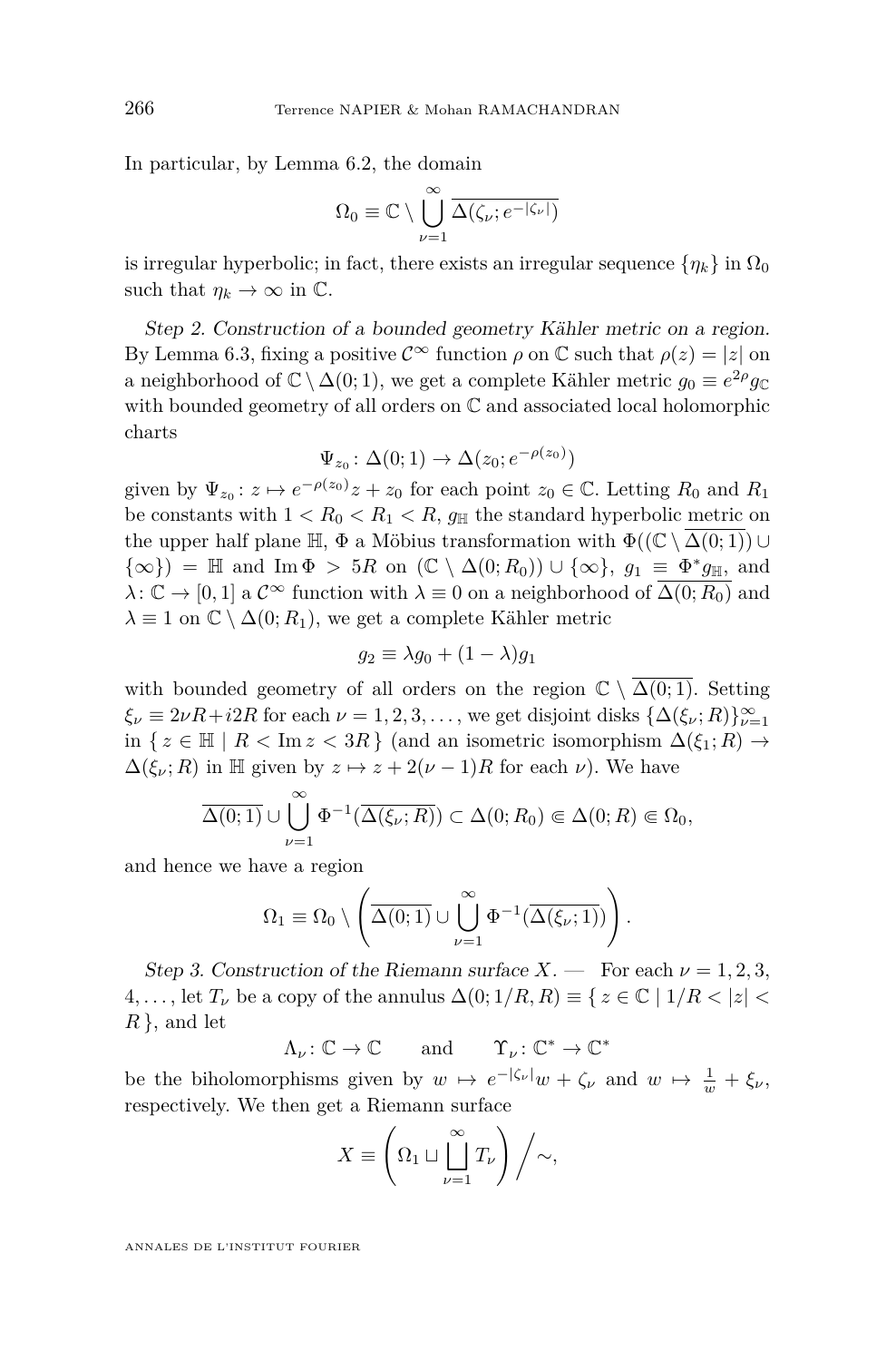where for each  $\nu = 1, 2, 3, \ldots$ , and each  $w \in T_{\nu}, z \in \Delta(\zeta_{\nu}; e^{-|\zeta_{\nu}|}, Re^{-|\zeta_{\nu}|})$ satisfies

$$
z \sim w \qquad \Longleftrightarrow \qquad z = \Lambda_{\nu}(w),
$$

and  $z \in \Phi^{-1}(\Delta(\xi_\nu; 1, R))$  satisfies

 $z \sim w$   $\iff$   $\Phi(z) = \Upsilon_{\nu}(w)$ .

*X* is hyperbolic, because for each point  $z_0 \in (\partial \Delta(0, 1)) \setminus {\Phi^{-1}(\infty)} \subset \partial \Omega_1$ , there exists a barrier  $\beta$  on  $\Omega_1$  at  $z_0$  and a relatively compact neighborhood *U* of  $z_0$  in C such that  $\overline{U} \setminus \overline{\Delta(0;1)} \subset \Omega_1$  and  $\beta$  is equal to  $-1$  on  $\Omega_1 \setminus U$ , and thus we may extend  $\beta$  to a continuous subharmonic function on *X* that is equal to −1 on *X* \  $(\Omega_1 \cap U)$ . Fixing a disk

$$
D \Subset \Delta(0; R) \cap \Omega_1 \subset X,
$$

and letting  $u: X \backslash D \to [0,1)$  be the harmonic measure of the ideal boundary of *X* with respect to  $X \setminus \overline{D}$ , we see that the restriction  $u|_{\Omega_0 \setminus \Delta(0;R)}$  cannot approach 1 along the sequence  $\{\eta_k\}$ , so *X* must be irregular hyperbolic. It is easy to see that  $e(X) = 1$ .

Step 4. Construction of a bounded geometry Kähler metric on *X*. — Let us fix a  $\mathcal{C}^{\infty}$  function  $\tau$  on  $\mathbb{C}$  such that  $0 \leq \tau \leq 1$ ,  $\tau \equiv 1$  on  $\mathbb{C}\setminus\Delta(0; R_0)$ , and  $\tau \equiv 0$  on  $\Delta(0; 1/R_0)$ . Then we get a Kähler metric *g* on *X* by setting  $q = q_2$  on

$$
\Omega_2 \equiv \mathbb{C} \setminus \left( \overline{\Delta(0;1)} \cup \bigcup_{\nu=1}^{\infty} \overline{\Delta(\zeta_{\nu}; R_0 e^{-|\zeta_{\nu}|})} \cup \bigcup_{\nu=1}^{\infty} \Phi^{-1}(\overline{\Delta(\xi_{\nu}; R_0)}) \right) \subset \Omega_1 \subset X,
$$

and  $g = \tau \Lambda_{\nu}^{*} g_0 + (1 - \tau) \Upsilon_{\nu}^{*} g_{\mathbb{H}}$  on  $T_{\nu} \subset X$  for each  $\nu = 1, 2, 3, \dots$ .

For  $\nu = 1, 2, 3, \ldots$ , on  $T_{\nu}$  we have  $\Lambda_{\nu}^{*} g_0 = e^{2(|e^{-|\zeta_{\nu}|}w + \zeta_{\nu}| - |\zeta_{\nu}|)} g_{\mathbb{C}}$  and  $\Upsilon^*_{\nu} g_{\mathbb{H}} = \Upsilon^*_{1} g_{\mathbb{H}}$  (since  $\Upsilon_{\nu} = \Upsilon_1 + 2(\nu - 1)R$ ). Therefore, since the functions  $w \mapsto |e^{-|\zeta_{\nu}|}w + \zeta_{\nu}| - |\zeta_{\nu}| \in [-Re^{-R}, Re^{-R}]$  for  $\nu = 1, 2, 3, \dots$ ,

have uniformly bounded derivatives of order *k* on  $T_\nu = \Delta(0; 1/R, R)$  for each  $k = 0, 1, 2, \ldots, (X, g)$  has bounded geometry of all orders along  $X \backslash \Omega_3$ , where

$$
\Omega_3 \equiv \mathbb{C} \setminus \left( \overline{\Delta(0;1)} \cup \bigcup_{\nu=1}^{\infty} \overline{\Delta(\zeta_{\nu}; R_1 e^{-|\zeta_{\nu}|})} \cup \bigcup_{\nu=1}^{\infty} \Phi^{-1}(\overline{\Delta(\xi_{\nu}; R_1)}) \right) \subset \Omega_2 \subset \Omega_1 \subset X.
$$

There exists a positive constant  $r_0$  such that for each point  $z_0 \in \Omega_3 \cap$  $\Delta(0; R_0)$ , we have

$$
B \equiv B_{g_{\mathbb{H}}}(\Phi(z_0); r_0) \subset \Phi(\Omega_2 \cap \Delta(0; R_1))
$$

TOME 66 (2016), FASCICULE 1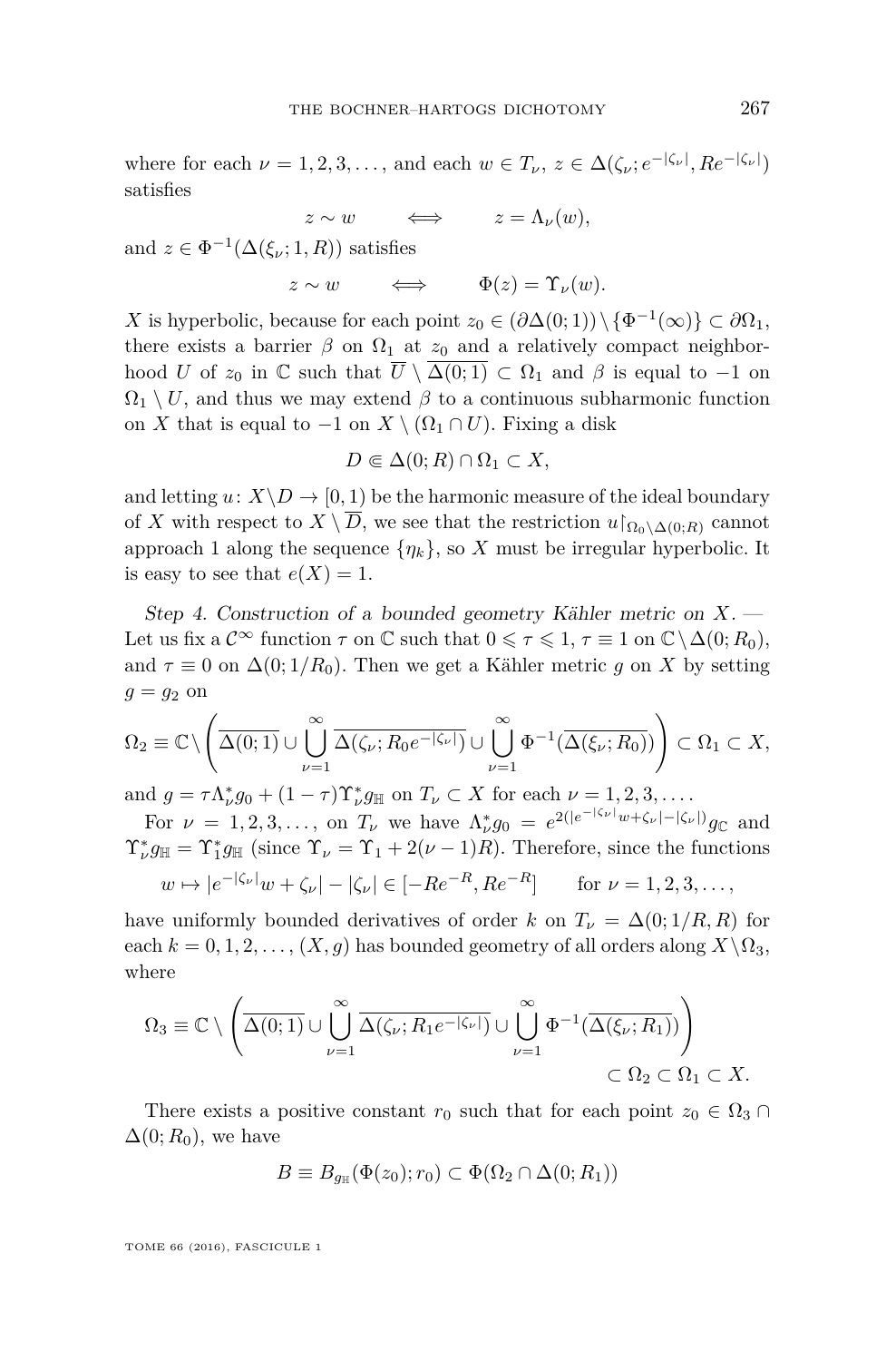and  $g = g_1 = \Phi^* g_{\mathbb{H}}$  on  $\Phi^{-1}(B) \subset \Omega_2 \cap \Delta(0; R_1)$ . Thus  $(X, g)$  has bounded geometry of all orders along  $\Omega_3 \cap \Delta(0; R_0)$ , as well as along the compact set  $\overline{\Delta(0; R_0, R)} \subset \Omega_1$ .

Finally, if  $r_1$  is a constant with  $0 < r_1 < \min(1, R - R_1)$ , and  $z_0 \in$  $\Omega_3 \setminus \Delta(0;R)$ , then

$$
\Delta(z_0; r_1 e^{-\rho(z_0)}) \cap \Delta(0; R_1) = \emptyset.
$$

Moreover, if  $z \in \Delta(z_0; r_1 e^{-\rho(z_0)}) \cap \Delta(\zeta_\nu; R_0 e^{-|\zeta_\nu|})$  for some  $\nu$ , then

$$
R_1 e^{-|\zeta_{\nu}|} < |z_0 - \zeta_{\nu}|
$$
\n
$$
< r_1 e^{-|z_0|} + R_0 e^{-|\zeta_{\nu}|}
$$
\n
$$
\leq (r_1 e^{|\zeta_{\nu} - z_0|} + R_0) e^{-|\zeta_{\nu}|}
$$
\n
$$
\leq (r_1 e^{r_1 e^{-|z_0|} + R_0 e^{-|\zeta_{\nu}|}} + R_0) e^{-|\zeta_{\nu}|}
$$
\n
$$
\leq (r_1 e^{r_1 e^{-R} + R_0 e^{-R}} + R_0) e^{-|\zeta_{\nu}|}.
$$

Thus for  $r_1$  sufficiently small, we will have, for every point  $z_0 \in \Omega_3 \backslash \Delta(0; R)$ ,

$$
D_{z_0} \equiv \Delta(z_0; r_1 e^{-\rho(z_0)}) \subset \Omega_2 \setminus \Delta(0; R_1),
$$

and in particular,  $g = g_2 = g_0$  on  $D_{z_0}$ . The resulting family of biholomorphisms  $\Delta(0; 1) \rightarrow D_{z_0}$  given by  $z \mapsto r_1 z e^{-|z_0|} + z_0$  for each such point  $z_0$ then have the required uniform bounds, so  $(X, g)$  has bounded geometry of all orders along  $\Omega_3 \setminus \Delta(0; R)$ , and therefore along X itself, and completeness follows.  $\Box$ 

#### BIBLIOGRAPHY

- <span id="page-30-4"></span>[1] J. AMORÓS, M. BURGER, K. CORLETTE, D. KOTSCHICK & D. TOLEDO, Fundamental groups of compact Kähler manifolds, Mathematical Surveys and Monographs, vol. 44, American Mathematical Society, Providence, RI, 1996, xii+140 pages.
- <span id="page-30-2"></span>[2] A. ANDREOTTI & E. VESENTINI, "Carleman estimates for the Laplace-Beltrami equation on complex manifolds", Inst. Hautes Études Sci. Publ. Math. (1965), no. 25, p. 81-130.
- <span id="page-30-3"></span>[3] D. ARAPURA, P. BRESSLER & M. RAMACHANDRAN, "On the fundamental group of a compact Kähler manifold", Duke Math. J. **68** (1992), no. 3, p. 477-488.
- <span id="page-30-1"></span>[4] S. Bochner, "Analytic and meromorphic continuation by means of Green's formula", Ann. of Math. (2) **44** (1943), p. 652-673.
- <span id="page-30-6"></span>[5] F. Campana, "Remarques sur le revêtement universel des variétés kählériennes compactes", Bull. Soc. Math. France **122** (1994), no. 2, p. 255-284.
- <span id="page-30-5"></span>[6] S. Y. Cheng & S. T. Yau, "Differential equations on Riemannian manifolds and their geometric applications", Comm. Pure Appl. Math. **28** (1975), no. 3, p. 333- 354.
- <span id="page-30-0"></span>[7] P. Cousin, "Sur les fonctions triplement périodiques de deux variables", Acta Math. **33** (1910), no. 1, p. 105-232.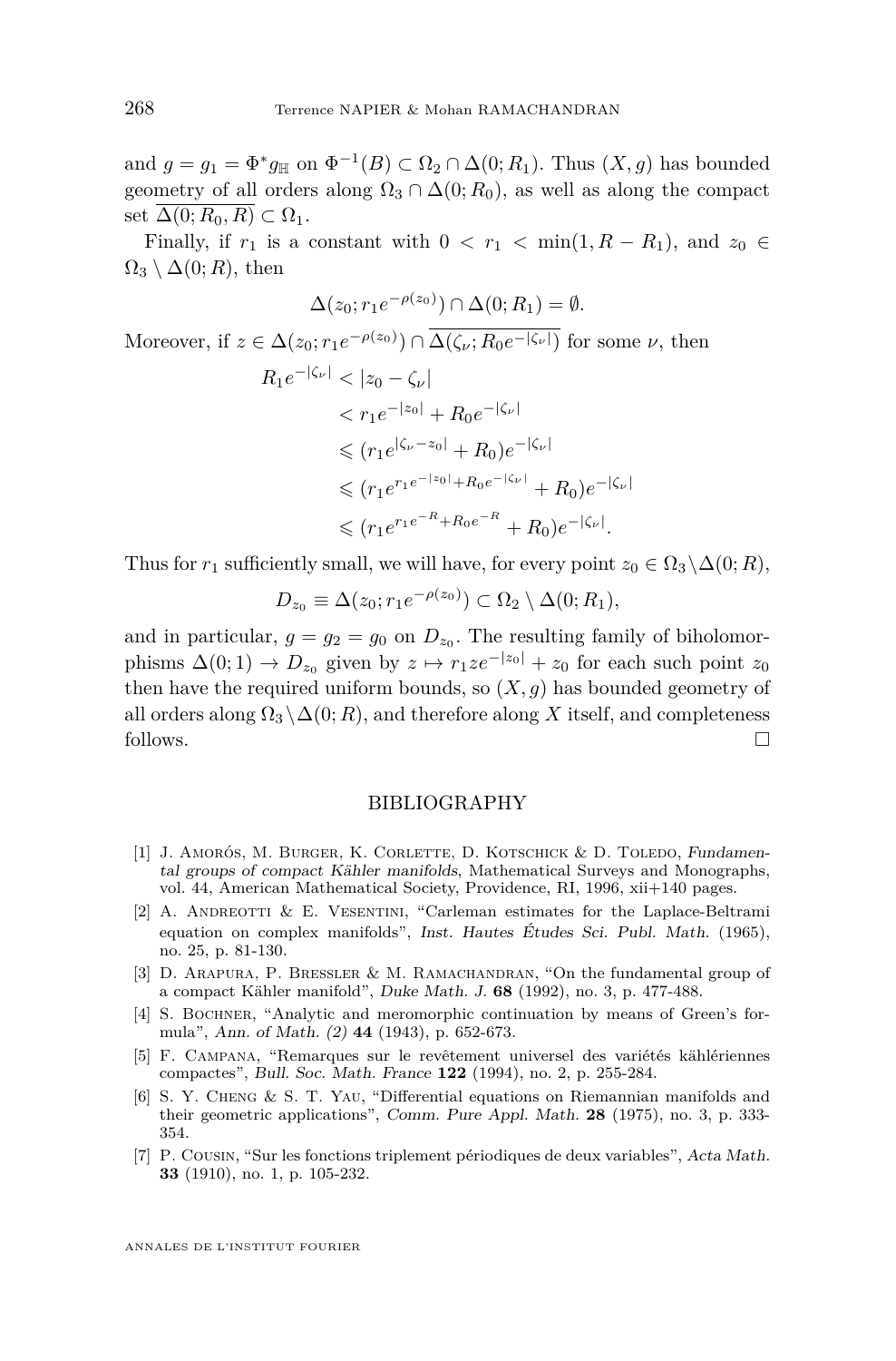- <span id="page-31-5"></span>[8] T. Delzant & M. Gromov, "Cuts in Kähler groups", in Infinite groups: geometric, combinatorial and dynamical aspects, Progr. Math., vol. 248, Birkhäuser, Basel, 2005, p. 31-55.
- <span id="page-31-19"></span>[9] J.-P. Demailly, "Estimations *L*<sup>2</sup> pour l'opérateur *∂*¯ d'un fibré vectoriel holomorphe semi-positif au-dessus d'une variété kählérienne complète", Ann. Sci. École Norm. Sup. (4) **15** (1982), no. 3, p. 457-511.
- <span id="page-31-17"></span>[10] R. Geoghegan, Topological methods in group theory, Graduate Texts in Mathematics, vol. 243, Springer, New York, 2008, xiv+473 pages.
- <span id="page-31-14"></span>[11] M. Glasner & R. Katz, "Function-theoretic degeneracy criteria for Riemannian manifolds", Pacific J. Math. **28** (1969), p. 351-356.
- <span id="page-31-10"></span>[12] H. Grauert & O. Riemenschneider, "Kählersche Mannigfaltigkeiten mit hyper*q*-konvexem Rand", in Problems in analysis (Lectures Sympos. in honor of Salomon Bochner, Princeton Univ., Princeton, N.J., 1969), Princeton Univ. Press, Princeton, N.J., 1970, p. 61-79.
- <span id="page-31-0"></span>[13] M. Gromov, "Sur le groupe fondamental d'une variété kählérienne", C. R. Acad. Sci. Paris Sér. I Math. **308** (1989), no. 3, p. 67-70.
- <span id="page-31-2"></span>[14] ——— , "Kähler hyperbolicity and *L*2-Hodge theory", J. Differential Geom. **33** (1991), no. 1, p. 263-292.
- <span id="page-31-3"></span>[15] M. Gromov & R. Schoen, "Harmonic maps into singular spaces and *p*-adic superrigidity for lattices in groups of rank one", Inst. Hautes Études Sci. Publ. Math. (1992), no. 76, p. 165-246.
- <span id="page-31-8"></span>[16] F. Hartogs, "Zur Theorie der analytischen Funktionen mehrerer unabhängiger Veränderlichen, insbesondere über die Darstellung derselben durch Reihen, welche nach Potenzen einer Veränderlichen fortschreiten", Math. Ann. **62** (1906), no. 1, p. 1-88.
- <span id="page-31-9"></span>[17] F. R. Harvey & H. B. Lawson, Jr., "On boundaries of complex analytic varieties. I", Ann. of Math. (2) **102** (1975), no. 2, p. 223-290.
- <span id="page-31-18"></span>[18] P. H. Kropholler & M. A. Roller, "Relative ends and duality groups", J. Pure Appl. Algebra **61** (1989), no. 2, p. 197-210.
- <span id="page-31-1"></span>[19] P. Li, "On the structure of complete Kähler manifolds with nonnegative curvature near infinity", Invent. Math. **99** (1990), no. 3, p. 579-600.
- <span id="page-31-16"></span>[20] M. Nakai, "Green potential of Evans type of Royden's compactification of a Riemann surface", Nagoya Math. J. **24** (1964), p. 205-239.
- <span id="page-31-4"></span>[21] T. Napier & M. Ramachandran, "Structure theorems for complete Kähler manifolds and applications to Lefschetz type theorems", Geom. Funct. Anal. **5** (1995), no. 5, p. 809-851.
- <span id="page-31-12"></span>[22] ——— , "The Bochner-Hartogs dichotomy for weakly 1-complete Kähler manifolds", Ann. Inst. Fourier (Grenoble) **47** (1997), no. 5, p. 1345-1365.
- <span id="page-31-15"></span>[23] ——— , "The *L*<sup>2</sup> *∂*-method, weak Lefschetz theorems, and the topology of Kähler manifolds", J. Amer. Math. Soc. **11** (1998), no. 2, p. 375-396.
- <span id="page-31-13"></span>[24] ——— , "Hyperbolic Kähler manifolds and proper holomorphic mappings to Riemann surfaces", Geom. Funct. Anal. **11** (2001), no. 2, p. 382-406.
- <span id="page-31-6"></span>[25] ——— , "Filtered ends, proper holomorphic mappings of Kähler manifolds to Riemann surfaces, and Kähler groups", Geom. Funct. Anal. **17** (2008), no. 5, p. 1621- 1654.
- <span id="page-31-7"></span>[26] ———, "L<sup>2</sup> Castelnuovo-de Franchis, the cup product lemma, and filtered ends of Kähler manifolds", J. Topol. Anal. **1** (2009), no. 1, p. 29-64.
- <span id="page-31-11"></span>[27] M. RAMACHANDRAN, "A Bochner-Hartogs type theorem for coverings of compact Kähler manifolds", Comm. Anal. Geom. **4** (1996), no. 3, p. 333-337.